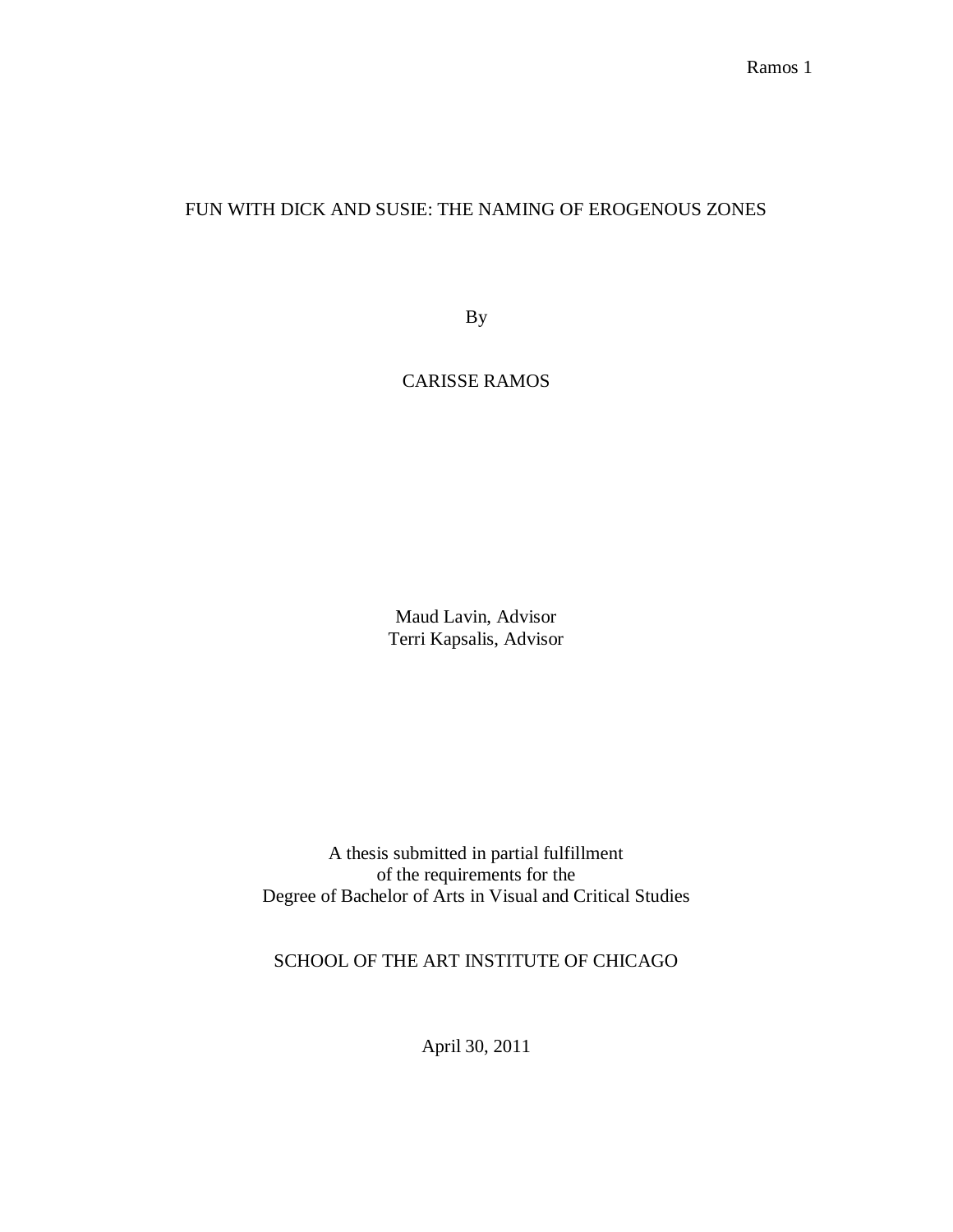## **- Abstract -**

\_\_\_\_\_\_\_\_\_\_\_\_\_\_\_\_\_\_\_

*By using an interdisciplinary approach of cultural anthropology, sociology, psychoanalysis, and visual studies to critically analyze specific examples in pop media culture and various personal accounts, this paper explores the way people anthropomorphize erogenous parts of the body with names and nicknames. It examines what it means for people to make their genitalia have identities separate from their own, and what that means for gender in terms of how gender, naming, and identity play off one*  another. There are many facets of naming an erogenous body part that makes personal *identity accessible or inaccessible. There is the process of giving the name, defining a name, confining a name, refusing to acknowledge a name, altering a name, amending a name, and claiming a name. This article considers how the naming of erogenous parts in American society, though seeming quite silly, is actually a complicated and insightful reflection of people's self perception and notions of gender.*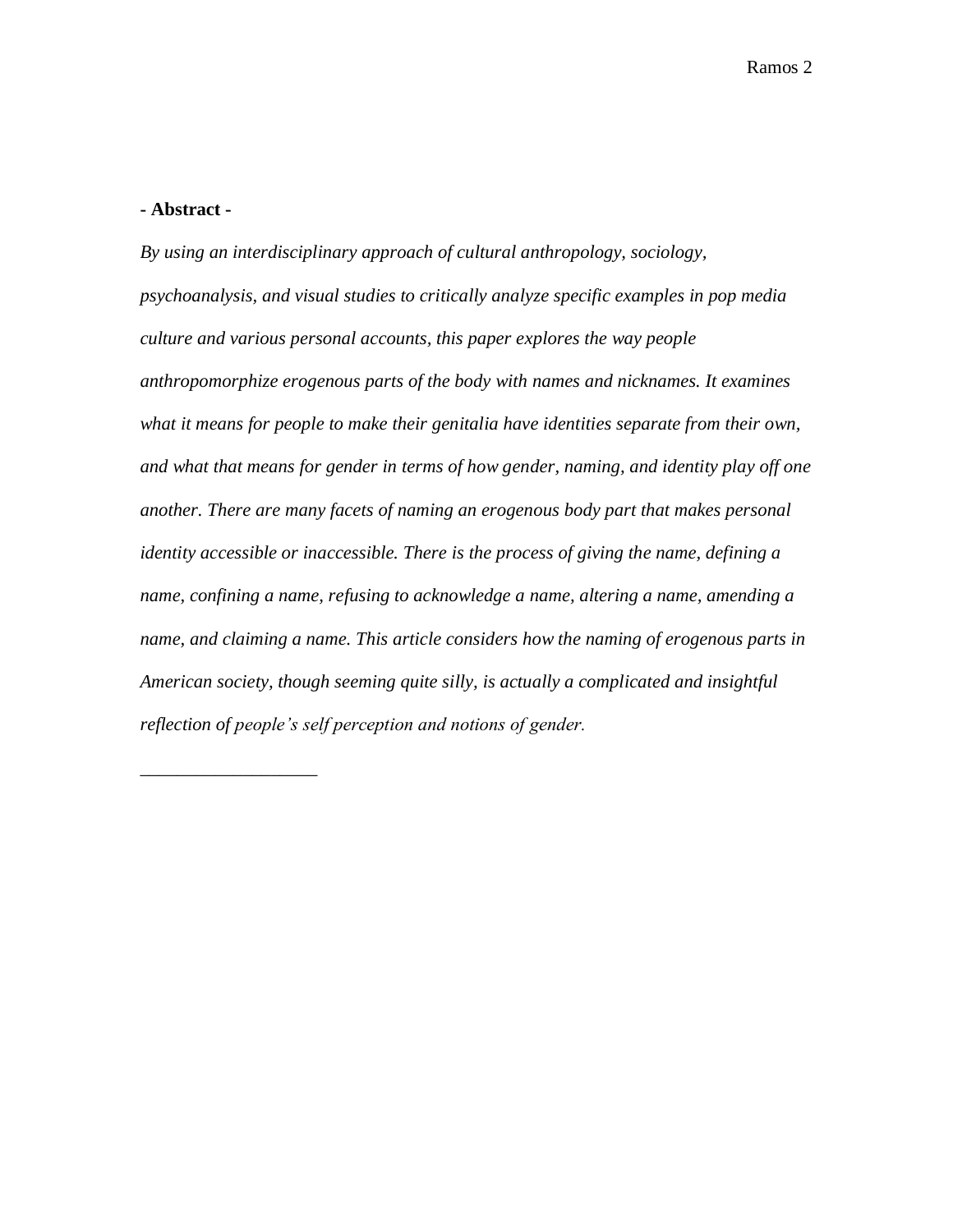Dick.

 $\overline{a}$ 

That name is common enough. Maybe a little less so now that it's come to take on the meaning of *penis*, but it's still hanging in there (no pun intended). Dicks with names, boobs with attitude, it's something seen often enough with children or bantering lovers, but what does it mean to give a piece of a person its own identity? I mean a real piece, not a persona or a metaphorical symbol, a chunk of body. Maybe in a way it does become persona and metaphor. What does it mean that the named part has an erogenous nature in relation to perceptions of gender, and how does that affect the way people identify with themselves and one another? These are things that manifest in the silly or derisive, the affectionate and especially the awkward, always in the everyday. In this paper I begin to explore the practice of naming erogenous zones<sup>1</sup> and its various reflections and impacts on identity and identity perception.

## A little on the Nature and History of Names

When looking over online submissions I had received from various research subjects, I saw a brief flash of connection through a social networking site; two girls bonded in that short-lived, virtual space created as only Internet comment-reply interactions do. Over shared erogenous names, out of coincidence—Lavern and Shirley just a spurt of online excitement and understanding became a common link that tied them to their bodies and tied them momentarily to one another. Breasts: the ladies, the twins,

 $<sup>1</sup>$  Erogenous zones here are meant in the literal: zones and/or parts of the body that are</sup> able to be sexually stimulated and/or stimulating, (i.e. genitalia, breasts, the buttocks, etc.). This extends to any region or part of the body that stimulates a person's sexual impulses.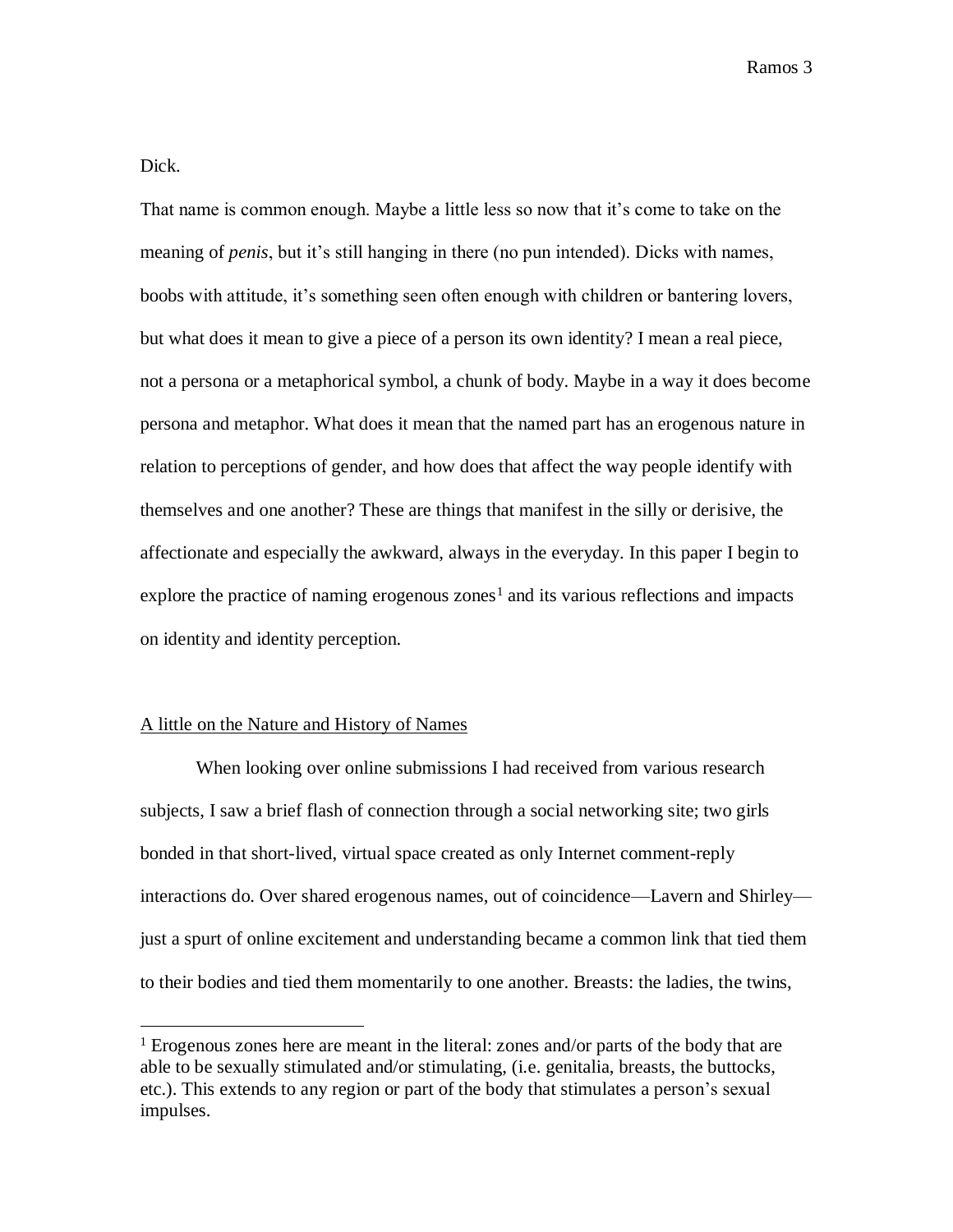the girls. Besides the normal routes of academia and pop-media, I conducted my research with a survey,<sup>2</sup> conversations, online interviews and through social networking websites; I found the most fantastic trends in the nicknaming process, and some of the most interesting and creative implementations for erogenous names, as people freely shared their intimate naming experiences with me. Sometimes I was given detailed, thoughtful, dramatic, moving personal histories, and sometimes the responses were short and blunt; but the thing that struck me though was this: even in the curtest and most offbeat replies, there was an astonishing frankness and openness that people approached the topic with. Something about this naming idea, illicit or not, generates a strange excitement, and in that safe zone of anonymity, this excitement is allowed to be shared and explored. I've found that it's the minutiae of these encounters with erogenous nicknaming that provoke some of the most interesting questions, and the way people seem take the practice for granted and surface worth becomes, for me, a huge source of curiosity.

What does it mean to have a name, to name something? Do you claim it as yours? Does it automatically give you an identity? Naming is something that almost everybody undergoes. When a baby is born, someone gives it a name, and usually a great amount of thought has been put into it. Will the child be teased for having a name with stigma? Does it sound too close to something inappropriate? A name caries a great burden; it presumably lingers forever. Perhaps the name belonged to someone else of great significance, perhaps the name belonged to someone one wouldn't have wanted to be

<sup>2</sup> Ramos, Carisse. "Thesis Research Project - The Naming of Erogenous Zones." Survey. 16 February 2011.

<sup>\*</sup>From this point on, references and citations based on the survey I conducted will be formatted as:

Anonymous Survey Participant [subject number]. (Personal Communications, Month Date Year).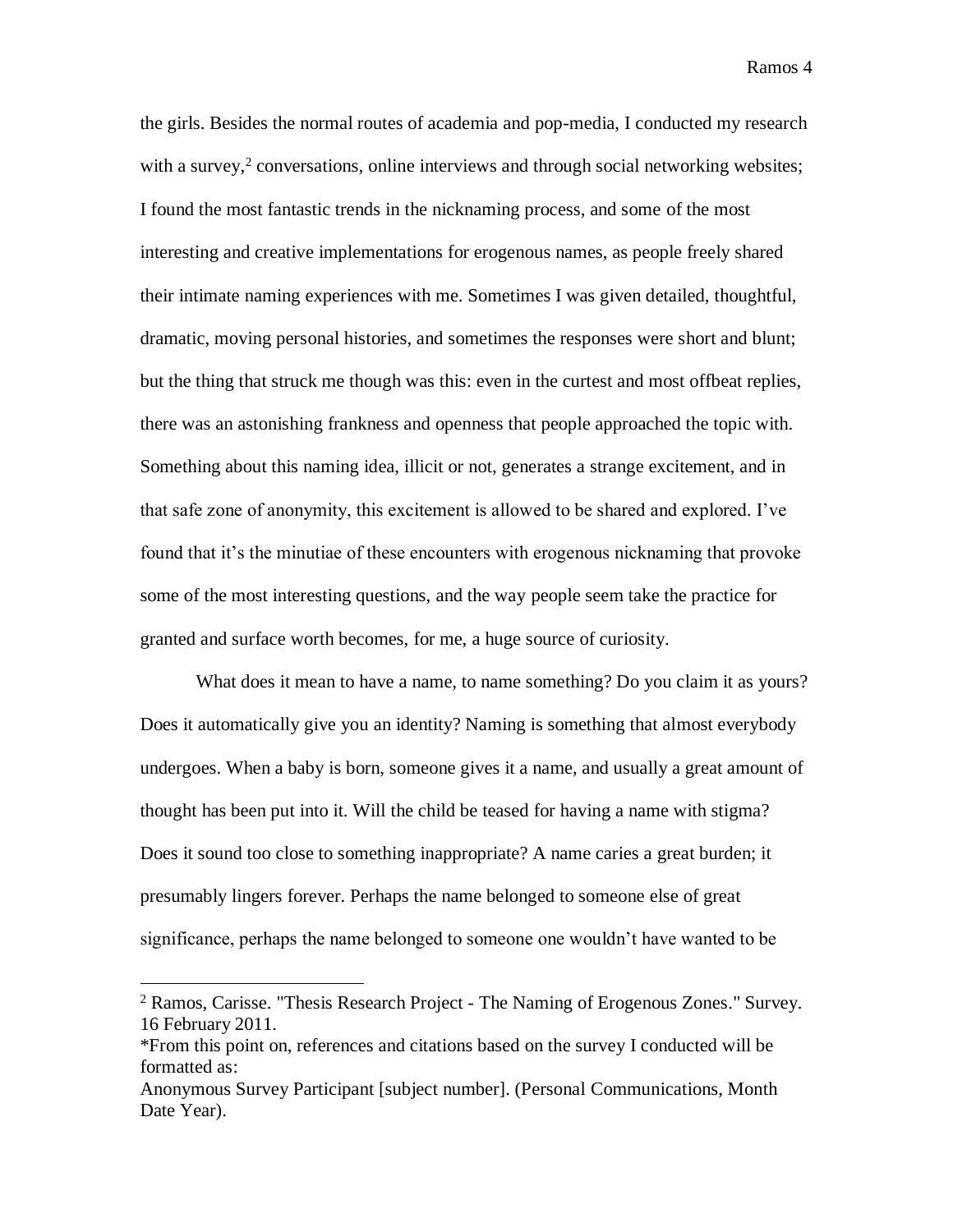within the same thirty-mile radius of. A name diversifies and it unites. If we counted the millions of Britneys that emerged from the 90s or the dozens of Edwards and Jacobs that have popped up on recent popular baby name sites, one could even tell who the big pop sensations are in a given generation.

Before I can begin to talk about naming parts of the body, I must poke briefly at some of the functions that names have in and for society. Betsy Rymes' article, "Naming as Social Practice: The Case of Little Creeper from Diamond Street," touches on the social practice of naming. Her lens is the narrative of a gang member from Diamond Street, but what she asserts about naming is important and relevant to the points I am leading up to. According to Rymes: "experience with socially contextualized names indicates that proper names are not arbitrary labels. As work in various cultures exemplifies, names frequently describe the characteristics of the named individual, are linked to baptismal<sup>3</sup> events, and change through context and usage."<sup>4</sup> There are many facets to names and naming, contextually however, the nature of these titles are not without meaning and not static. This is regardless of whatever seemingly wanton impulse compels a name into being. Names affect the perceptions people have towards the named individual as well as the named's perception of his or herself, and a name can bear great weight against or for a reputation. The process of naming is a specific kind of acknowledgment, and to give a proper name, whether to a person or body part, is to give it, in turn, a specific kind of attention. Naming happens in all kinds of instances, it can mark rites of passage and denote varying levels of power; naming becomes a fluid

<sup>&</sup>lt;sup>3</sup> "Baptismal" here is not used in a religious sense, but rather in terms of origins. <sup>4</sup> Rymes, Betsy. "Naming as Social Practice: The Case of Little Creeper from Diamond Street." *Language in Society* Vol. 25, no. No. 2 (1996): pp. 237-260. http://www.jstor.org/stable/4168697 (accessed October 14, 2010).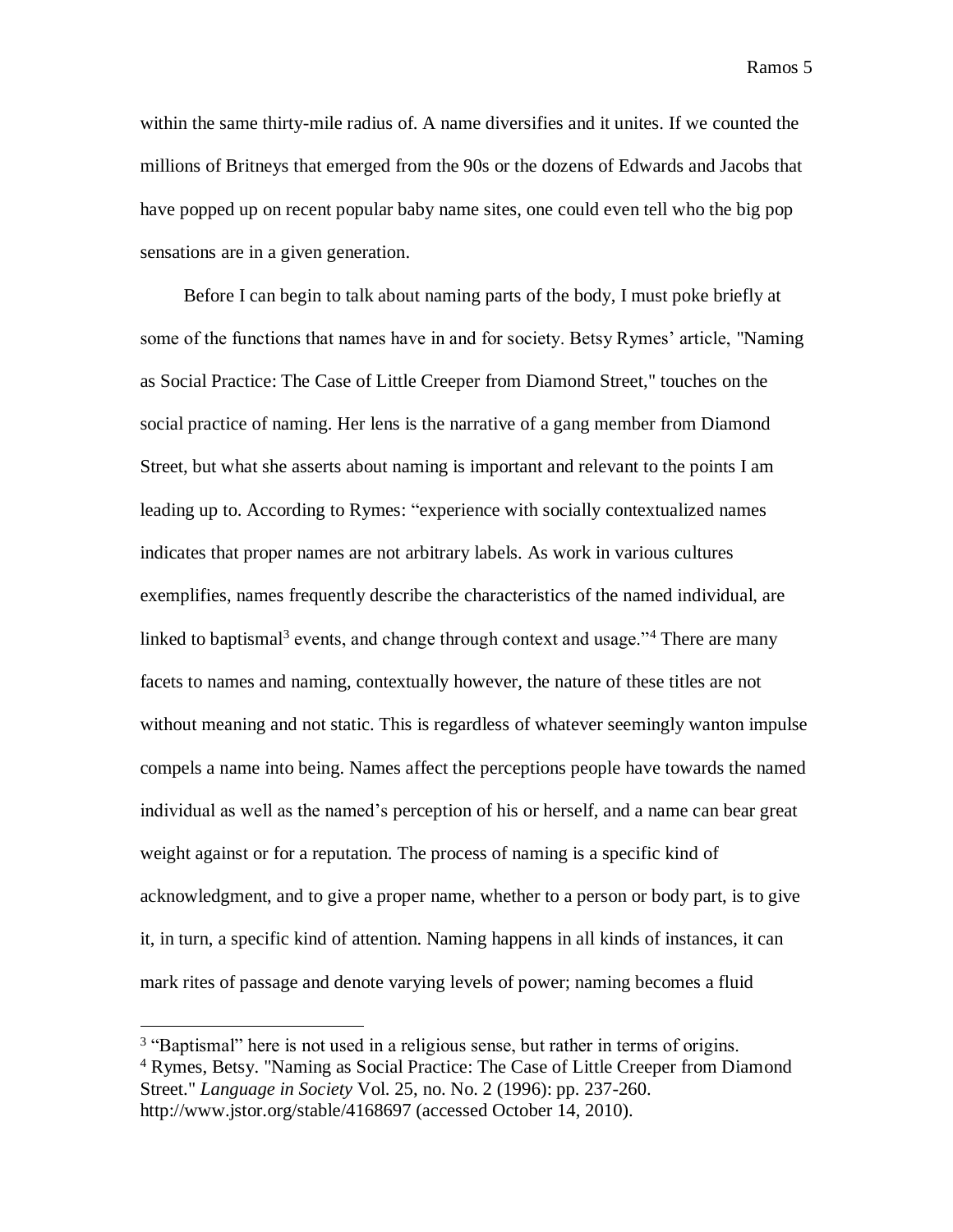process, and a name that undergoes a transformation in the way it is perceived can cause an individual to undergo a metaphoric "renaming" without the actual name changing at all. This would be where the associations, contexts or meanings shift in the eyes of a person or group or people and the person whose name is in question takes on a different identity. Naming conforms and functions with and to social constructs.<sup>5</sup> This is extremely relevant to notions of identity and representation. What elevates the status of erogenous parts of the body that make people more inclined to name them over other pieces of the anatomy? What makes them so special that they become icons and even considered autonomous personified sidekicks? Perhaps this can be understood when taking into account the loaded cultural baggage associated with sexuality and eroticized parts.

<sup>5</sup> Naming and the attributes that the names designate are dictated by social contexts and interpretations, not because they are unmitigated fact.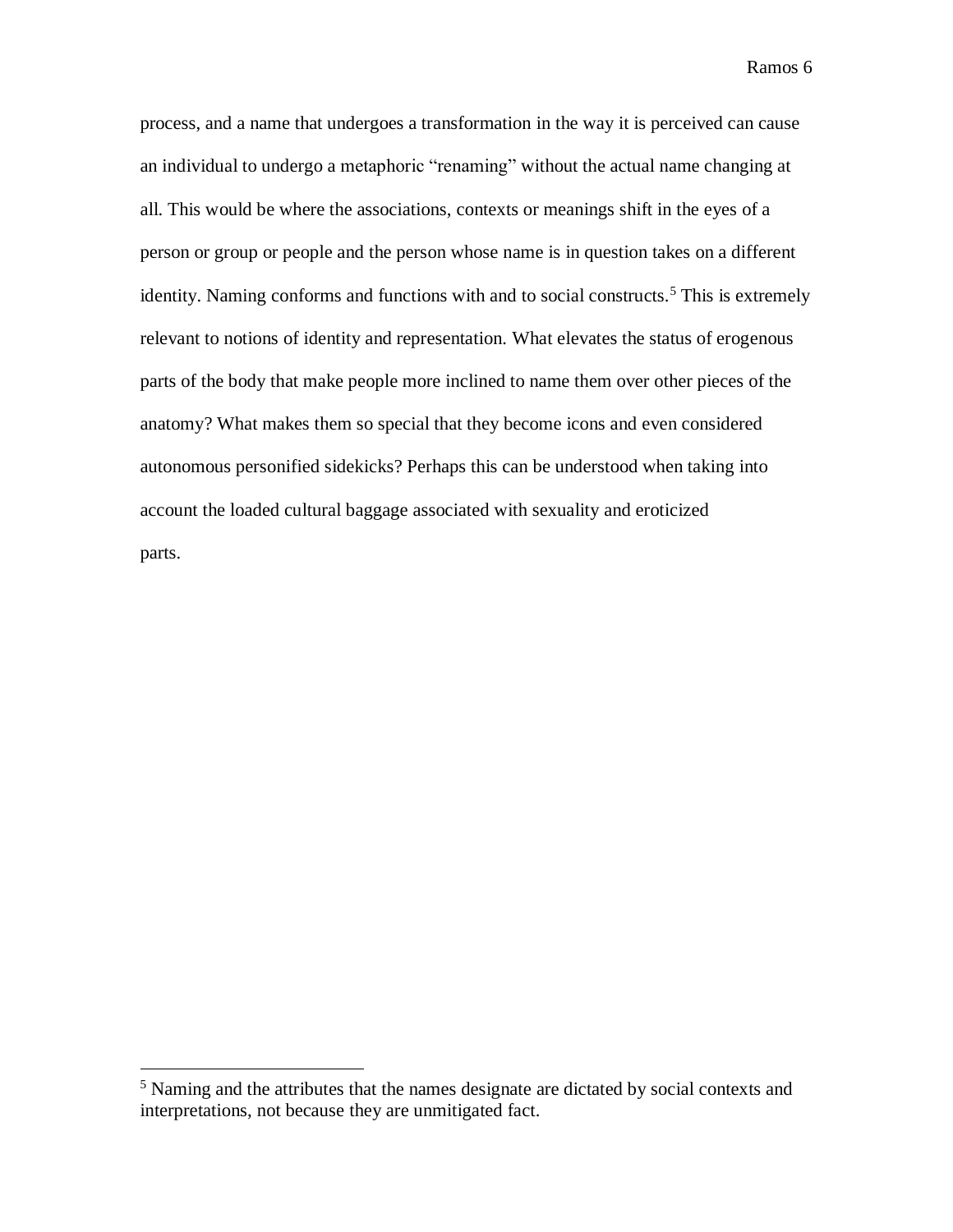Jean-Francois Moriceau and Petra Mrzyk. *Untitled,* 2005. Ink on Paper.

# Cooters and Klein: The Importance of Erogenous Zones

.<br>I be displayed. The file may have been moved, renamed, or deleted. Verify that the link points to the correct file and location.

 $\pmb{\times}$ 

Morgan once told me about her experiences in therapy.<sup>6</sup> As a young child, exploring the many mysterious things about the body as many young children do, she discovered that touching certain parts felt better than others. She had been taken to therapy to get over her "problem," which happened to be public masturbation. The memories are hazy for her now, but Morgan said that there was one facet of the therapy that she distinctly recalled: the strong suggestion by her therapist to name the part she

<sup>6</sup> Morgan Facemire, email to author, October 19, 2010.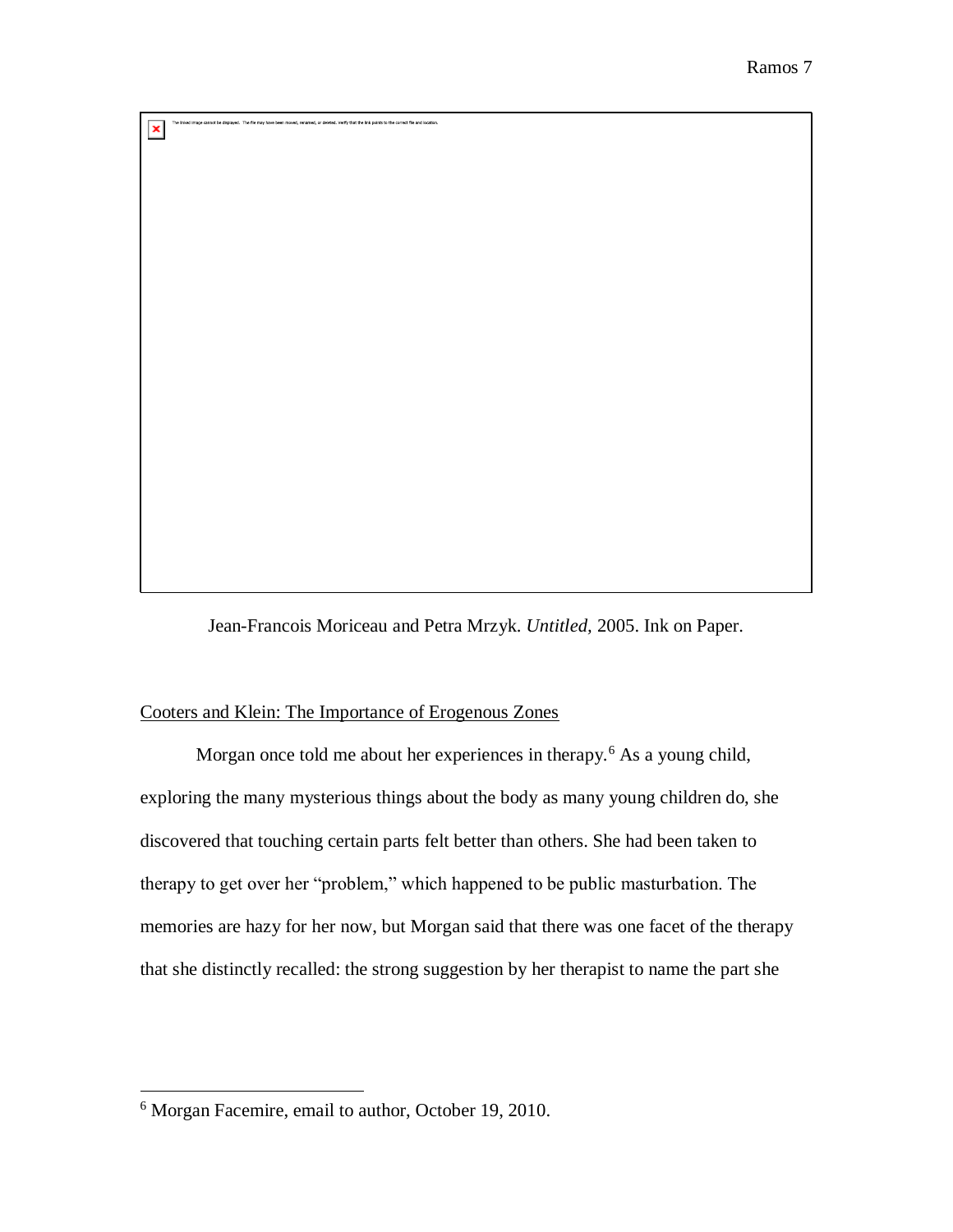touched in order to be able to talk about it more easily.<sup>7</sup> She remembers wondering as a child, why that was necessary, but as prescribed, she called her genital region her "belly" and was told to stop rubbing her "belly" in public. The advice she received to name her parts links to a larger phenomenon where it is commonplace for people to feel awkward or irritable talking about sexual parts and engagements. Her experience with erogenous naming, in this case, made these "untouchable" parts more accessible for her therapist to talk about.

People learn to associate with their erogenous parts very differently from the rest of their body. For many, they learned to associate those parts with shame and vulgarity. Conversely, some people looked at erogenous parts as keys to understanding the fundamental human psyche. Because reproduction is considered one of the most essential actions of being a living creature (along with eating and defecating), and because the sex drive is, for many, one of the most intense physical urges, erogenous parts are associated with something significant that "regular" body parts are not.

The father of psychoanalytic theory and a therapist quite different from Morgan's, Sigmund Freud noted reproduction and sex as the end-all-be-all force behind human thought and action. He posited that the relationships people have with one another are contingent to the Oedipal Complex, which means that the ideas of penis envy and castration anxiety play an enormous part. With penis envy, a girl realizes that she cannot copulate with her mother as a man can because she does not have a penis and therefore desires her father's penis. With castration anxiety, a boy realizes that a woman does not

<sup>7</sup> Ironically (or perhaps incidentally) this friend is one of the most sexually comfortable people I have ever met.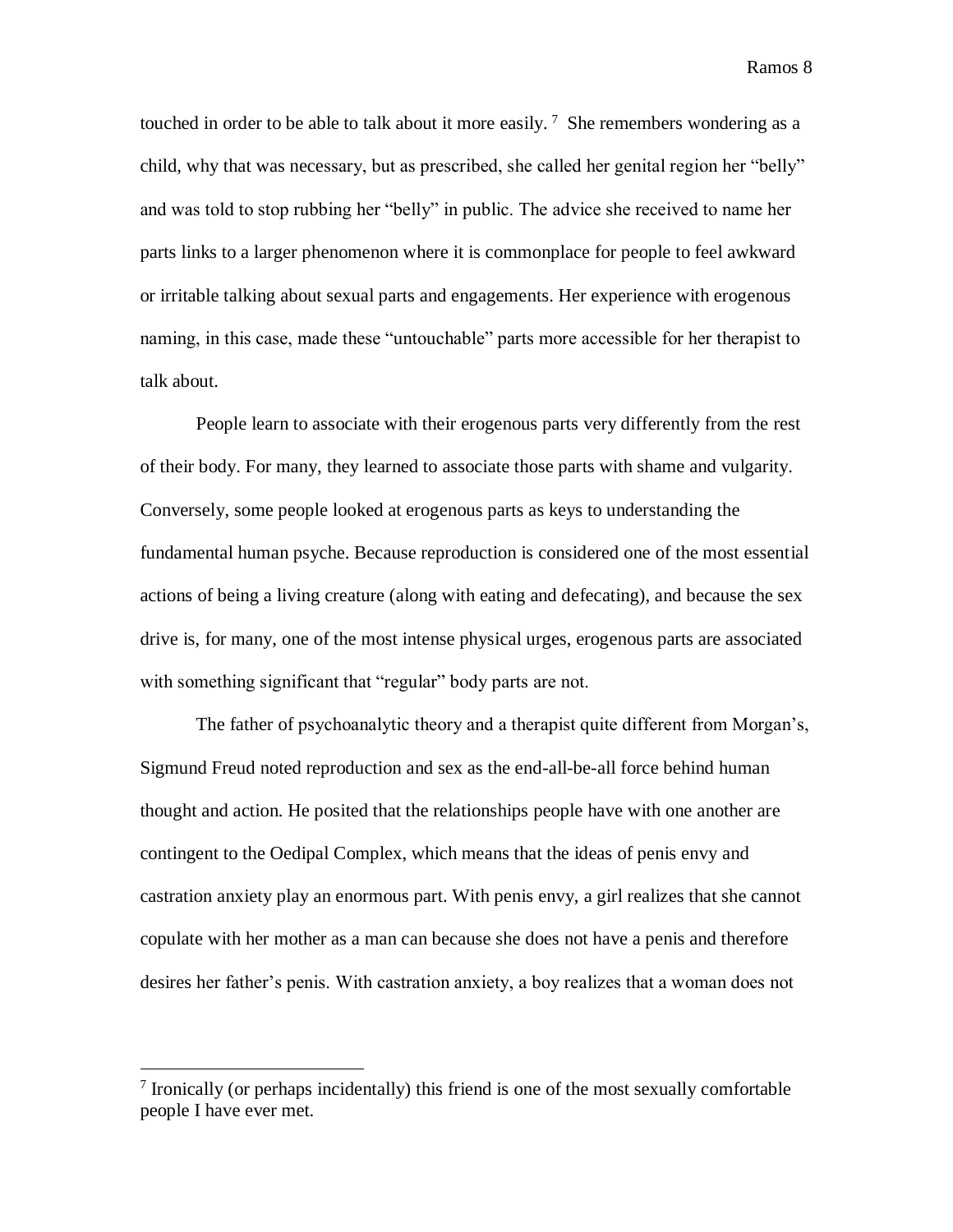have a penis and becomes anxious that his own penis will be removed by his rival (father). Penises are integral to Freud's point.<sup>8</sup>

Melanie Klein is another more recent psychoanalyst who places great importance on erogenous parts as catalysts for human reactions and interactions. For Klein, it is the breast that is key to behaviors of love, hate and reparation. It is presumed that the mother's breast is what a baby has its first interaction with outside of the mother's womb. To a baby, because it is not quite able to distinguish the difference between a part and the whole, the breast *is* the mother. The breast is what nurtures the baby. Love towards the mother stems from the love of being fed and cared for by the breast. When a breast is taken away from the baby, desperate feelings of hate and a desire to destroy the breast (or the mother) arise because the child feels wronged for being robbed of nourishment. It feels envy that the mother has the breast and it does not. Feelings of reparation then follow, as the baby feels guilt for having wanted to destroy the thing that provides sustenance and cares for it. <sup>9</sup> Klein also takes off of Freud's ideas penis envy, revising and developing them from the perspective that a woman envies her mother for having access to her father's penis and the bond that arises out of that. Thus, a woman desires a penis of her own.<sup>10</sup> Erogenous zones have been used for years to try to understand human interactions through psychoanalytic metaphor. But, on a less intellectual note, everyday people are using their erogenous parts and genitalia to become metaphors for their own identities and symbols of their relationships. In many cases, they themselves don't realize

<sup>8</sup> Klein, Melanie, and Juliet Mitchell. "Chapter 3." The selected Melanie Klein . New York: Free Press, 19871986. 69-83. Print.

<sup>&</sup>lt;sup>9</sup> Klein, Melanie. Love, Hate and Reparation. New York: W. W. Norton & Company, 1964.

<sup>10</sup> Klein, Melanie, and Juliet Mitchell. "Chapter 3." The selected Melanie Klein. New York: Free Press, 19871986. 69-83. Print.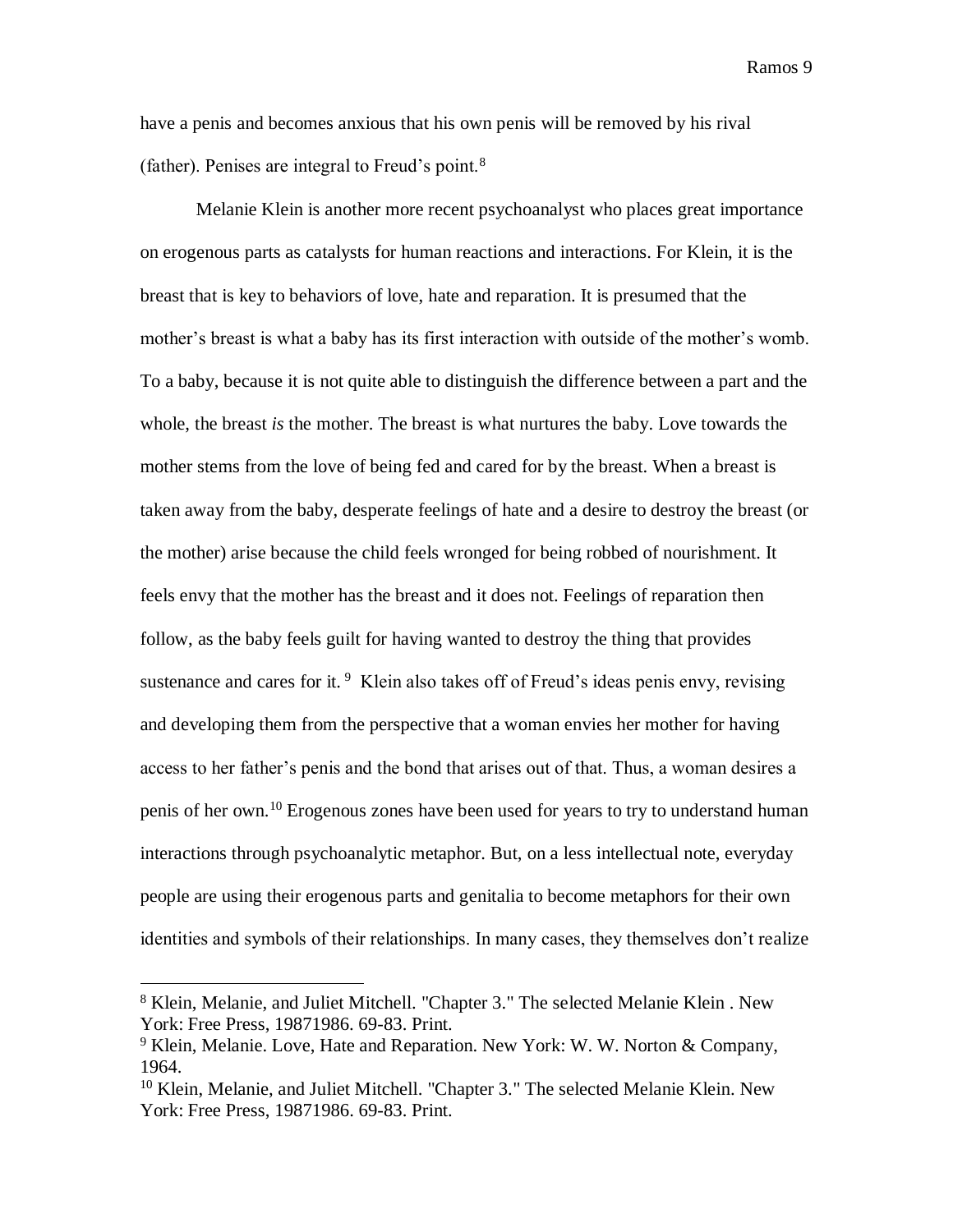it. Many people regard erogenous parts as some how more special or more significant than other body parts, especially in terms of personal relations. Perhaps this could be because of the particular function they serve in social and personal spheres. What is it about erogenous zones that set them so far apart from the rest of the body?

Martha Cornog, an active member of the Society for the Scientific Study of Sex, suggests in her article, "Naming Sexual Body Parts: Preliminary Patterns and Implications," that "although need for euphemism may inspire some people to name sexual body parts, others devise and use these names to enhance an intimate relationship or to come to terms with their seemingly "independent" sexual feelings."<sup>11</sup> These names may be used to lighten the mood by being comical or silly, or make the relationship more erotic. Sometimes, such as is the case with some drag queens and transgendered people, naming comes into play to create a new identity based on what they feel should have been or what they would have rather been. Erogenous parts many times function similarly, becoming a vehicle to represent something personal that might only be accessed when engaging in sexual thought or practice—another self or a means to properly engage with the self. This "other" side of the person is best expressed as something being both private yet external. Because of the experiences that go hand in hand with one's genitals and sexual parts, erogenous zones become special, for better or worse, and it begins to make sense why one would want to set them apart with names.<sup>12</sup>

<sup>&</sup>lt;sup>11</sup> Cornog, Martha. "Naming Sexual Body Parts: Preliminary Patterns and Implications." *The Journal of Sex Research* Vol. 22, no. No. 3 (1986): pp. 393-398. http://www.jstor.org/stable/3812576 (accessed October 14, 2010).

<sup>&</sup>lt;sup>12</sup> Even in cases where a person's hands might be labeled as healing hands, or where a person might be called "eagle-eyes" due to his or her stellar eyesight, the body parts in question are more or less acknowledged as tools or fine assets, not personified individuals in their own right.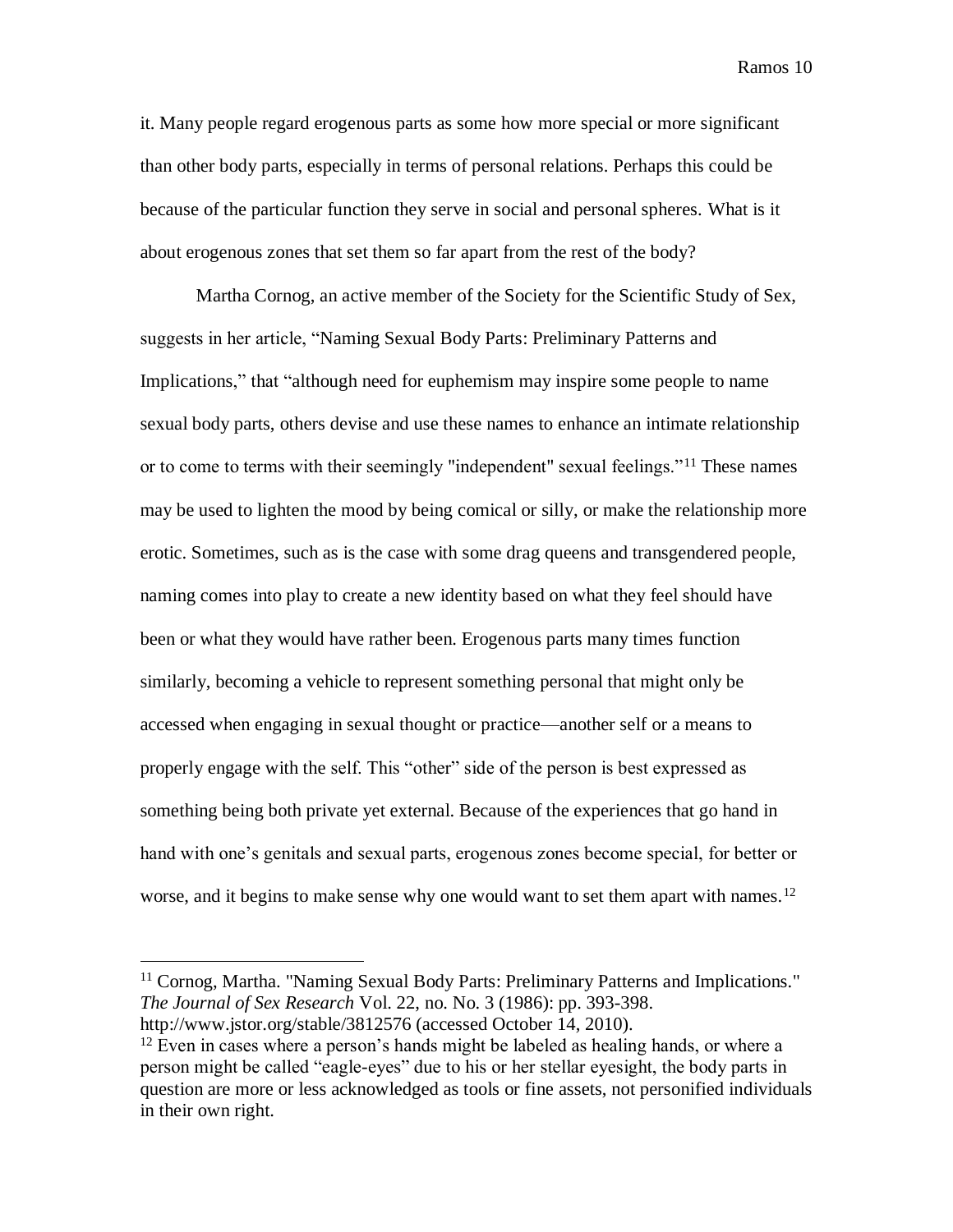Jean-Francois Moriceau and Petra Mrzyk*. Untitled,* 2005. Ink on Paper.

# Anthropomorphism

 $\pmb{\times}$ 

When I was in high school, my biology class performed a series of different dissections: a heart, an eye, a baby pig, and a cat. The cow heart was basic enough in terms of protocol. There was an organ in front of you with dyed veins, cradled in a plastic tray with a fair selection of tools beside it. No one in the class seemed perturbed by the fact that there was a severed heart sitting Indiana Jones style on a tray. No one really reacted to anything but the messiness of the procedure. With the sheep's eye, reactions were pretty much in keeping with the heart. The occasional wince happened when the vitreous humor started oozing out, and people began to imagine what it would be like to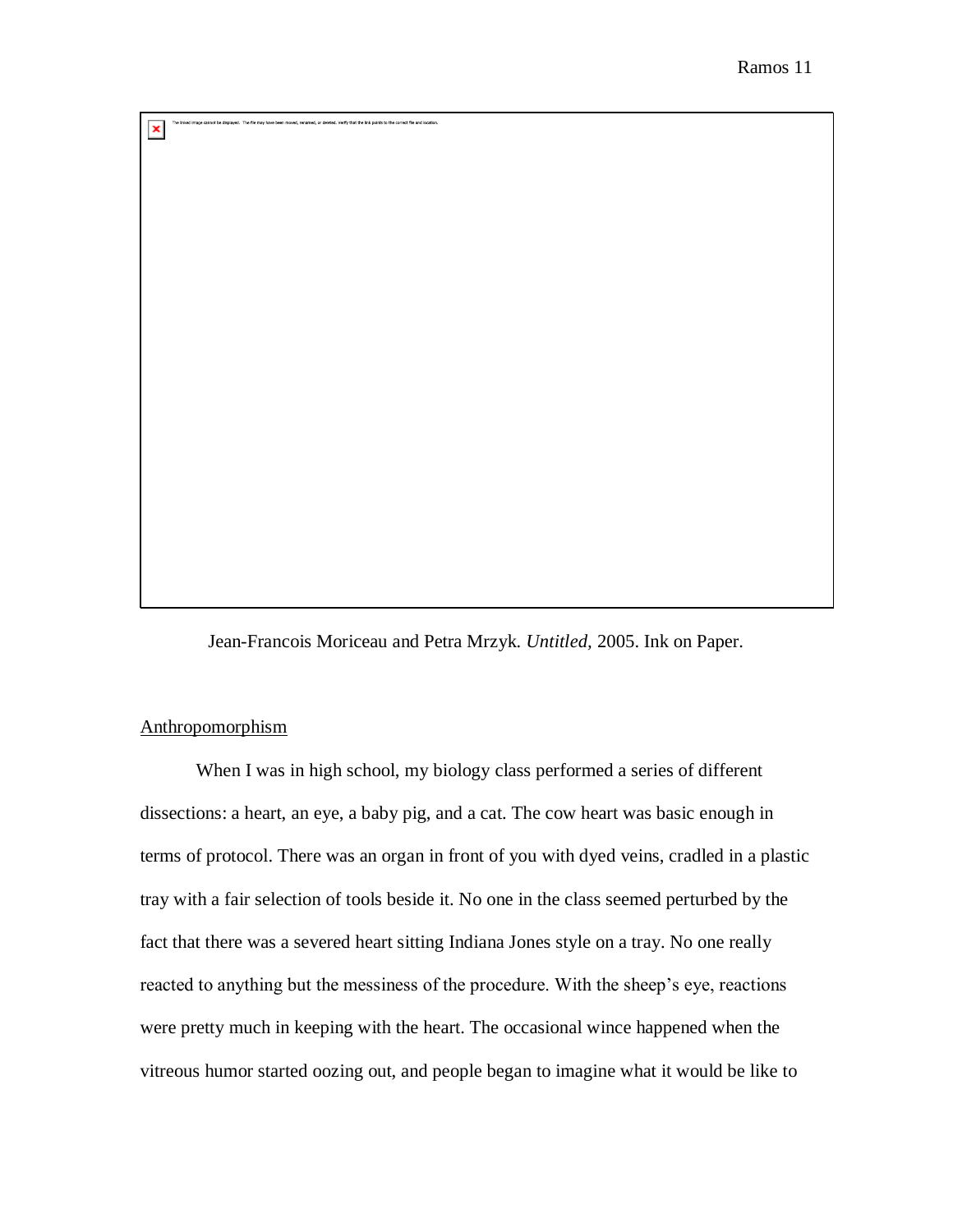have their own eyes cut out; but the eye was still just an eye. It didn't have its own life or its own personality, and the response was less pity than it was personal squeamishness. But when the time of year rolled around to dissecting the pig and the cat, our relationships to the things we were dissecting completely changed. Everybody named their animals, deliberating carefully with their lab partners to come up with something just right. The dynamic of the experience became a lot more personal. It felt wrong cutting up our cat Nigel, and when each group had to forcibly break open the jaws of their pigs in order to access the back of their throats there was audible distress from the class. It stemmed from more than disgust. I, for one, still don't think Phoebe<sup>13</sup> appreciated it.

Martha Cornog relates an example of this kind of anthropomorphic personification in a story shared by one of her research subjects. While stepping out to the porch with his father so that they could relieve themselves, the subject was shocked to witness his inebriated father whip out his member for a heart-to-heart:

> …we get out on the porch [and]... he takes this rather large tool out of his pants... and he starts talking to his organ and, by God, he calls the thing Hank! He says, "Aw, look at old Hank here. Poor, poor old guy." And he says, "You and I," he says, "we've been in a couple of tight places together, and we've been in and out of a couple of scrapes, but I want you to know, you old sonofabitch"-and this is where he starts

<sup>&</sup>lt;sup>13</sup> Phoebe was our lab pig.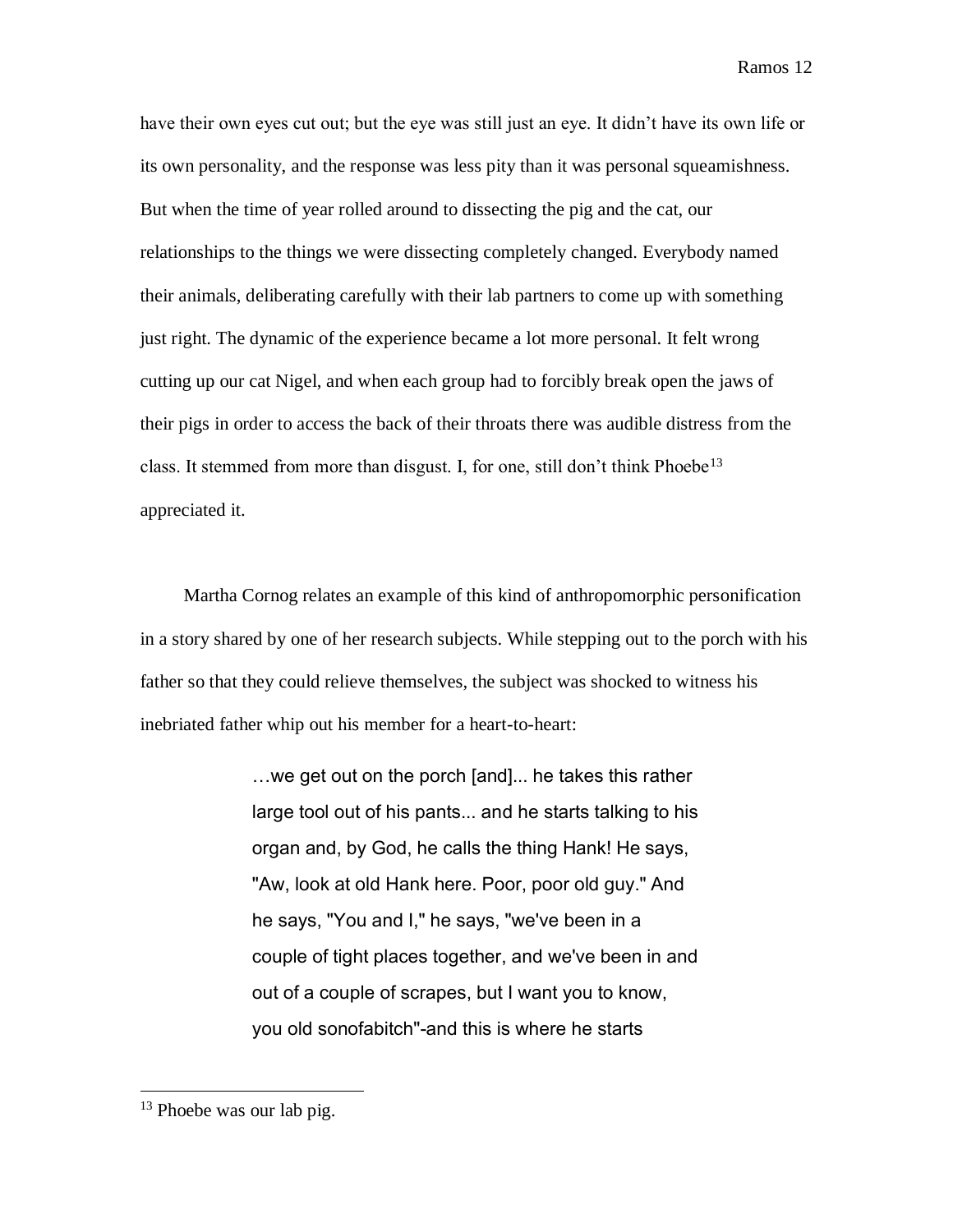shaking it off-"that I outlived you!"<sup>14</sup>



Jean-Francois Moriceau and Petra Mrzyk. *Untitled,* 2004, Ink on Paper.

The ways people relate to the heart or eyes is often very different from the way one might identify with the penis or breasts. Metaphorically the heart and eyes are very significant, as poetics and literature attest, but physically they tend to be regarded as simply as they are: just parts. Erogenous zones are different. It is not so unusual for people to view erogenous body parts, especially penises,<sup>15</sup> the way they might view a pet dog. In both kinds of instances—penises and pets— anthropomorphosis occurs. This is when the object, thing, or creature in question is given human characteristics, especially in terms of emotions and behaviors. A penis or clitoris does not get aroused; the person

<sup>&</sup>lt;sup>14</sup> Cornog, Martha. "Naming Sexual Body Parts: Preliminary Patterns and Implications." <sup>15</sup> Penises are talked about much more comfortably than female genitalia and are more visible and accessible. Erections, both uncontrolled and expected, make it easier to think of penises as autonomous creatures. Female genitalia on the other hand are kept much more private in both the social sense and the personal. More about this later.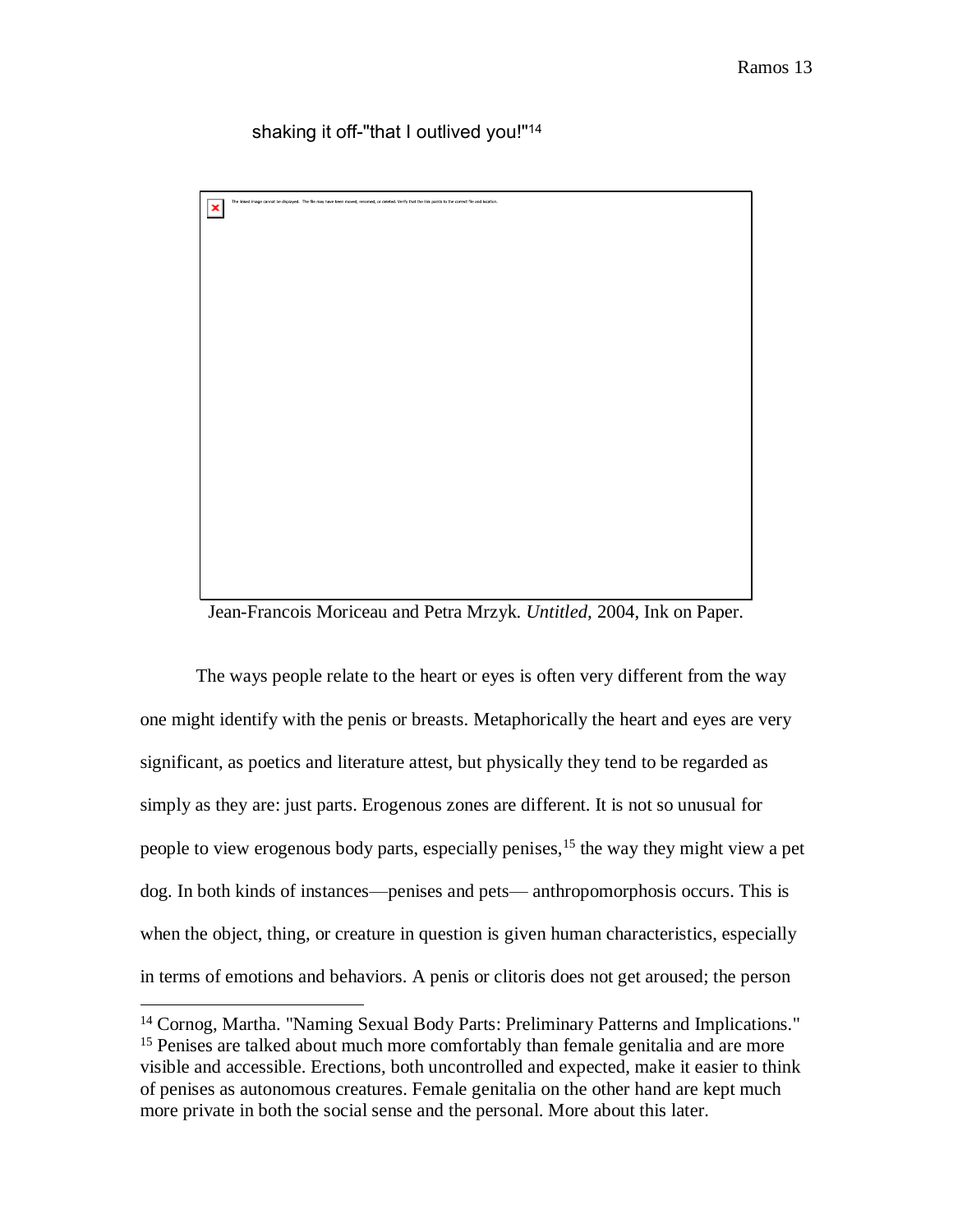with said genitalia is aroused. The body parts merely fill up with blood and expand and move as a result of it. Similarly, the dog with its mouth open and teeth showing isn't smiling. What looks like a toothy grin is just a result of the animal panting and trying to cool off. It's easy to see how one can come to these conclusions; it's easy to think a dog is smiling after it's been given new ball to play with on a sunny summer day, just as it genuinely seems like a penis or a nipple has a mind of its own when it starts perking up at the sight of an attractive individual. Regardless, the fact remains that these are human traits. We give these traits and form relationships when we hand out a name because we recognize humanity or personality in the object or creature; we recognize some kind of importance. The idea of nicknaming one's genitals is not so different from naming one's teddy bear. Neither thing has a consciousness and unlike the dog, they don't even have their own pulses.

#### Giving Identity

 $\overline{a}$ 

The ability to give a name,  $16$  or to give anything for that matter, denotes a kind of power structure. One needs to have something to give it, and it has to be something that

<sup>&</sup>lt;sup>16</sup> This is different from name-calling. With name-calling the "names" used are simply glorified adjectives, things in the public realm that are accessible to and could be used by anybody. The act of naming requires a sort of privacy, even intimacy. Giving a name happens on a much more personal level and is specific to the person or thing.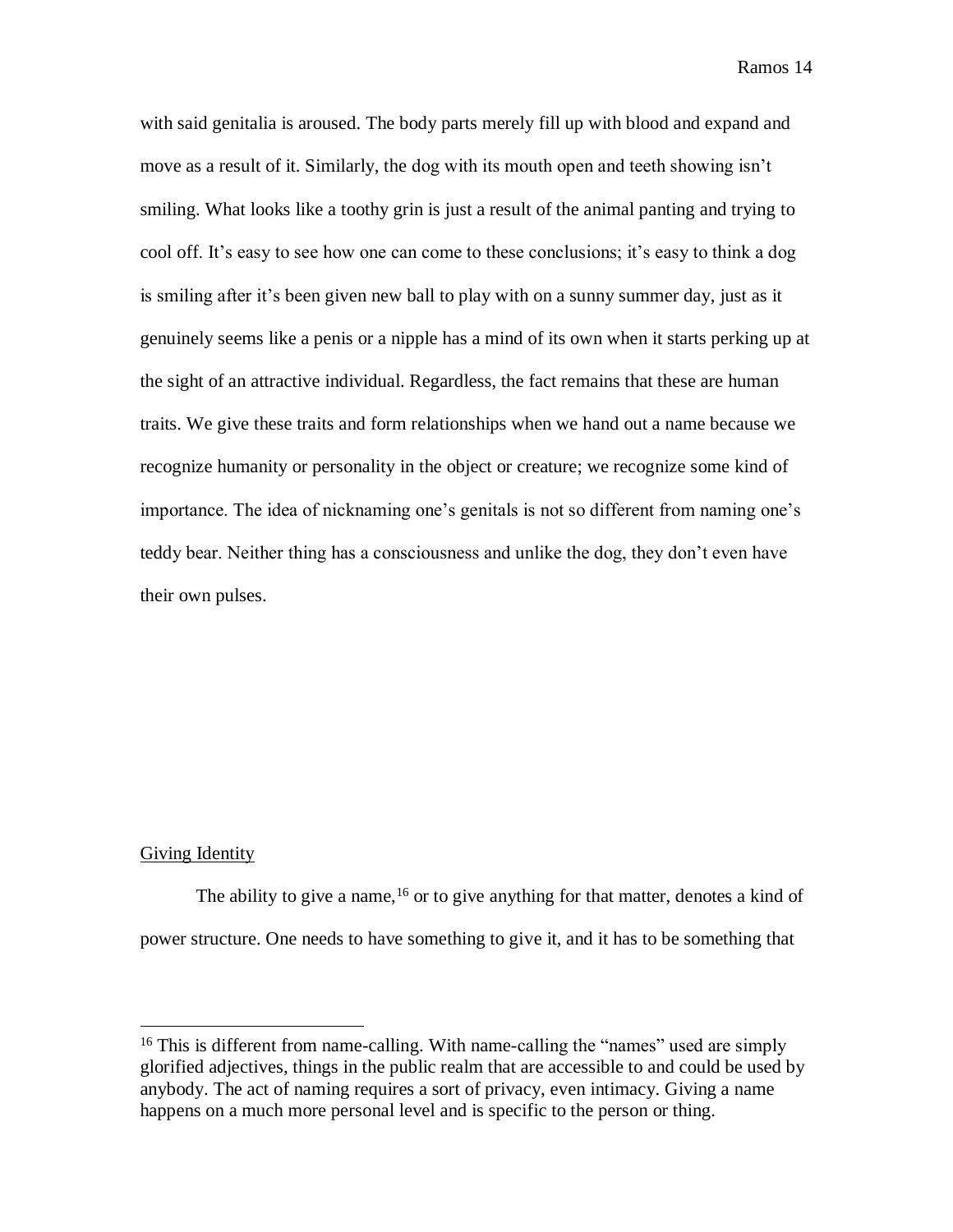the receiver doesn't already have.<sup>17</sup> When it comes to giving a name, the receiver many times has little to no power over what it is or how it represents him or her. The name is based on another's perception. If the name sticks it sticks, along with its many connotations. In a sense, the one who names claims the named. The claiming is not necessarily malevolent or domineering in nature, in fact in most cases it is done with a sort of reverence and affection: "Yes, see this? I can talk about your breasts. I can talk about your breasts all the time and it's great. Also I get to name them. Because, well, they're sort of mine now."<sup>18</sup> This quote is from one of my research participants, relating her boyfriend's feelings, attachment and expression of enthusiasm over her breasts. Whether it is the person to whom the body part is attached that designates a special kinship to it, or an intimate outsider who stakes out an identity for them, with the name comes birth.<sup>19</sup> In the case of genitals, they have no say in the naming whatsoever and cannot act to resist, thus their new personae come not only out of the body parts' physical characteristics but is colored and informed by the characteristics of the names. An erogenous part being named by somebody other than the body's "owner" creates a sort of dual ownership, while self-naming constitutes a more personal bond.

<sup>&</sup>lt;sup>17</sup> It doesn't matter if the person receiving wants the "gift" (i.e name) or not, and it doesn't matter if they have multiples already. The fact remains that the specific "gift" in question does not belong to him or her until the giver gives it. The perception one has of his or her body may or may not change during the name-giving process, and the one giving the name might not put serious stock into the idea of owning the other person's body, but a certain kind of experience is shared. The gift lasts for as long as one of the naming participants or witnesses remembers that it has happened.

<sup>18</sup> Anonymous Survey Participant 24. (Personal Communications, March 19, 2011).  $19$  Life, in terms of genitalia, is meant as the new "personality" that arises from the name; not life as in a penis being literally alive with a consciousness and being able to hold intelligent conversations. The naming brings a sense of autonomous life. Personality in this case doesn't exist before the anthropomorphizing.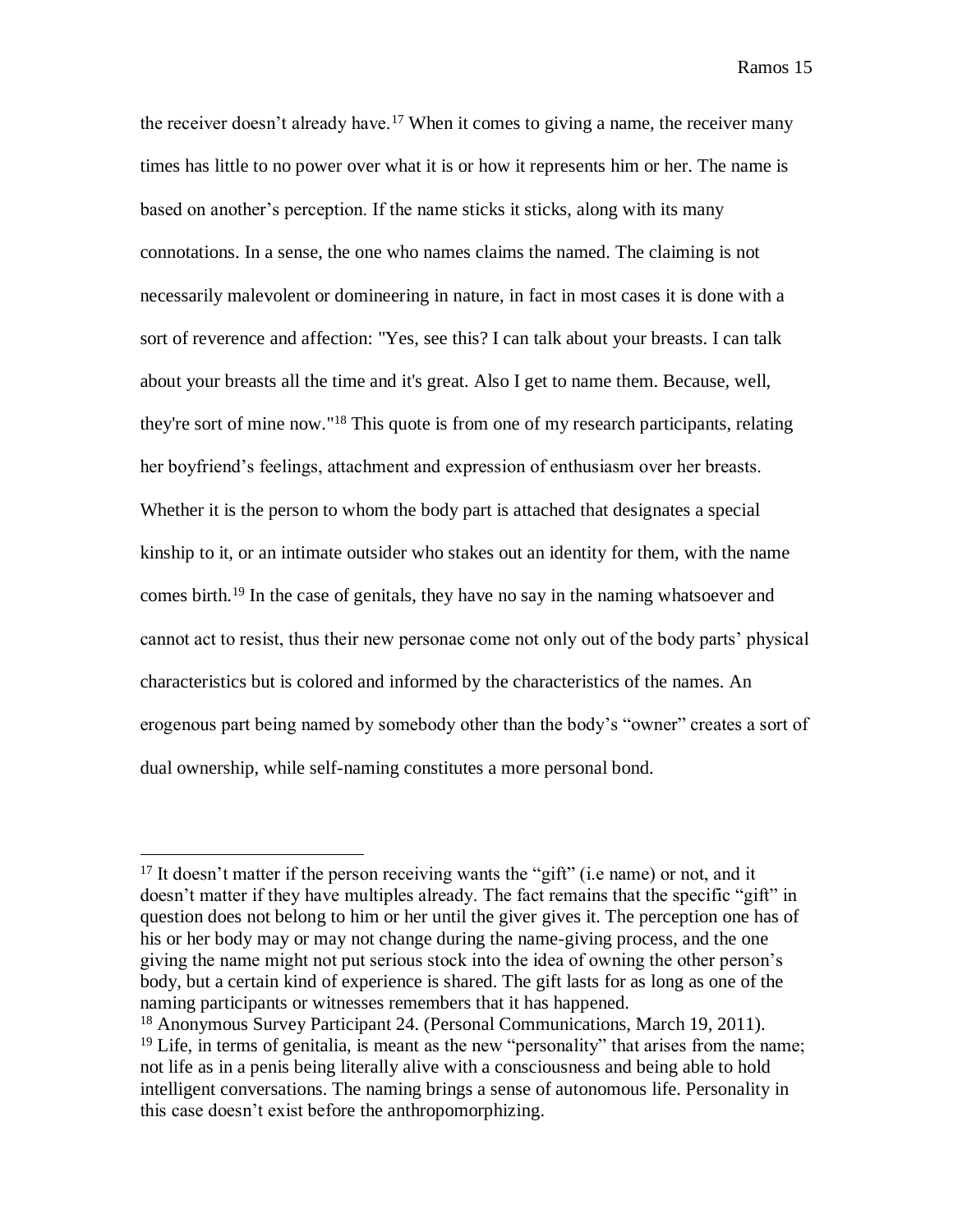These interactions with parts and people come into play oftentimes between intimate lovers or friends. A good example of this can be found in the pop movie hit How to Lose a Guy in 10 Days, in which a notable instance of genital naming reoccurs throughout the film. To premise the example with context, the story is about two people, Andi Anderson (Kate Hudson) and Benjamin Barry (Matthew McConaughey), who are deliberately manipulating one another in order to elevate their careers. This specific movie was chosen because, though it is in no way an extraordinary or unique piece of cinema, the premise of the plot relies on the characters purposefully using what are perceived as female and male stereotypes to meet their ends. In the movie, the character Andi chooses what is taken to be a "common" practice of naming a partner's intimate body part (i.e. his penis) and twists it (pun absolutely intended) in a way that is meant to spur the stereotypically "male" reaction of offense. She is meant to consciously mirror what would be considered "irrational" and "unwanted" female behavior, while her foil character, Ben, is supposed to be the stereotypical chauvinist male who manipulatively employs tactics that (assumedly) would convince "any woman" to desire him. This proves to be very important to our point.

Now that the general plot of the movie is revealed it can be understood that Andi is employing tactics intended to drive her "lover" away before her deadline while Ben is trapped into staying "committed" until promotion day, thus the two irrevocably thwart one another. The leading lady's actions are meant to cause stereotypical torment among men. "Insensitive" genital naming, as a result, becomes a reoccurring thread throughout the movie.

> Andi: Does Princess Sophia want to come out and play? Ben: Who's Princess Sophia?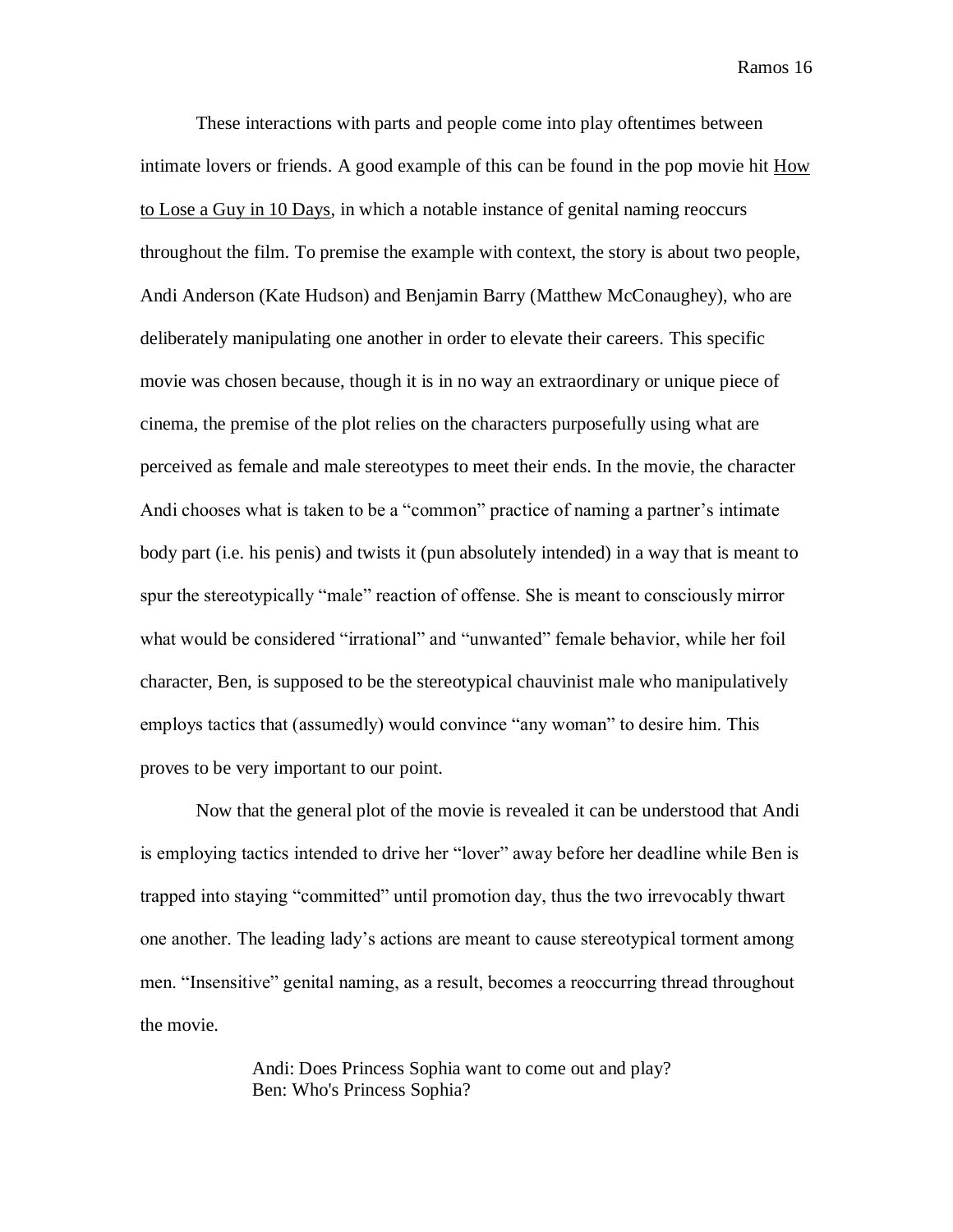[Andi points at his crotch] Ben: No, no, no, nahhh, woah, woah, woah, you're kiddin' me right? Princess Sophia? Andi: Little, big, little, big... I don't know... we will find out! … Ben: Listen, listen, If you're gonna name u-uh-uh, my...member, alright, y-you gotta to name it something hyper masculine, okay? Something like Spike, or Butch— Krull the Warrior King! But not Princess Sophia…<sup>20</sup>

A surprising number of things go on in this exchange: first, the naming, second, anthropomorphizing, in Andi asking if Ben's penis can "come out to play," third, Ben's reaction to the naming and the identity that has been made for him and his member, and fourth, his attempt to rename. All of this happens while Andi launches herself on top of Ben in an attempt to both tease and make him uncomfortable.

Princess Sophia.

 $\overline{a}$ 

This name is obviously meant to raise an eyebrow, in this case to send someone immediately packing. The first thing to consider is why someone would choose this particular name for this particular purpose and why one would give it such a decisively gendered form. As *How to Lose a Guy in 10 Days* is meant to be a romantic comedy, one must keep in mind the audience and intent of the movie as a whole. The name Andi chooses is supposed to be funny, cheesy, embarrassing, and relatable, and of course the scriptwriter is the one using it as a device to stir a loaded conversation between characters. It is easy to get caught up in the movie-moment, but one must remain aware that there is an outsider staging this entire interaction on the basis that he or she feels this scene will resonate with audiences. Based on the popularity of this movie among

<sup>20</sup> *How to Lose a Guy in 10 Days*. DVD. Directed by Donald Petrie. Hollywood: Paramount, 2003.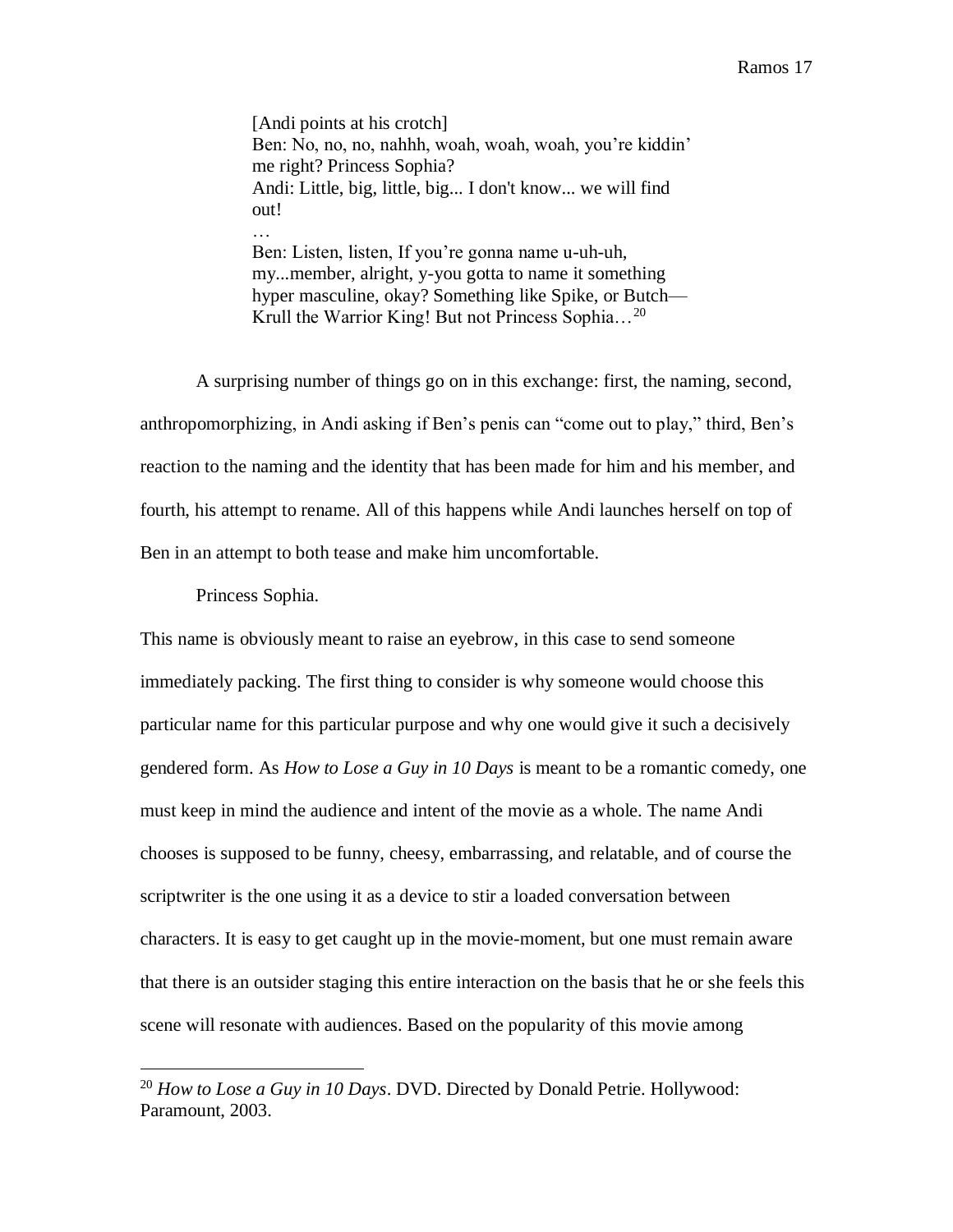romantic comedy enthusiasts and the frequencies of views this particular clip has gotten on Youtube,<sup>21</sup> one could perhaps even constitute this as a success on the writer's part. This scene is one reflection of how people regard genitals, sex and intimacy. Whether the viewers' investments into the scene stop at simple entertainment, or if they are able to directly empathize with the characters' exchange, there is something about the situation that has the resonates with the certain audiences. There is something in the naming that is meant to draws a response, and the process of naming is the writer's tool to color the spirit of the characters' pseudo-relationship.

Andi chooses a name that she knows will upset Ben's ego, further causing insult by alluding to the possibility of his penis being small,<sup>22</sup> and Ben, in an attempt to clarify his sexual position, so to speak, insists on her choosing a better name. One to more "accurately" describe his member. Krull the Warrior King! A masculine and potent name, indeed. For some it may be interesting that Ben's shock came from the chosen name, not the idea that his girlfriend is naming a protrusion of meat from his body, because though nick-naming genitals is common enough in the present day, not everyone is familiar with the regularity of the practice. What does this all mean? The name "Princess Sophia" is employed to create distance between two people. There must be something about this naming scene that the audience responds to most, something that is reflected and responded to, and somewhere the humor comes from. Is it simply the choice of

 $21,25,453$ .

<sup>&</sup>quot;How to lose a guy in 10 days - Princess Sophia", YouTube video, 1:31, posted by SamScribul. http://www.youtube.com/watch?v=fvhBt\_XvHNY. (Accessed December 1, 2010)

<sup>&</sup>lt;sup>22</sup> The implications of penis size are not explicitly analyzed in this paper, but it would be safe to assume here that this is an implied critique of Ben's sexual performance and virility. An assumption many people make is simply that a large penis equals more pleasure.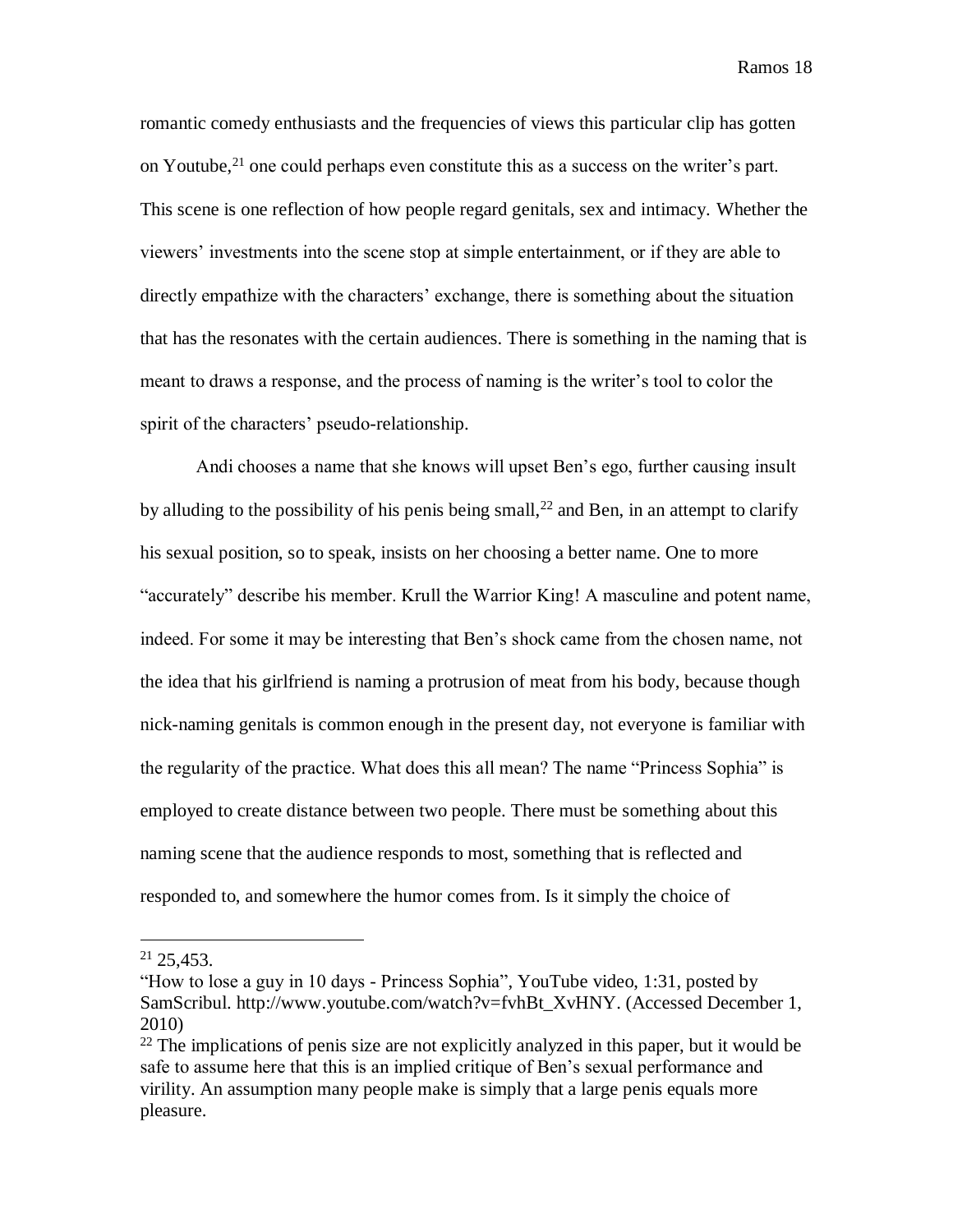descriptive name, the fact that both titles, "Princess" and "Sophia," are clearly feminine? Perhaps it also owes to the fact that the character Benjamin Barry is set to look like a "hypermasculine" womanizer, or that his reaction could be considered typically male. The name "Sophia" comes from the Greek word meaning wisdom and knowledge, but that hardly seems applicable in this case, nor does the real princess Sophia of Buckingham Palace, who was accused of having an incestuous affair with her brother.<sup>23</sup> Perhaps the most sensible Princess Sophia to attribute as the namesake would be the S.S. Princess Sophia, which sunk in  $1918<sup>24</sup>$  In this instance, the naming becomes less about the name and more about the characteristics of the person the penis is attached to, why the names don't mesh. The penis still walks away with a brand new image, disjointed from the person in reports to, but the penis represents an embodiment of Ben's sense of self. Does the name reflect on the penis's performance or the man's? Perhaps it feels insulted. Maybe in secret it likes being a Princess. The penis becomes a scapegoat for insecurities.

<sup>&</sup>lt;sup>23</sup> Hatton, Ragnhild Marie. George I. New Haven[Conn.]: Yale University Press, 2001. 135.

<sup>24</sup> The actual S.S. Sophia sank in October 25, 1918, 30 miles away from Juneau in the Vanderbilt Reef.

KTOO News. "The Wreck of the Princess Sophia." KTOO: Public Broadcasting from Alaska's Capital. http://www.ktoo.org/sophia/ (accessed November 12, 2010).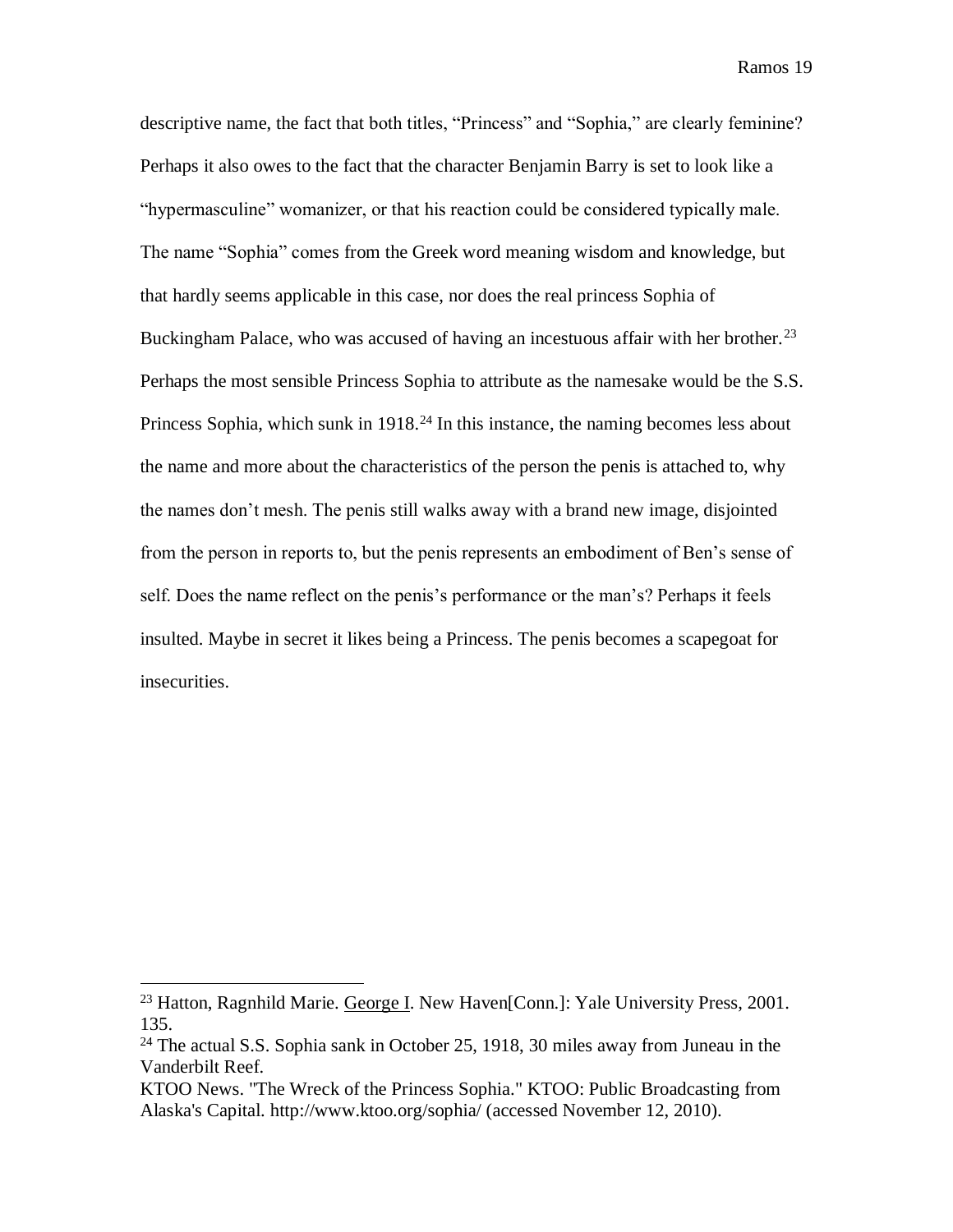Jean-Francois Moriceau and Petra Mrzyk. *Untitled,* 2005. Ink on Paper.

## Accessibility of Identity

 $\pmb{\times}$ 

It has always been a strange phenomenon to me that penises and vaginas are considered by many people to be funny. Movies, stand-up, television shows, and high school hallways all become stages, and erogenous body parts transform into symbols and caricatures for silliness. I would be lying if I did not admit to making a few genital jokes on my own time. Perhaps some of it has to do with the discomfort many people feel when talking about "private parts" and sex, and humor has always been a standard icebreaker for uneasy confrontations. Maybe the humor stems from a special relationship one might have to his or her body or the bodies of others. I have found that, for some, the humor in naming has nothing to do with easing sexual tensions. It is simply a way to become closer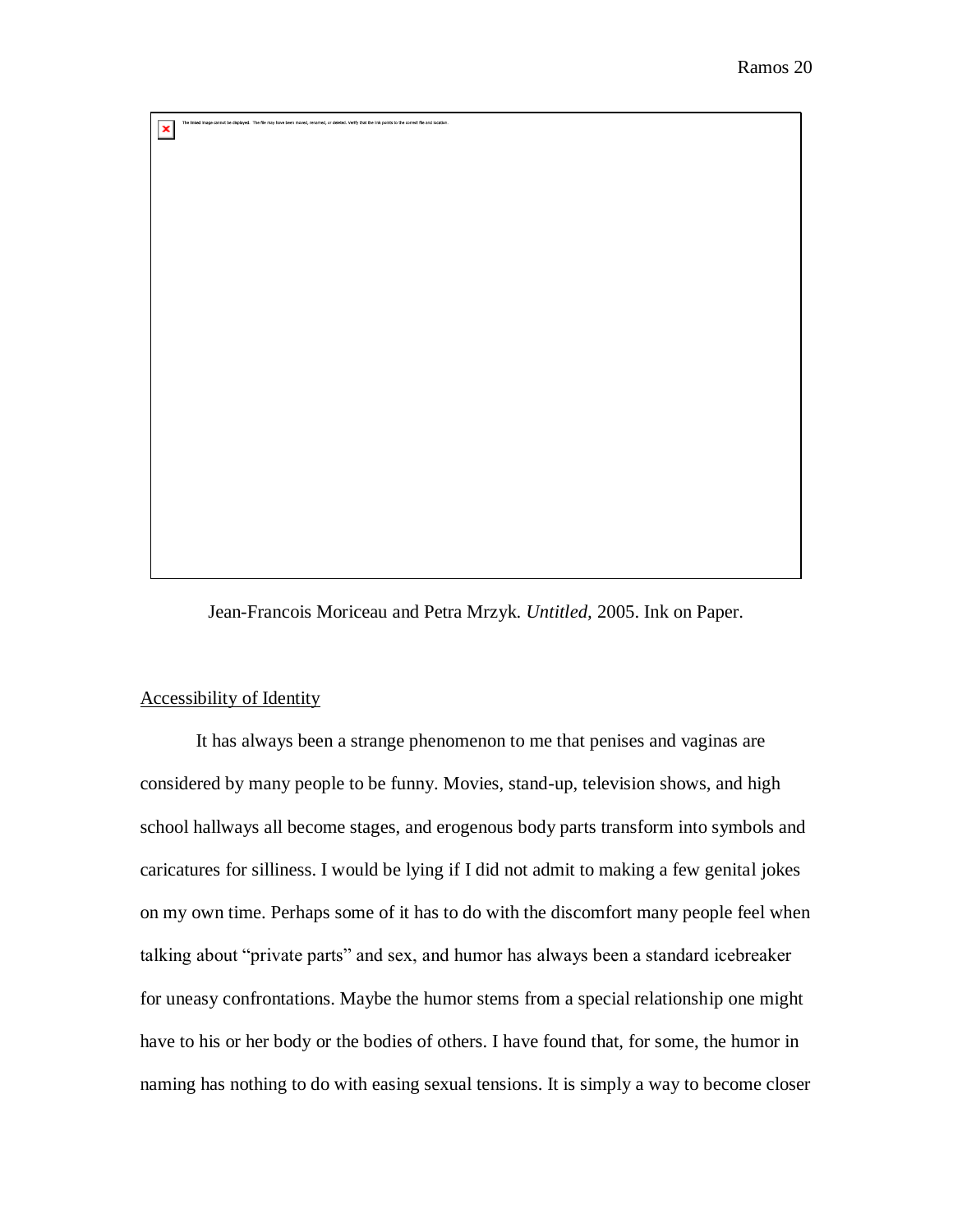to one's partner and even to one's own body. In a survey conducted over the Internet, I received one result relating an experience where the subject and his partner came up with names "Just [for the] humor value." <sup>25</sup> He stated that the couple never used the names "in a serious context or during 'dirty talk' of any kind," but that they were the result of moments of hilarity that arose while the two of them watched television together. The participant requested the intimate names he and his partner had exchanged to be kept private, but when asked how he felt the name affected his relationship to his body and the part, he responded, "[It] gives my penis a personality, I guess, haha. Not really, but...damn, this is hard to explain. I guess I feel like it's more special, at least to my girl, because she gave it a name. It's not just a tool for sex, it's something she cares about."<sup>26</sup> Naming, in many respects, can lead to accessing intimacies, feelings and moments singular and particular to the individuals involved with the process. It all comes down to specific experiences.

Going back to Cornog's statement, sometimes an erogenous part of the body becomes a vehicle for understanding, facing, or accessing "'independent' sexual feelings."<sup>27</sup> She lists three plausible functions or reasons for intimate pet naming: intimacy/play (names, whether humorous or solely erotic, created during an intimate moment or made with the intention of increasing intimacy), euphemism (making it more comfortable to bring up "private parts"), and personification (names made to distinguish a part's independent "personality" from the whole person's). These each become ways of

<sup>&</sup>lt;sup>25</sup>Anonymous Survey Participant 18, (Personal Communications, February 18, 2011). <sup>26</sup>Anonymous Survey Participant 18, Ibid.

 $27$  Martha Cornog does not specify what kinds of sexual feelings would be classified as "independent" but I interpret this to mean sexual feelings that the individual or individuals have a hard time directly confronting and remain somewhat detached about. This might be due to personal or social expectations, experience, or cultural background.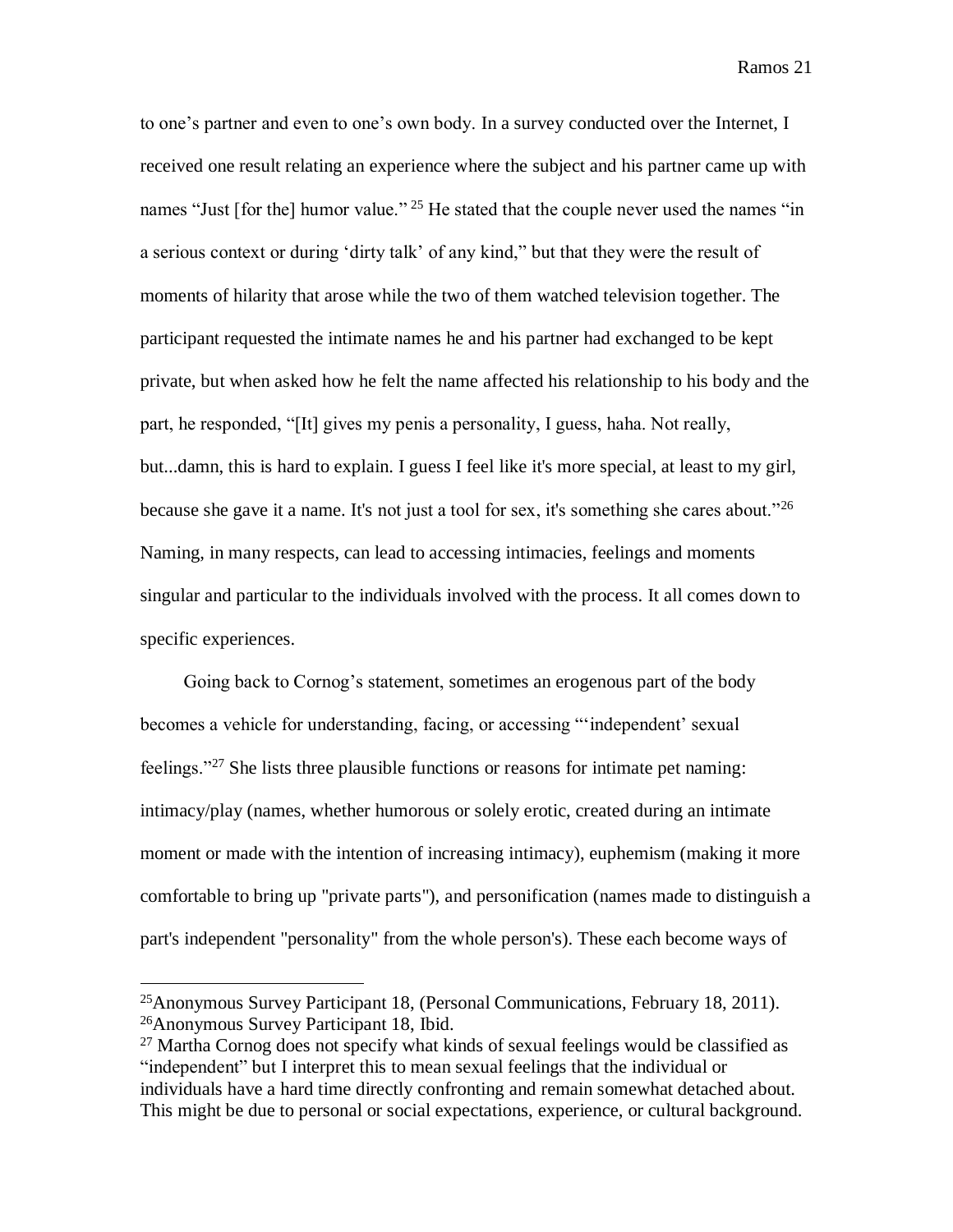access. In a personal communication between former marriage counselor D. Weis and Martha Cornog, the theory is raised that genital naming and the use of euphemisms can ease sexual tension between couples by making a wider and more comfortable vocabulary available for talking about erotic parts and situations. Weis relates that: "The process of thinking up names and developing this new vocabulary was a very enjoyable process of sharing for most of the couples that tried it. (December 12, 1980)."<sup>28</sup> The idea is that the implementation of pet names and word play identifies body parts that seem unapproachable in a playful manner, thus allowing couples to become more relaxed or excited. Whether it is because the proper terms are too clinical to be spoken aloud comfortably in an intimate situation, or because the situation itself has become too tense or awkward, this kind of naming can break down a barrier to communication. Sandra Metts, author of *Couple Relationships*, articulates a need for this kind of vocabulary in order for, in the case of her own study, married couples to keep healthy and communicative relationships. After noting a general trend in studies that "the quality of communication about sex is related to sexual satisfaction and the overall quality of the relationship," she stresses that "as couples build sexual relationships they need to develop a common vocabulary. This is often accomplished by the creation of unique personal idioms, especially idioms for genitalia, sexual rituals, and routines."<sup>29</sup> These idioms

<sup>28</sup> Cornog, Martha. "Naming Sexual Body Parts: Preliminary Patterns and Implications." *The Journal of Sex Research* Vol. 22, no. No. 3 (1986): pp. 393-398.

http://www.jstor.org/stable/3812576 (accessed October 14, 2010).

 $\overline{a}$ 

<sup>29</sup> Metts, Sandra, and James Jaccard. "Sexual Communication - Couple Relationships, Parent-child Relationships - Gender, Theory, Family, Development, Adolescent, Parents, Research, Journal, Adolescents, and Studies." Marriage and Family Encyclopedia. http://family.jrank.org/pages/1501/Sexual-Communication.html (accessed April 7, 2011).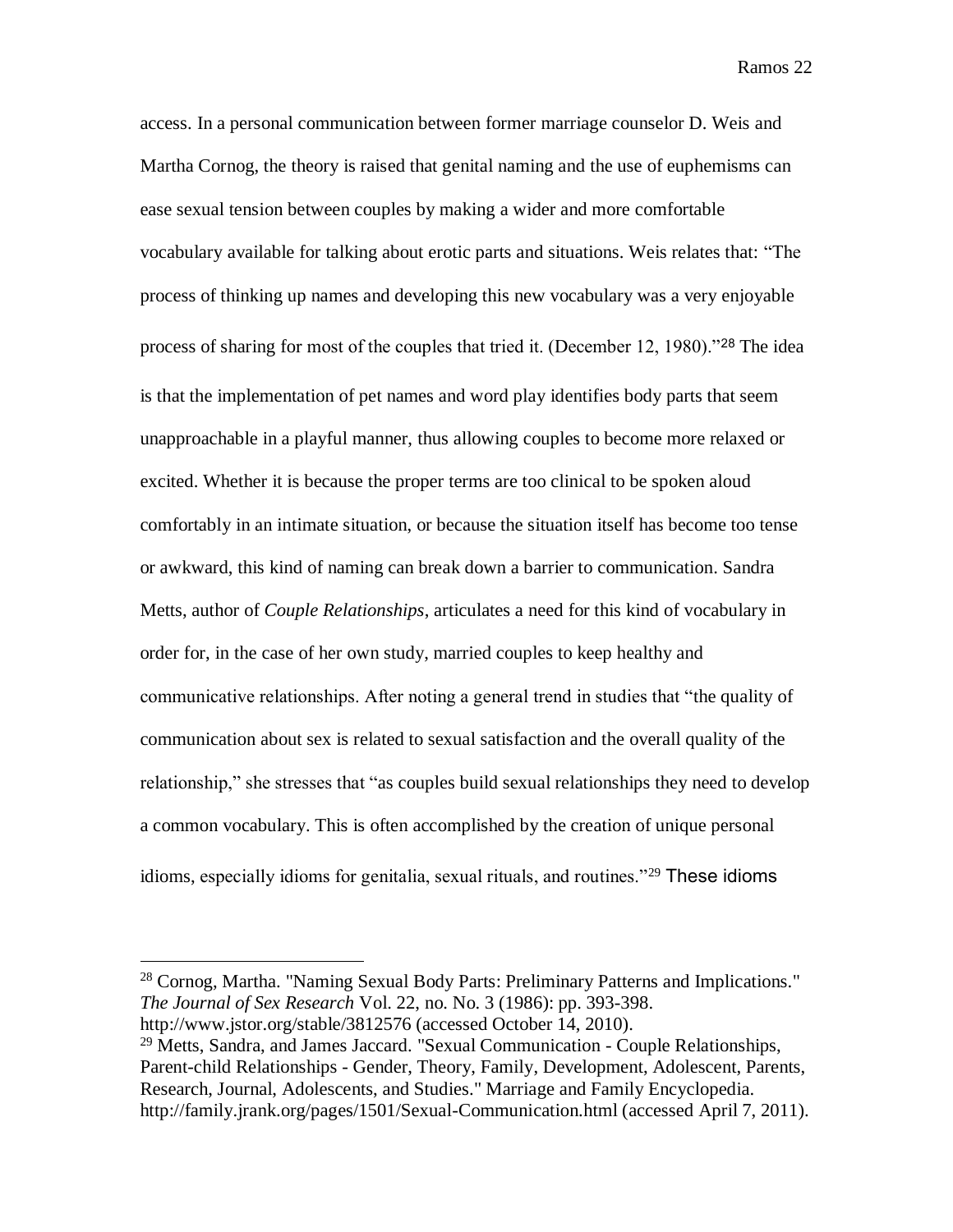help build a metaphorical bridge between people and also for individuals, who might now be more open in how they perceive and approach themselves. As suggested by one of my research participants, perhaps the naming of an erogenous body part could even help one to be more comfortable with or overcome any "imperfections" of the body part being named.<sup>30</sup> All of this might facilitate various modes of intimacy.

As Eve Ensler puts it in her play, *the Vagina Monologues*: "Let's just start with the word Vagina. It doesn't matter how many times you say the word, it never sounds like a word you want to say. It's a completely ridiculous, totally unsexy word."*<sup>31</sup>* Getting familiar with one's genitals can be difficult for many people, especially women. Personal and social reservations exacerbate the tendency to consciously remain ignorant of one's body, and technical terms for parts can ironically make one's body seem very distant. This same difficulty can be met when becoming familiar with a partner. In regards to intimate conversation, the more anatomically explicit names become in a technical sense, the more off-putting they can be to spit out. Use of words like vulva, testicles, clitoris, gonads or labia can seem a little strange or cumbersome and "touch my pudendum" is not exactly exciting grounds for foreplay. Pet-names ease this disconnect between the sexual and the anatomical. A couple is given something to bond over and a sense of familiarity is created with the part on a personal level. In this case, accessibility is reached by renaming.

Genital or erogenous naming that grants accessibility to one's independent sexual feelings can also give way to an entirely different sexual identity that the person feels is

<sup>30</sup> Anonymous Research Participant 4. (Personal Communications, February 16, 2011).

<sup>31</sup> Ensler, Eve. "Vagina Monologues Script- Eve Ensler Play." Drew's Script-O-Rama. SergeiK, n.d. Web. 3 Dec. 2010. <http://www.script-o-rama.com/movie\_scripts/v/vaginamonologues-script-eve-ensler.html>.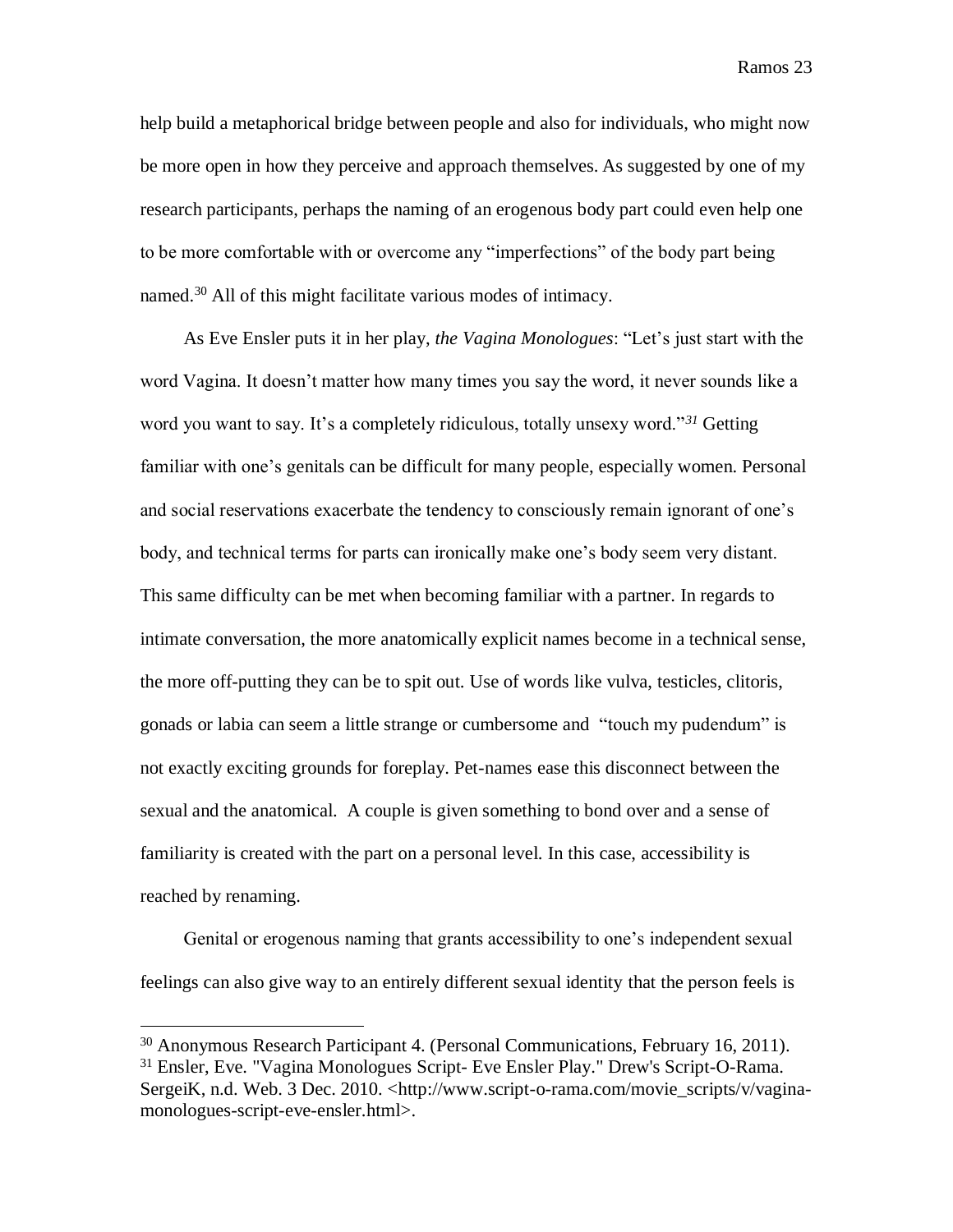outside of oneself. In other words, instead of simply acknowledging the sexual feelings that can be identified and more easily talked about by using the name as a tool for intimacy, one has turned the sexual part into an entirely separate "person" and relates to it as such. This is again where anthropomorphizing comes into play to personify. In Cornog's study, a small handful of the names collected were derivatives of the subject's own name and "Eleven out of the 64 informants (17%) spoke directly or indirectly of using the pet name to personify the genitals, differentiating its 'personality' from their own." She gives an example of a woman who refers to her clitoris as "She" and who blames the powerful urges felt in her clitoris for her "morally questionable" antics. <sup>32</sup> In cases when a person uses a body part as a scapegoat to rationalize for one's sexual forays against his or her own established beliefs, one could argue that this misdirection of disapproval allows a person to engage in a part of his or her personality that had previously gone ignored or suppressed. Cornog's subject frees herself by mentally constructing her clitoris to have capabilities and lustful needs. She might not be able to come to terms with her views on propriety and morality, but she *is* able to access the sexuality and sexual awareness of the body she would otherwise deny herself.<sup>33</sup> By allowing one's genitals to "have" consciousness, that person has an excuse to explore and understand more of his or herself even in more taboo respects because there is the rational that subsequent sexual actions and interactions are no longer deemed his or her

<sup>32</sup> Cornog, Martha. "Naming Sexual Body Parts: Preliminary Patterns and Implications." pp. 393-398.

<sup>33</sup> Cornog, Martha. "Naming Sexual Body Parts: Preliminary Patterns and Implications." pp. 393-398.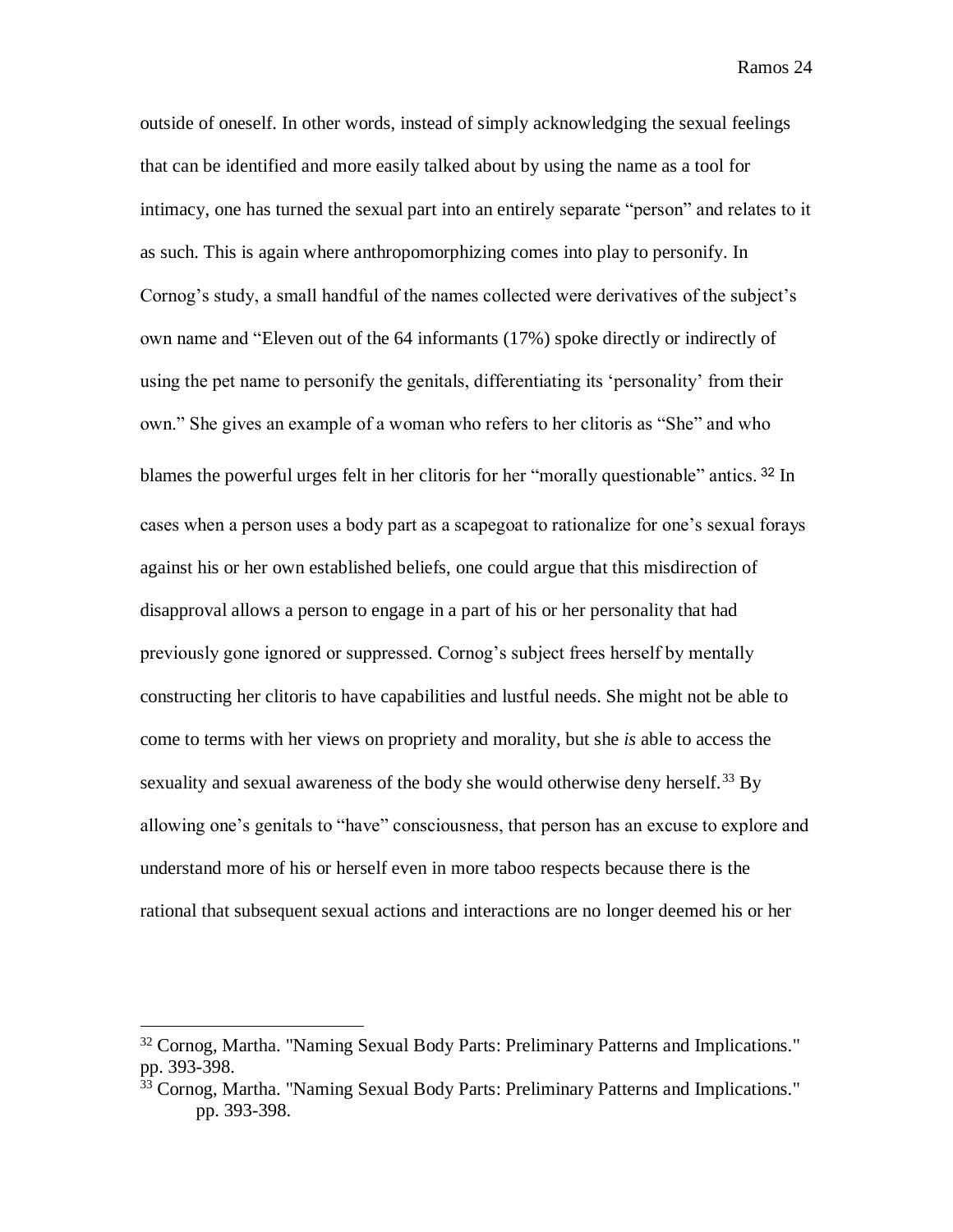fault.<sup>34</sup>

 $\overline{a}$ 

Incidentally, this also leads to an interesting opposing perspective. One could say that since the latter woman in question is not able to confront her *personal* drives and blames it on the body, she distances herself from the literal nature of her clitoris. This creates the illusion of a blameless character for her ego but becomes a denial of sexual identity rather than sexual affirmation. Her use of the personified "She" leads her away from direct acknowledgement of her clitoris as an organ and creates an escapist road because she can't confront her self. She is aware of her body as a sexual entity, and the personification of her clitoris is a nod to that, but she denies the cognizance that she (not "She") is behind her actions; she uses her body to separate her from the truth. However, the conflict between the good and bad of each viewpoint remains personal and is not the issue here. Naming and anthropomorphizing becomes a two-way road. Nicknames and anthropomorphized identities have a way of creating closeness and intimacy with the body and to the erogenous part, and simultaneously they create a separation between what something literally is and what it takes the place of.

An opposing view can also be taken in regards to names facilitating accessibility when taking account *who* is meant to access the erogenous part and one's sexuality and why. When using a name or nickname to make something more accessible, there is the ability and possibility to simultaneously achieve an opposite effect. In Morgan's case, one could say that the name given to represent her genitals made it easier for the therapist and her parents to breech the topic of masturbation while also distancing Morgan's relationship to her own body. On one side, it became easier for the therapist to discuss the

 $34$  Refer to the section headed: Rejecting Identity for more on this.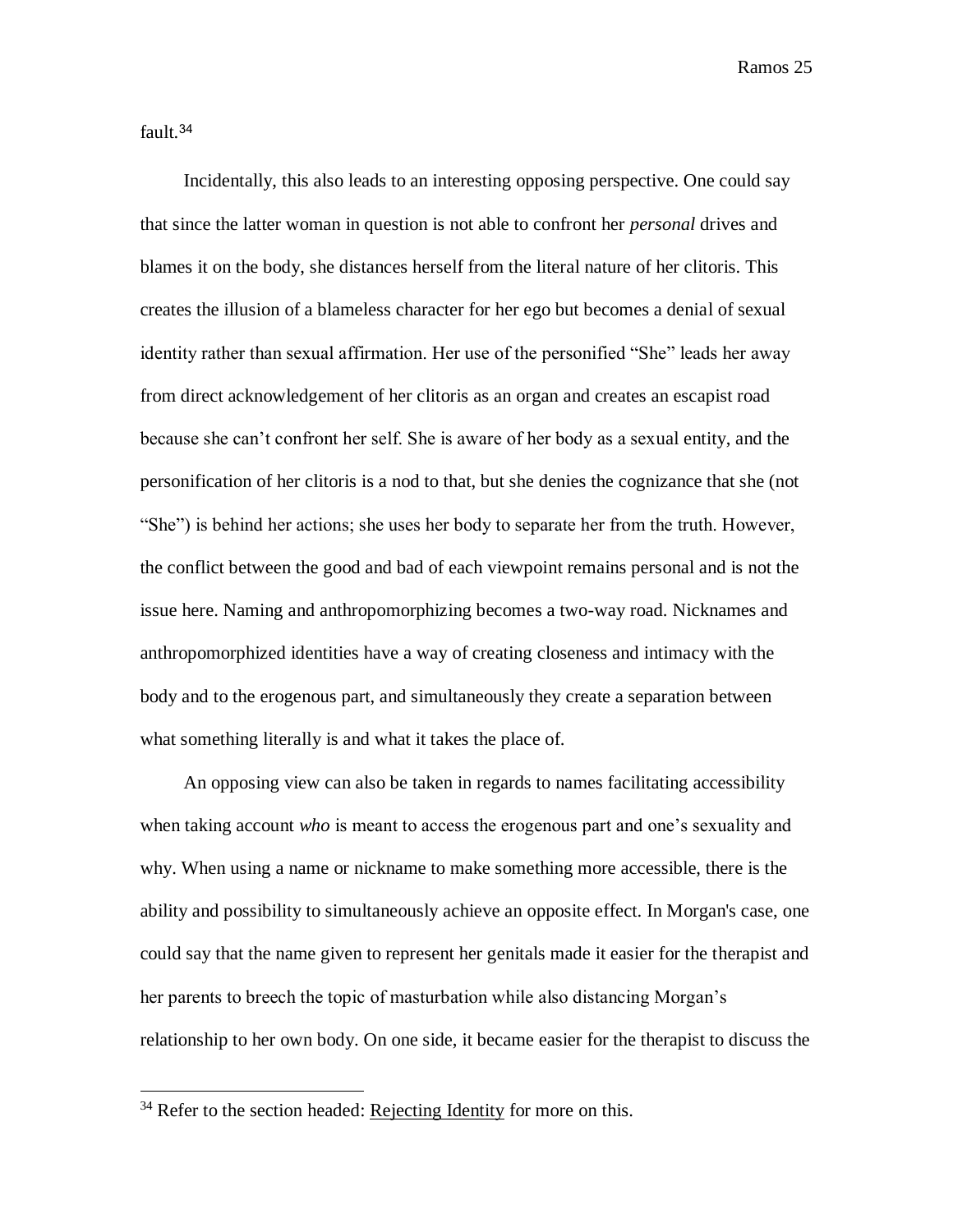"problem" at hand, on the other it became a source of strange confusion for Morgan and a tool used to estrange her from her body (at least in one way of directly engaging with it). The nature of how names are perceived have much to do with the way that people obtain them and create them—intention plays a large role with the function and relationship to names.



Jean-Francois Moriceau and Petra Mrzyk. *Untitled,* 2008. Ink and Acrylic on Paper. Framed 31 x 22,5 cm, Unframed 29,7 x 21 cm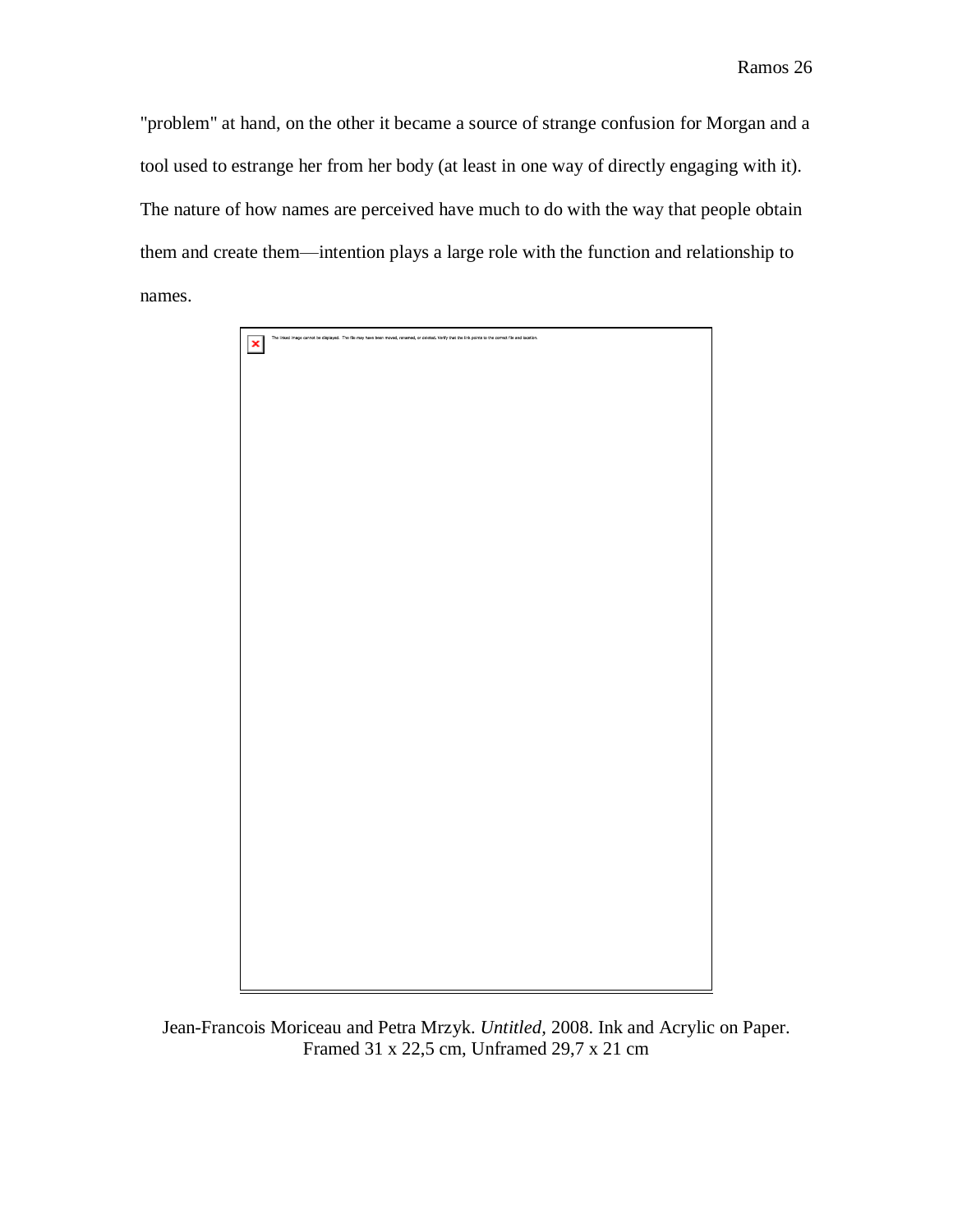## Rejecting Identity

The subject of my story is Dean.<sup>35</sup> Dean was raised in a small rural town with a strong Christian base, and over the course of his youth (and due to his very conservative surroundings), he had developed a very cynical attitude towards sex and sexuality. His naming episode began in high school while dating a girl whom I will call Anna. The two of them held very different views of sex, Anna asserted that sex was something meaningful that happened between two people who really loved one another, Dean maintained that sex "was disgusting, and demoralizing, and degrading."<sup>36</sup> After some pressure she convinced him to do the deed and he resigned himself to it, feeling both excitement and guilt. This is not to say that he did not derive pleasure from the act, but that was the very thing that started his problems and inner conflict. Time passed and he began to wonder if sex would eventually change his feelings for Anna, if she would stop being the woman he loved and end up becoming the thing he pleasured himself with. He began to wonder if honesty and personal closeness was possible in a relationship where sex was involved. Then he named his penis. Tina. After Tina Turner. Because, really, "What's love got to do, got to do with it?"<sup>37</sup>

A close friend of his felt it was important to contribute her own feelings on the subject. She described how the naming of Dean's genitals became a source of discourse amongst his girlfriends, ex-girlfriends and friends, and that the dialogue created between the people he confided and engaged with pulled them into the naming process whether they were directly involved with it or not. The nickname, in turn, was pulled into the

<sup>&</sup>lt;sup>35</sup> Names have all been changed for privacy at the source's request.

<sup>36</sup> Anonymous. Email to author. February 17, 2011.

<sup>37</sup> Ibid. February 17, 2011.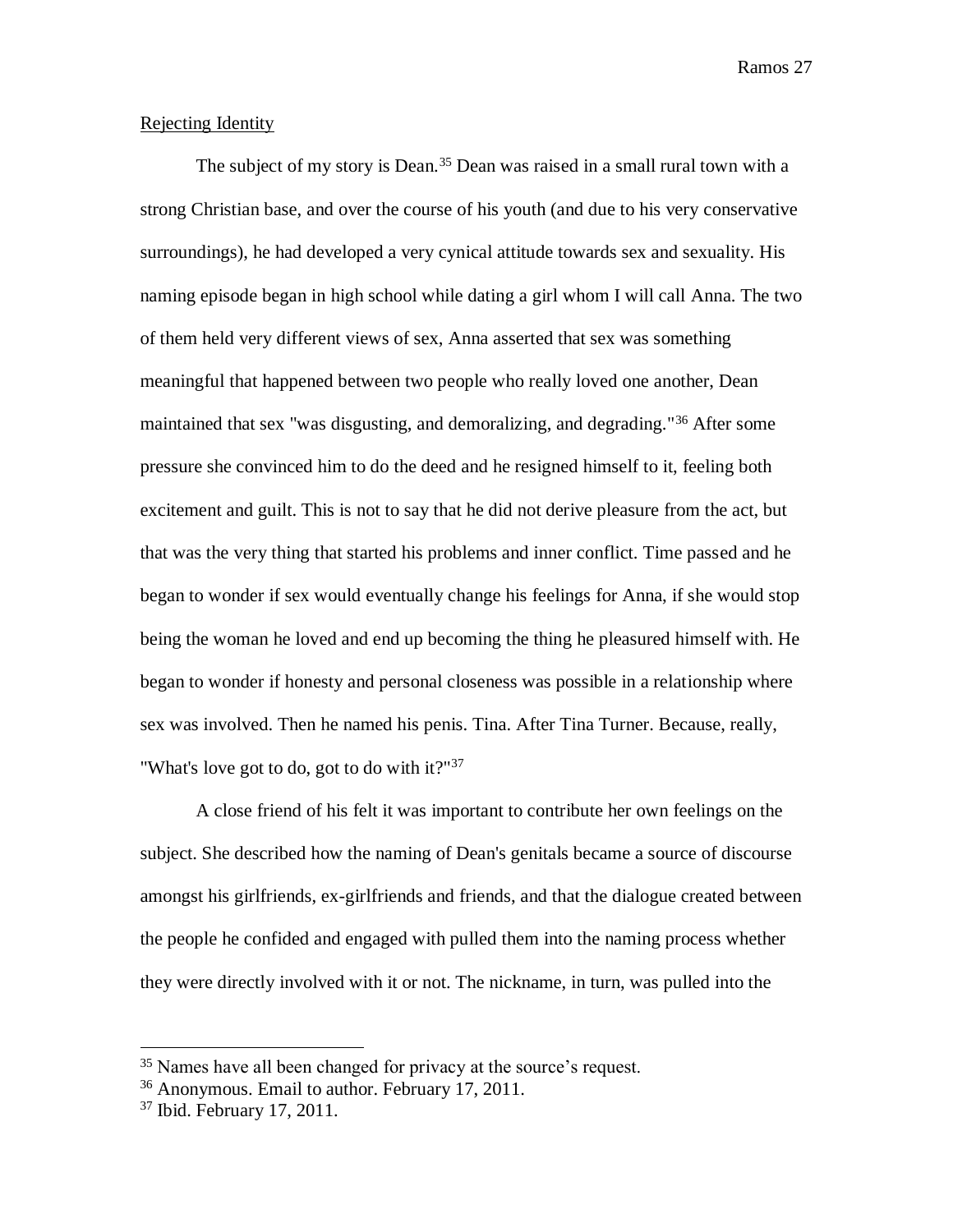everyday. Much like her namesake, Tina became a strange and popular figure to gossip over. "One of his girlfriends later on told me that she felt he named his penis Tina to degrade it, to sort of humiliate it and make it into a joke;" she felt that "the gender [of the name] is significant because Dean wanted to emasculate his sexuality and its control over him."<sup>38</sup> Giving his penis a name didn't stop him from having sex during or after his relationship with Anna, but it came into play whenever he felt guilty about his sexual activities and would vent to those close to him. "He would usually rant about Tina. Tina screwed everything up, I should just chop Tina off. The next time Anna makes me have sex with her I'm gonna just chop Tina off."<sup>39</sup> Disturbing though his exclamations might seem, for Dean, "Tina" became an outlet that he felt was humorous. It became a way to deal with uneasy feelings and a vehicle for the subject to express his feelings to the people close to him. It could also be said that with the "birth" of Tina came a distinct separation between the relationship of mind and body, reiterating the idea of giving autonomous life to a part of the body. Dean does not hide the fact to his friends that "he is not happy about humans being sexual beings." In a way, projecting his sexuality onto his penis and then fantasizing about destroying it functions in a Kleinian sense. Imagining that it would be possible to get rid of sexual urges and desires by ridding yourself of the part that symbolically facilitates those sexual engagements is comparable to the way Klein predicts a baby feels towards the breast that stops feeding it. With the baby, feelings of destruction are aimed towards the breast because it feels robbed of the milk and care it treasures once the mother takes a break from nursing. Then feelings of guilt arise and the baby feels regretful for having had those thoughts. These feelings of guilt

<sup>38</sup> Anonymous. Email to author. February 17, 2011.

<sup>39</sup> Ibid. February 17, 2011.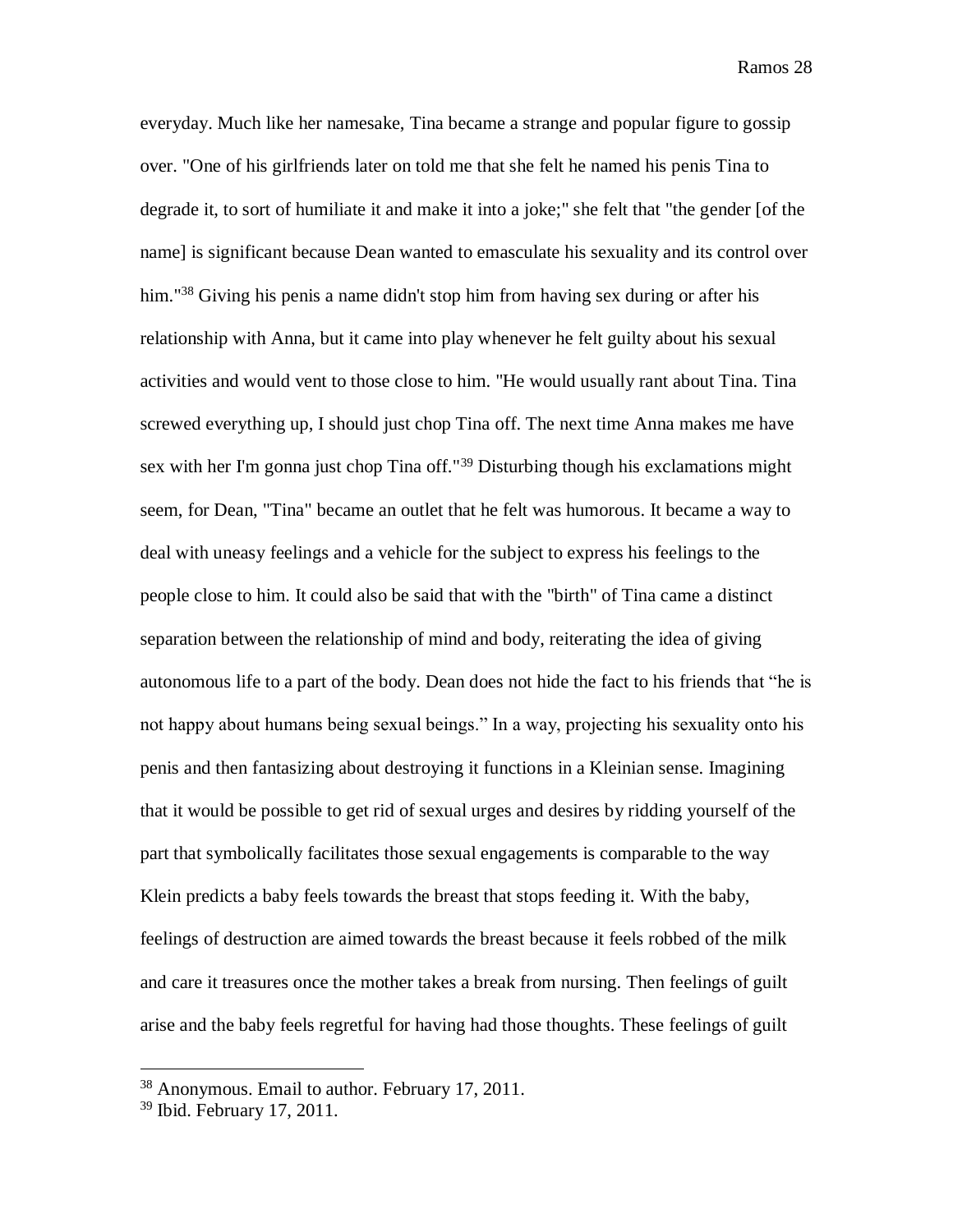lead to feelings of reparation and reacceptance of the mother and breast as nurturer. For Dean and those in similar circumstances, one could perhaps make the guess that imagining the scenario of his penis' destruction, especially on humorous terms, makes it easier to feel those feelings of reparation and tolerance towards his penis and sexuality though he does not appreciate the conflicting emotions that they give rise to.

Dean's is a complex situation that mixes a lot of the behaviors previously mentioned. As it was in the movie "How to Lose a Guy in Ten Days," Dean uses the name "Tina" to create distance; and like the situation with the woman who refers to her clitoris as "She," the name Tina also functions as a scapegoat for presumably illicit behavior. In the case of the "She," the woman in question takes pleasure in sexual behavior and activity, but because she views it as morally questionable, she blamed her desires on physical urges stemming from her clitoris rather than facing the reality of her decisions. Cornog's subject puts her body as the perpetrator rather than her "self".<sup>40</sup> In Dean's case, Tina also becomes the wrongdoer and her activities are also scorned, but it isn't a question of blaming her for compromised morality. For Dean, it is an issue of Tina existing as an unwanted sexualizing entity all on her own, one that could be cut off or mangled, and unburdened from his body. As Andi Anderson uses the name "Princess Sophia" in *How to Lose a Guy in 10 Days* to create distance between herself and her partner, for Dean, distance is created between himself and his member.

<sup>&</sup>lt;sup>40</sup> I use "self" here to represent the woman's sense of reason and morality. The "self" within the mind is made, by her preference, a separate entity from the external body.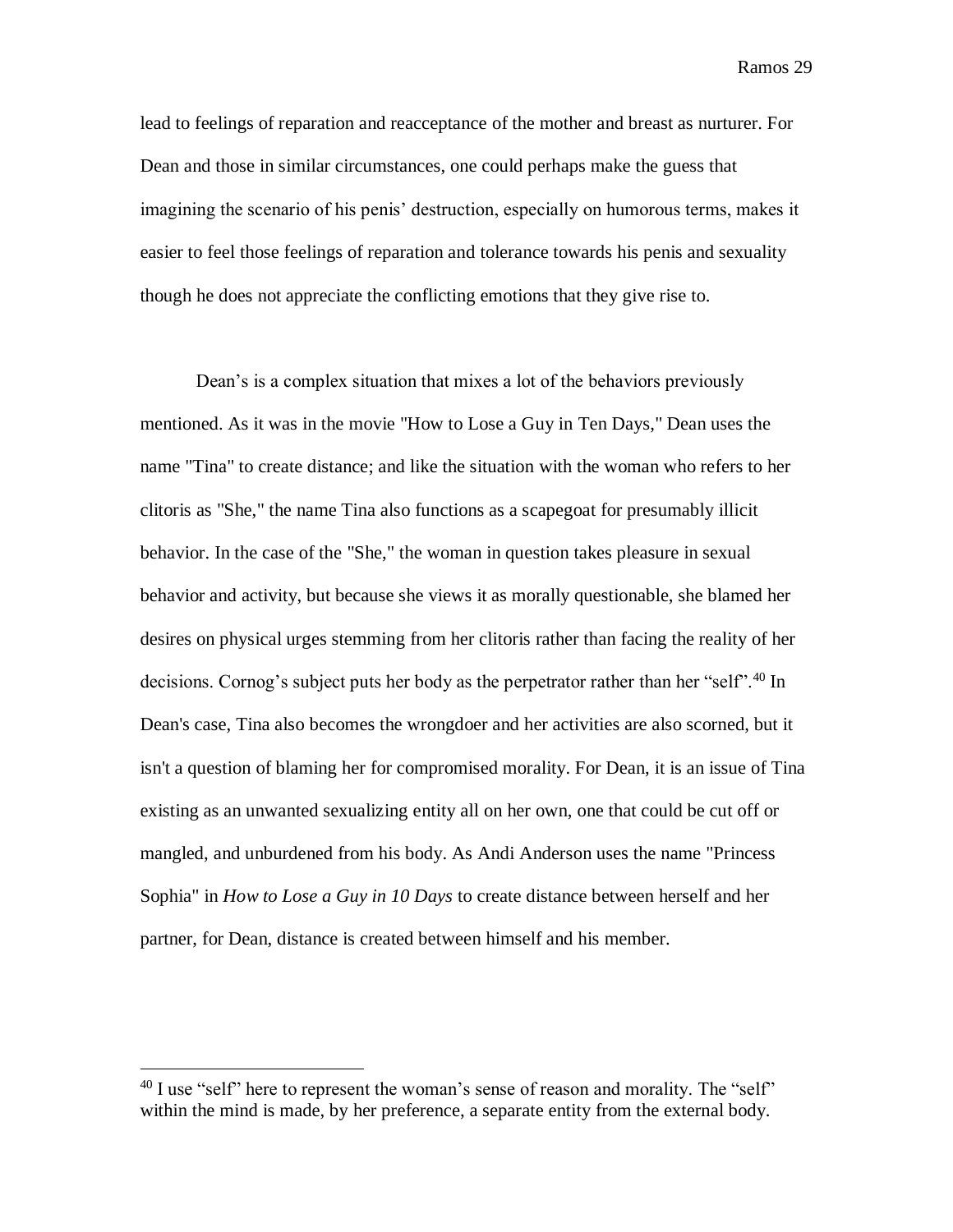Jean-Francois Moriceau and Petra Mrzyk. *Untitled,* 2005. Ink on Paper.

### Women and the Obscured: Vulva Vocabulary and Reducing Identity

.<br>It be displayed. The file may have been moved, renamed, or deleted. Verify that the link points to the correct file and locatio

 $\pmb{\times}$ 

 $\overline{a}$ 

One of the strangest things that comes to my attention about women's bodies and female erogenous zones, is that, accompanying the glorification and denunciation of women's bodies as fleshy, perhaps even edible items<sup>41</sup>, there are gaps of understanding in how women's bodies function—things that seem as though they should be common knowledge. It becomes a little surreal to meditate on. Until recently, notions of women's pleasure and the anatomical loci for sexual stimulus have been relegated to the realm of myth and speculation. The G-spot, for instance, and female ejaculation are still somewhat

 $41$  An idea propagated by products such as Jessica Simpson's "Dessert Beauty," a line of edible cosmetics, candy bras and panties (though these are also advertised towards men), or by the slang term for cuntilingus: "eating her out."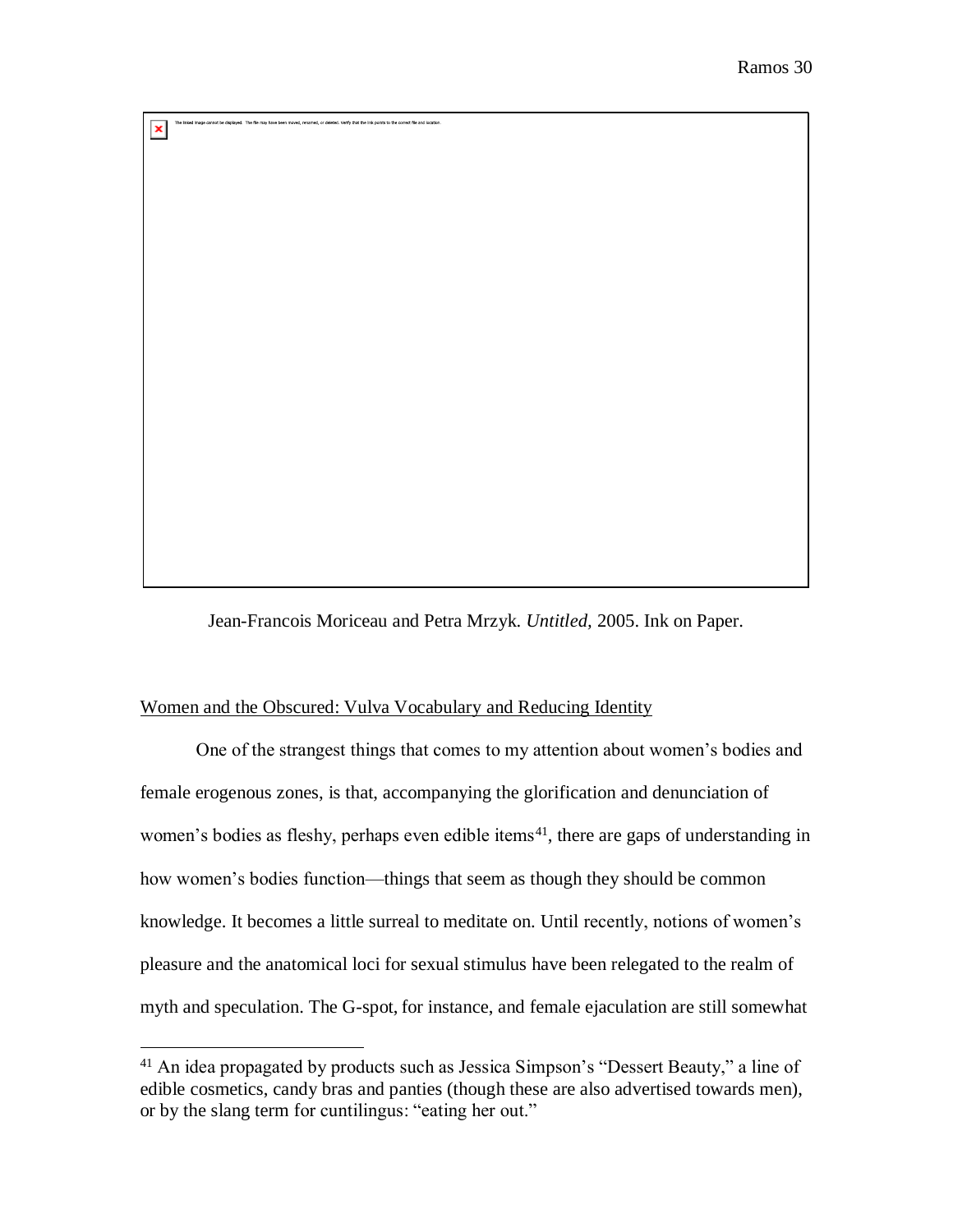contested in their existence and "practical" function. At the beginning of 2010, Scientists from King's College London conducted a large-scale study of 1,800 women, each twins, in an attempt to shed light on the existence and location of the  $G$ -Spot.<sup>42</sup> Their declaration was that it did not exist, at least not genetically, and Tim Spector, the co-author of the study, stated enigmatically that the results definitively showed that the G-spot was subjective.<sup>43</sup> Yet several French gynecologists stepped forward to firmly dismiss this "finding." They responded, "the G-spot was 'a reality' for at least 56 per cent of women and its effects could be observed in scans."<sup>44</sup> The dispute remains and the nether-regions of womanhood continue to mystify. Even the clitoris has its days in hiding, as is observed in *Deep Throat*, <sup>45</sup> a film where actress Linda Lovelace plays a woman who cannot reach clitoral orgasm because she cannot find her clitoris. Playfully of course, her clitoris is discovered to be mysteriously located… deep in her throat. At that time, for women to be pleasured or to have contact with body parts that caused sexual pleasure was considered taboo and inappropriate within many social circles.<sup>46</sup> When Harry Reems, the leading

<sup>42</sup> Moseman, Andrew. "G-Spot Study Explodes into Controversy - CBS News." Breaking News Headlines: Business, Entertainment & World News - CBS News. http://www.cbsnews.com/stories/2010/02/01/tech/main6163329.shtml (accessed March 16, 2011).

<sup>43</sup> Moseman, Andrew. "G-Spot Study Explodes into Controversy - CBS News."

<sup>44</sup> Samuel, Henry. "French correct British scientists: G spot does exist - Telegraph." Telegraph.co.uk - Telegraph online, Daily Telegraph and Sunday Telegraph - Telegraph. http://www.telegraph.co.uk/news/newstopics/howaboutthat/7095849/French-correct-British-scientists-G-spot-does-exist.html (accessed March 16, 2011).

<sup>45</sup> Inside Deep Throat - Theatrical NC-17 Edition. Film. Directed by Fenton Bailey. null: Universal Studios Home Entertainment, 2005.

In the court case against actor Harry Reems, the judge ruled the adult movie, *Deep Throat*, to be inappropriate and profane due to the fact that a woman's clitoris was featured.

<sup>&</sup>lt;sup>46</sup> This suppression led to reactionary responses; one obvious example is the second wave of feminism, where strong pushes for the acceptance of sexuality, sexual freedom and reproductive rights were made.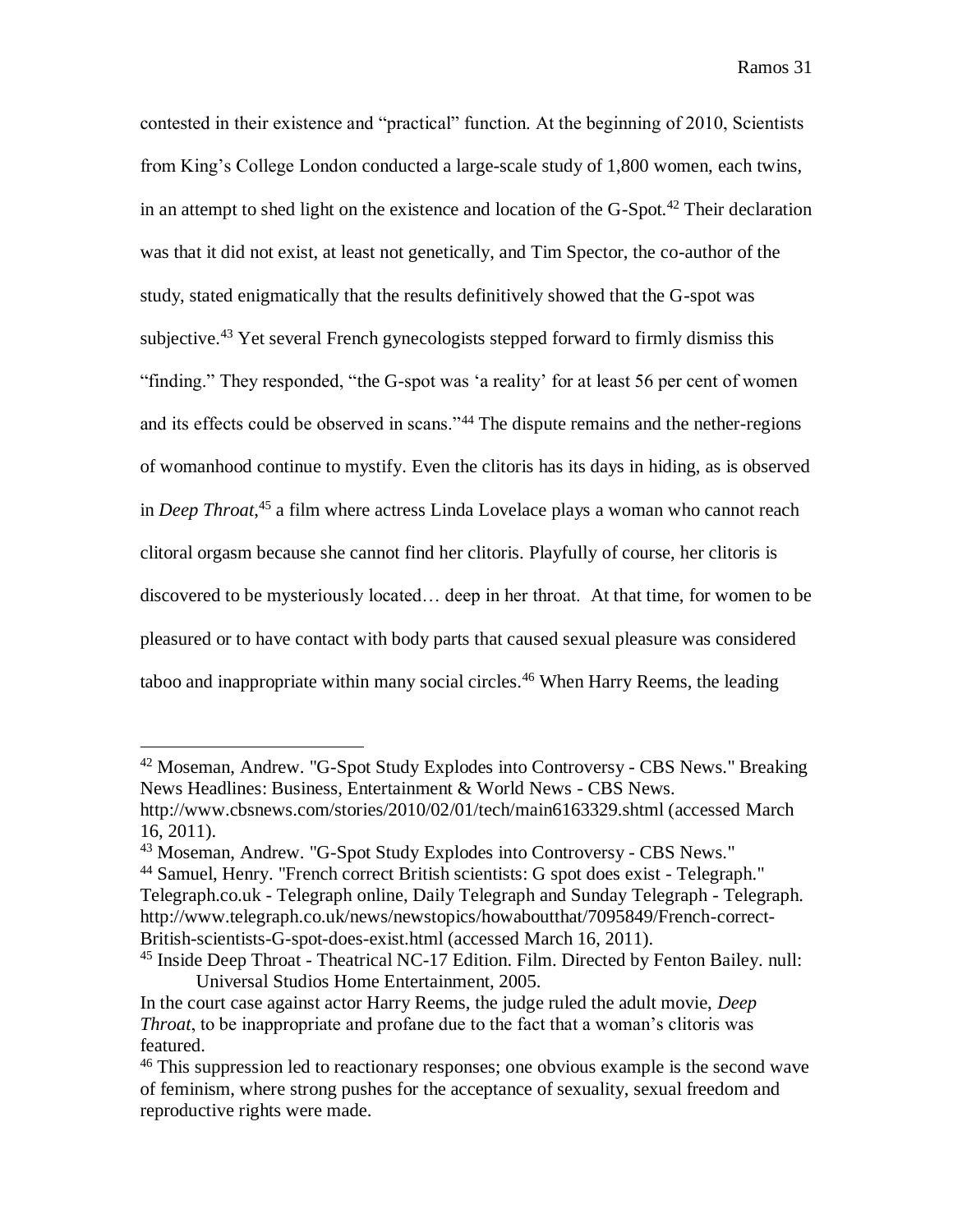actor of *Deep Throat,* was being charged with obscenity due to his participation in the film, the defense tried to make the argument that the movie was not simply smut and that it "enlightened audiences."<sup>47</sup> But the prosecution was firm and the film sat poorly with the jury. The argument made against *Deep Throat* was that "this sexual satisfaction was dangerous to women because Deep Throat emphasized the wrong kind of orgasm: the clitoral orgasm."<sup>48</sup> Ironically, the prosecuting lawyer later related how the judge didn't know what a clitoris was.<sup>49</sup> The entire experience for them had been a delving into new territories of female biology previously left "untouched" behind the curtains.

Can a part be named that can't be found? A thing with uncharted features and dubious significance? Even the vagina, arguably the most well known part of the female genitals, is often misrepresented. People frequently use the word "vagina" as an umbrella term to refer to portions of the female genitals are outwardly visible—the vulva, the labia, occasionally the clitoris—when the vagina simply refers to the internally constructed "canal" between the cervix and vaginal opening.<sup>50</sup> It becomes hard to imagine the process of pet-naming parts whose existences, locations and functions are left under question, powerful parts that become dampened not with pleasure but with a lack of enthusiasm. There are those who try desperately to understand the misunderstood perceptions of the body, but does it all chalk up to the "mystery" of being a woman? It is curious how the parts that make up the "inner workings" of the female can be left in a state of contention while so many other intricate finds within the body, nuances of the nervous system, fibers

<sup>&</sup>lt;sup>47</sup> Inside Deep Throat - Theatrical NC-17 Edition. Film. Directed by Fenton Bailey.

<sup>48</sup> Fenton Bailey, Ibid.

<sup>&</sup>lt;sup>49</sup> Fenton Bailey. Ibid.

<sup>50</sup> Goldhor Lerner, Harriet . "And What Do Little Girls Have?." *Agenda* 1, no. No. 23 (1994): pp. 30-32. http://www.jstor.org/stable/4065943 (accessed October 14, 2010).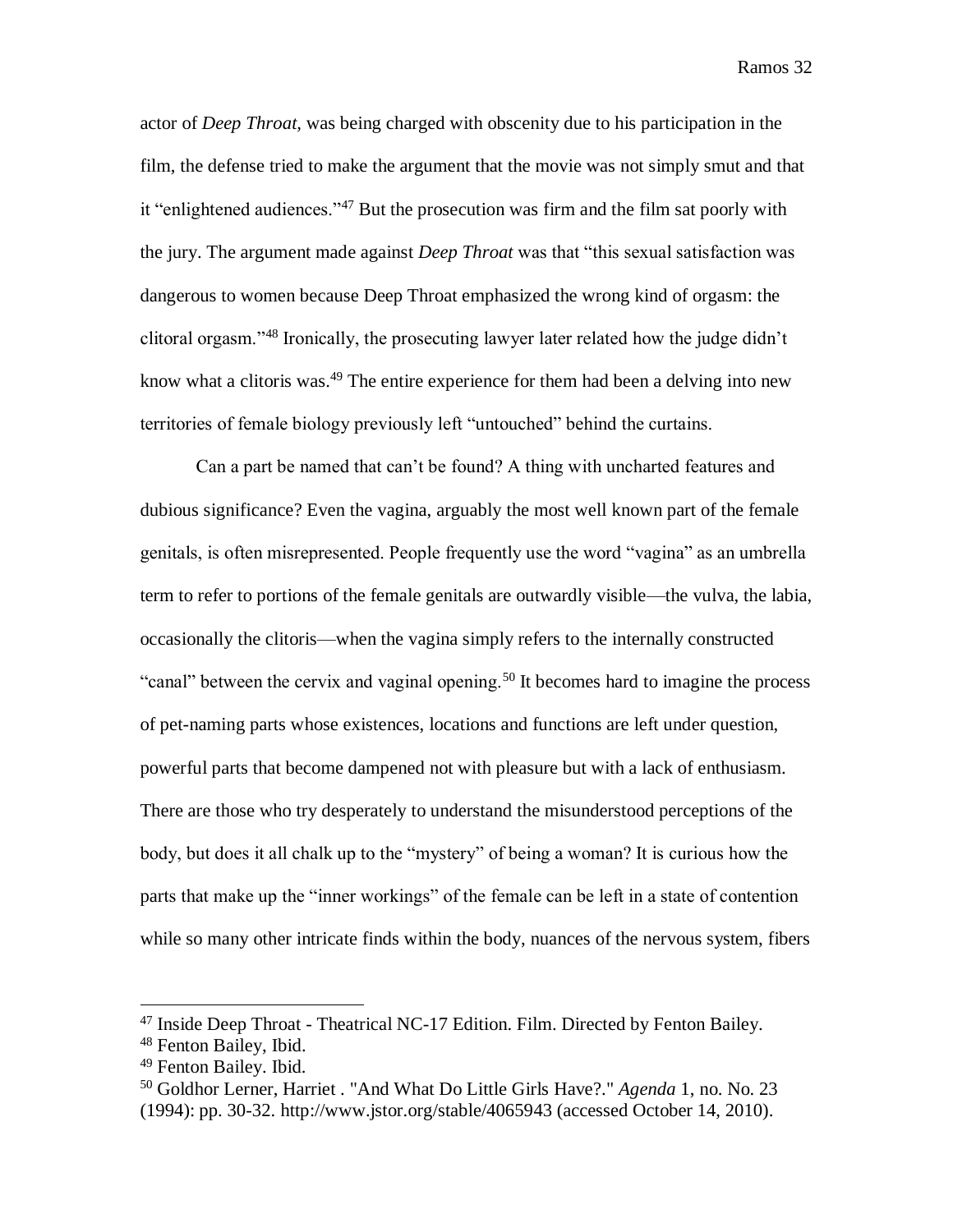within the heart, are declared with gusto. What they are, where they are, who, scientifically speaking, they are and what they do—can a person become intimate or familiar with something that cannot even be termed?

Leaving a part unnamed is to leave a part largely unrecognized, more so if it goes unacknowledged at all. The same is true in reverse. Some people choose to go without nicknaming or euphemizing their body parts for various reasons; <sup>51</sup> the practice of naming is not quite for them. For some, the process of naming a body part cheapens it and takes away from the emotional experience.<sup>52</sup> The situations I am calling into question are specific—the sticky scenarios in which parts (as with people) go unrecognized because of taboo or power positions.<sup>53</sup> There is a significant difference between simply choosing not to name something and choosing not to name something because it is deemed taboo or unimportant to acknowledge. For many generations and for many places still a present day sentiment in and out of the United States, mentioning or drawing attention to female genitalia is taboo. According to the Merrian-Webster dictionary, the term "pudenda" or "pudendum" has a Latin origin "from neuter plural of *pudendus*, gerundive of *pudēre* to be ashamed."<sup>54</sup> Pudenda, in general, refer to any and all external genitals, but it is used most commonly in regards to womanly parts. The vulva is a part particularly picked at

 $51$  These people might think the practice of erogenous naming is silly, or that it seems generally unnecessary—these are not the examples that I mean to address.

<sup>52</sup> Anonymous Survey Participant 6, (Personal Communications, February 16, 2011). <sup>53</sup> Power positions meant here in regards to hegemony (culturally, socially, through

gender, religion, etc.).

<sup>54</sup> Merriam-Webster, Incorporated . "Pudendum: Definition and More from the Free Merriam-Webster Dictionary." Merriam-Webster: m-w.com. The Encyclopaedia Britannica, n.d. Web. 3 Dec. 2010. <http://www.merriamwebster.com/dictionary/pudendum>.

No. 23 (1994): pp. 30-32. http://www.jstor.org/stable/4065943 (accessed October 14, 2010). for more.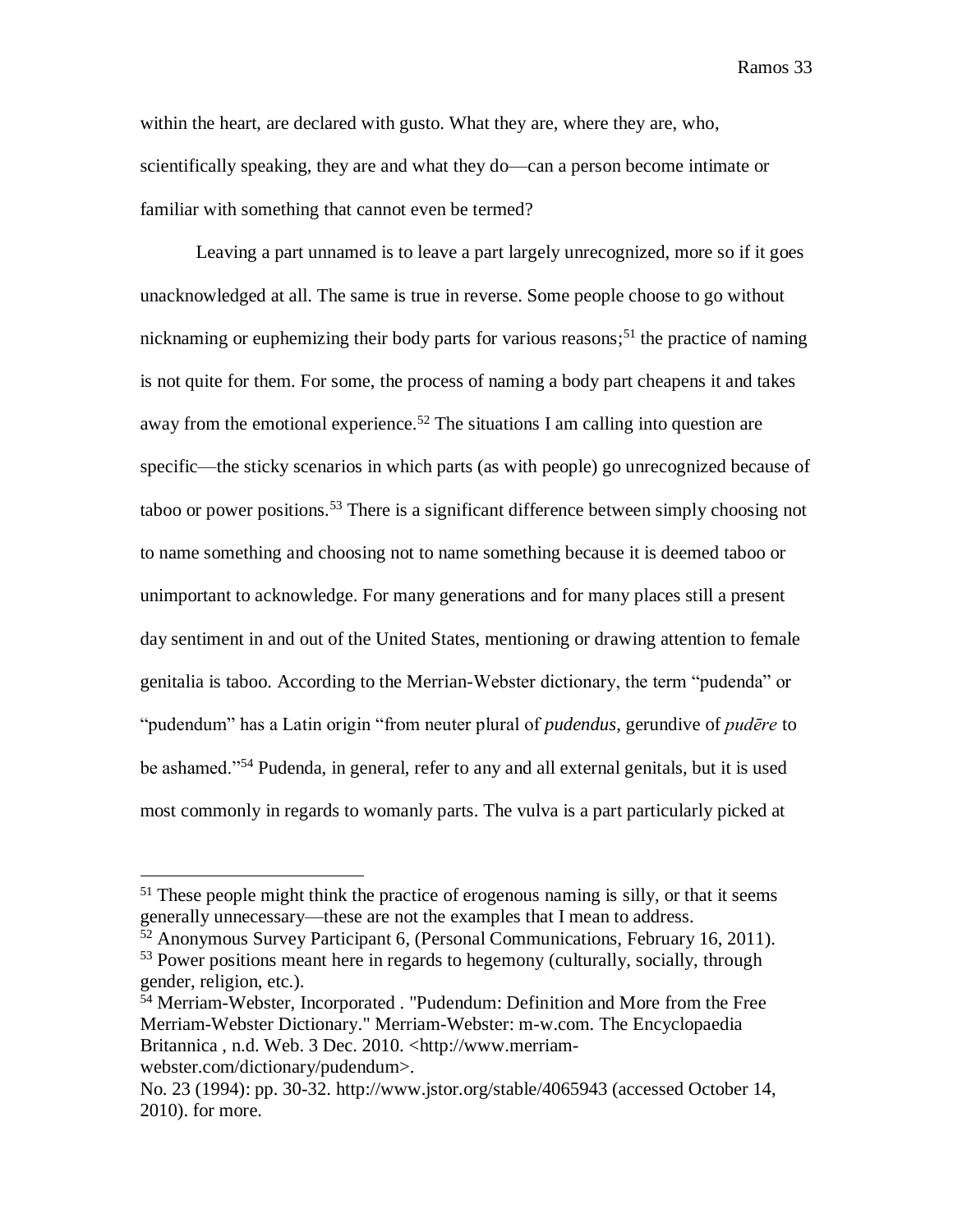verbally. There is an enormous cache for shame when it comes to exposing female genitalia, verbally, visually, or metaphorically. Parts associated with women's pleasure are more often than not relegated to the realms of the pornographic and obscene, with reactions ranging wildly starting from something so basic as higher movie ratings to the terrible denunciations of the female's rights to pleasure by carrying out female genital mutilation. One will find that in many cultures throughout the United States, the topic of female sexuality is avoided all together<sup>55</sup> let alone the open discussions of specific organs (breasts are the exception).<sup>56</sup> One research participant shared her experiences with me having originally come from a Colombian background with more "traditional" sensibilities regarding the topic of sexuality. "[My partner and I] come from a more traditional culture, and both had very conservative parents, so naming sexual parts and actions by their actual name had a taboo feeling. By using alternative names, it made

<sup>55</sup> The more conservative a culture is, the higher the tendency is to suppress discussion of sexuality as a positive thing, particularly for women. This is partly owing to certain established religious beliefs and teachings where women are often associated with ideas of lust, temptation and bodily desires (i.e. the Whore of Babylon, Eve, etc.). Patriarchal systems and the Eurocentric constructed idea that women are meant to remain pure, thus must resist the passions and sex that sully the soul also have led to the stifling of female sexual liberation (e.g. The Cult of Domesticity).

<sup>&</sup>lt;sup>56</sup> Breasts are representative of more than the erotic. Besides being easier to engage with due to their external and visible nature, breasts also have the connotation of being a child's source of nourishment and poetically, embody the region of the heart. In addition, it is less difficult to engage with breasts because, like the penis, they are full frontal and extrude from the body. This is in opposition to the vagina, which is located within the abdomen, and the vulva, which is concealed between the legs rather than dangling exposed. While it is easier for a woman to avoid or forget about her genitals, her breasts are very confrontational and a much more obvious presence in her everyday life. Inevitably, if she were to stare into a mirror topless, they would, in essence, be staring right back. Also, female genitals are more likely to be covered, kept out of site and out of reach. Breasts are often considered assets to flaunt because they are typically viewed as attractive, less-threatening symbols of femininity. Comfortableness with the breasts is also made possible with the mainstream advertisement of bras and tops that highlight and/or pronounce their visibility.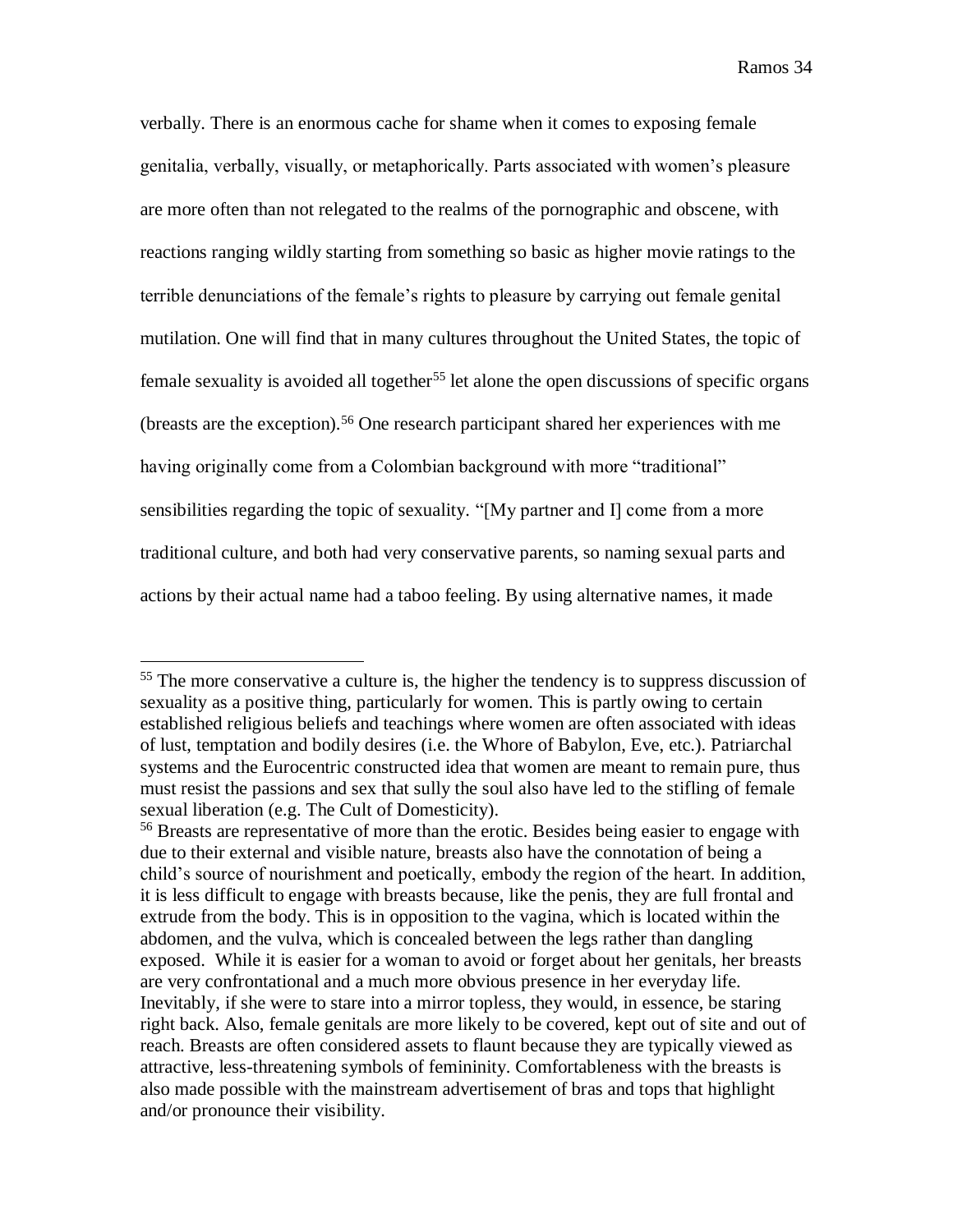everything feel more safe and game-like."<sup>57</sup> When asked what function naming served her she listed: "intimacy, humor[ous], [a] self-esteem boost. [S]ocial in that it denied our conservative upbringing and made me (the girl is not supposed to be so openly sexual) more comfortable than saying something blunt...."<sup>58</sup> The more conservative the culture, the more prone people seemed to be to naming their body parts or, ironically, ignoring them all together. For some, the naming provides certain liberties denied in many everyday situations, for others, the forgoing of acknowledgement liberates one from having to deal with an awkward situation. I have found a trend in my research that men are more likely inclined to name their own penises than women their vaginas.<sup>59</sup> In some ways it makes sense. Penises are more confrontational. Such an icon unto itself that even the *Tour D'Eiffel* was supposedly modeled upon it. My hunch is that one would be hard pressed to find a man who has named his epididymis, and a presence is hard to ignore when it visibly alters the shape of one's pants. Culturally, however, female genitals have grown to hold a specific kind of loaded baggage. Some of this comes in the form of the symbolism, where female erogenous parts, particularly genitalia, become representative of femininity, feminine virtue, and motherhood.<sup>60</sup> Additionally, the idea that one has to

<sup>57</sup> Anonymous Survey Participant 12. (Personal Communications. February 16, 2011). <sup>58</sup> Ibid. February 16, 2011.

<sup>59</sup> The most common names were made for penises and breasts, though vaginas and sometimes clitorises staked claim to their own names. In terms of who named what, it was most common that partners would each name the erogenous parts of their significant other. In terms of naming one's own parts, I found that men were more inclined to naming their penises and testicles while women tended to avoid naming their own genitals. Instead, breasts took the spotlight for female parts.

 $60$  Among other things, these ideas lead to conflicts over what the proper way to symbolize femininity is, what femininity means, what feminine virtue is, what it means to be/be able to be a mother, and what it means to be a "proper" woman. All the way back to sculptures of the Venuses of Willendorf and Laussel, female erogenous zones are points of importance and symbols for "Woman."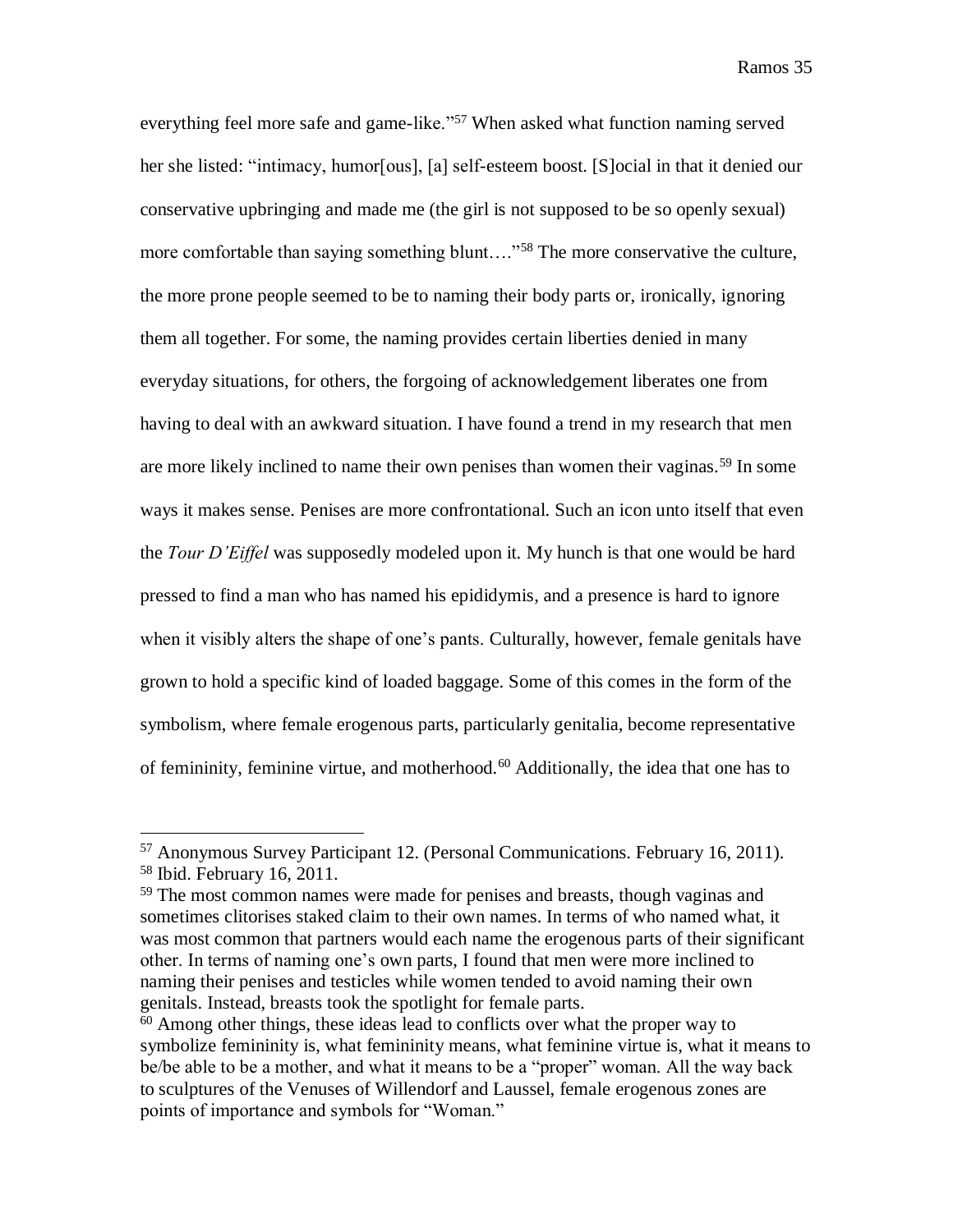"spread her legs" in order to access or display her genitals can lead to the common assumption that promiscuity comes with bodily familiarity. Vulvas, historically, have been far more often met with prudishness, pious reticence, and a lot less flash than their penis counterpart.<sup>61</sup> In many ways, to not speak (or create) a name is to ignore an identity.<sup>62</sup>

While many women are exceedingly proud of their breasts, and others might aspire for a certain "breast-type" to fit a desirable, familiar standard,  $63$  genitalia are conceived of in an entirely different ballpark. I've encountered shame and discomfort to be quite prevalent in many of my research subjects' engagements with their genitals and the genitals of others. One particularly intimate disclosure relates a subject's experiences with her own genitals to have been rather traumatic. The atmosphere of shame and fear she was acquainted with since childhood had strongly affected her relationship with her genitals:

> I'm not as comfortable with my vaginal/labial/clitoral etc. area. In fact, I hadn't even looked at it from other than my own vantage point until I was 19, when I took a peek using a mirror. I guess I was a bit scared. It's a bit like looking at a wound after surgery. It's like you're seeing the inside of yourself and it just feels so wrong.<sup>64</sup>

<sup>&</sup>lt;sup>61</sup> Feminist and reactionary sentiments have commonly sparked as resistance to ideas such as these. They are not to be discounted, nor are their views, but it is important to consider the (albeit generalized) roots to this discourse.

 $62$  Obviously to say one's genitals do not actually have personal identities is entirely valid and true, but one has to acknowledge the part and address one's sexuality in some way in order to name it. That is something to think about. What makes it easier for men to directly relate to their sexual organs and why do most women tend to keep their parts private?

<sup>63</sup> A standard that is, even when shielded by clothing, visible by the shapes they allude to. <sup>64</sup> Anonymous Survey Participant 24. (Personal Communications, March 19, 2011).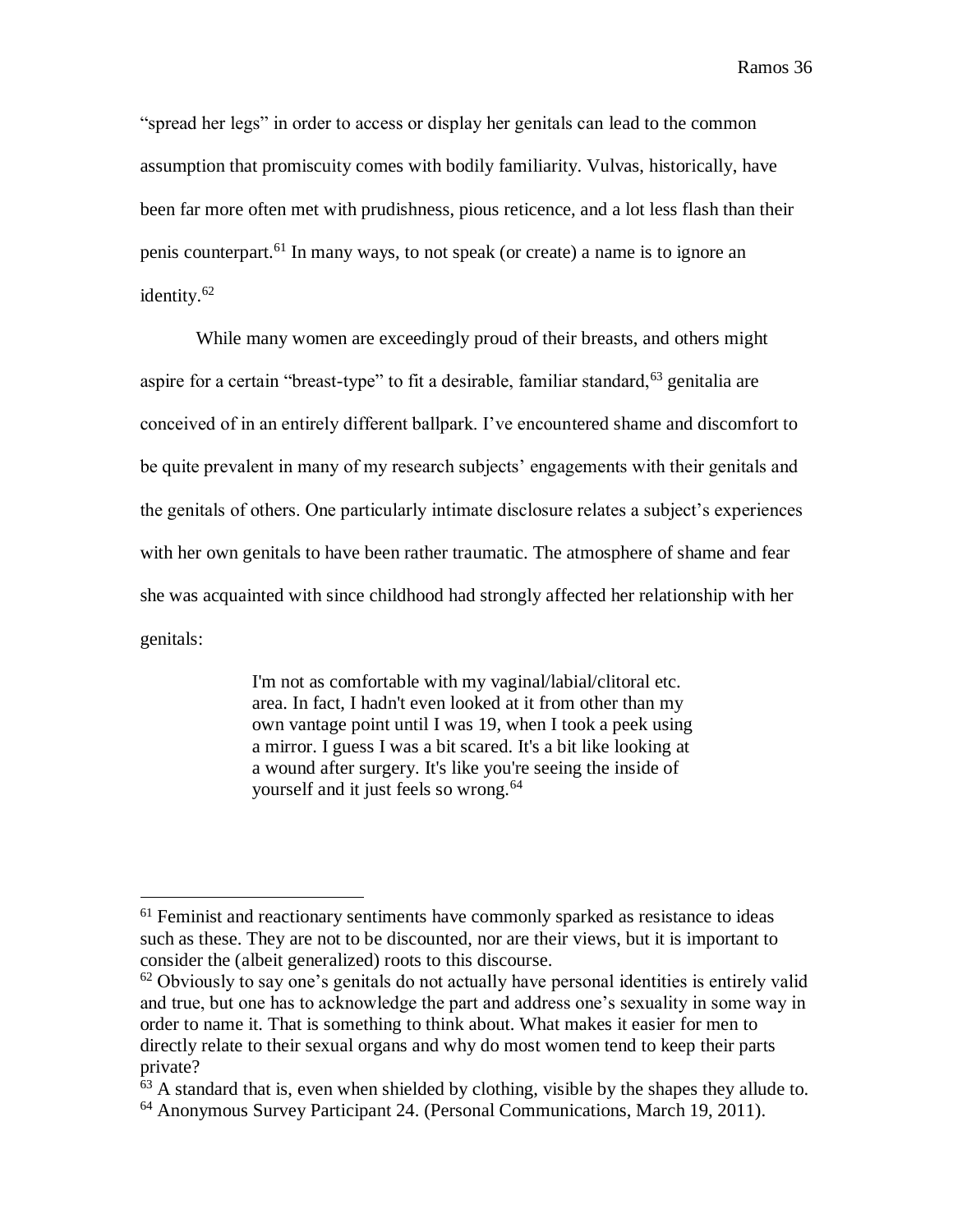Rosa<sup>65</sup> gave some insight into her shift into puberty and the strangeness she felt in regards to sexuality and her body in her family life. Like many girls, the bodily shift into womanhood came as a shock to her. Her first period was met with a sort of unpleasantness and the confrontation with her body was an unwanted one. "When I first started having my period, I was so ashamed that I basically just refused to accept it. I avoided dealing with it as much as possible, [and] sometimes I would hide dirty pads to avoid having someone see me throw them out." Rosa noted that she didn't really know why she felt shame, only that it was there.<sup>66</sup>

The shame and fear was not only limited to her own internalizations. In the Midwestern community where Rosa grew up, fairly conservative views towards sex, sexuality and the body are maintained. There is a degree of "propriety" that a person is expected to exercise over their body, from appearance to sexual engagements, and Christian views and aversions become key in shaping the area's attitudes towards masturbation and promiscuity. For Rosa's mother, curiosity about the body and sex was interpreted to stem from something far more insidious. Like Morgan, Rosa's explorations of the body led to strong reactions of disapproval and alarm:

> When I was younger ... I went through a phase where I was exploring a bit in that region. I wasn't masturbating, I was too young to really get any sexual pleasure from that kind of stimulation, I was just curious about what was down there. But then my mom caught me a couple of times and sort of flipped her lid. She probably thought I was masturbating.<sup>67</sup> She was always so paranoid that someone

<sup>65</sup> Pseudonym for privacy.

<sup>66</sup> Anonymous Survey Participant 24. (Personal Communications, March 19, 2011).  $67$  Hostile views towards masturbation sometimes reflect the reproachful manner in which some people view engagement with the genitals. Subsequently, feelings of guilt, shame, and fear tend to arise. I distinctly recall the many occasions that my very Catholic grandmother would chide us for shaking our legs under the table and declare formidably: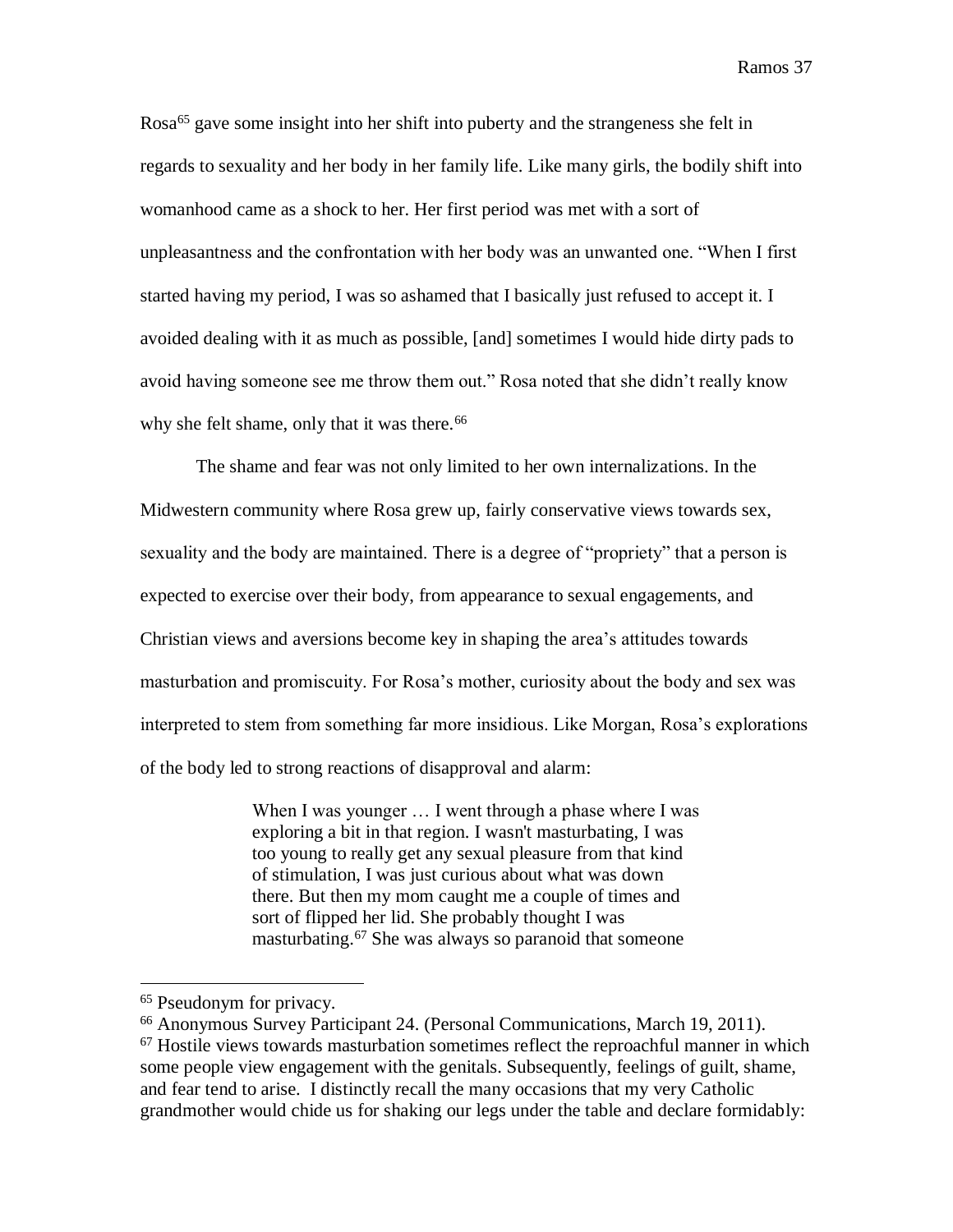in my family was sexually abusing me that I guess seeing that was fuel to the fire  $68$ 

In catching her child in the act of exploration, Rosa's mother dove to the immediate conclusion that something was wrong. "She used to rail me for hours trying to get me to confess that I had been sexually abused," Rosa recalled, "I don't remember it ever happening But after hearing that your mom 'knows that it happened!' about a thousand times, you come to believe it yourself."<sup>69</sup> Rosa's mother's reaction was never really explained, whether it was from prior experience or from culturally influenced assumptions one can only guess, but the fervent resistance Rosa met when trying to familiarize herself with her body led to strong disinclinations and sometimes fear.<sup>70</sup> Fear is a powerful tool that can be used, inadvertently or not, to subdue people's desire to engage with the body. Ignorance, often a result of this fear, becomes the force that can lead people to formulate ill assumptions over other people and the body. This reduction of confidence over the "proper" way to engage with and understand the body sometimes leads to a complete avoidance and aversion to acknowledging certain features of the body. Efforts might in some way be made to trivialize body parts, or reduce what makes them "threatening," whether that fear stems from something rational or abstractly constructed in one's mind. Both the prevalence and lack of naming offer clues to systems of values or social constructs.

<sup>&</sup>quot;Shaking your legs is a form of Masturbation. Stop that immediately." This was much to our awkward dismay. Parodies of this ideology can be seen in films such as *Monty Python and The Meaning of Life,* where the ludicrously large, Catholic family is portrayed singing a song with the lyrics: "every sperm is sacred."

<sup>68</sup> Anonymous Survey Participant 24. (Personal Communications, March 19, 2011).

<sup>69</sup> Ibid. March 19, 2011.

<sup>70</sup> Ibid. March 19, 2011.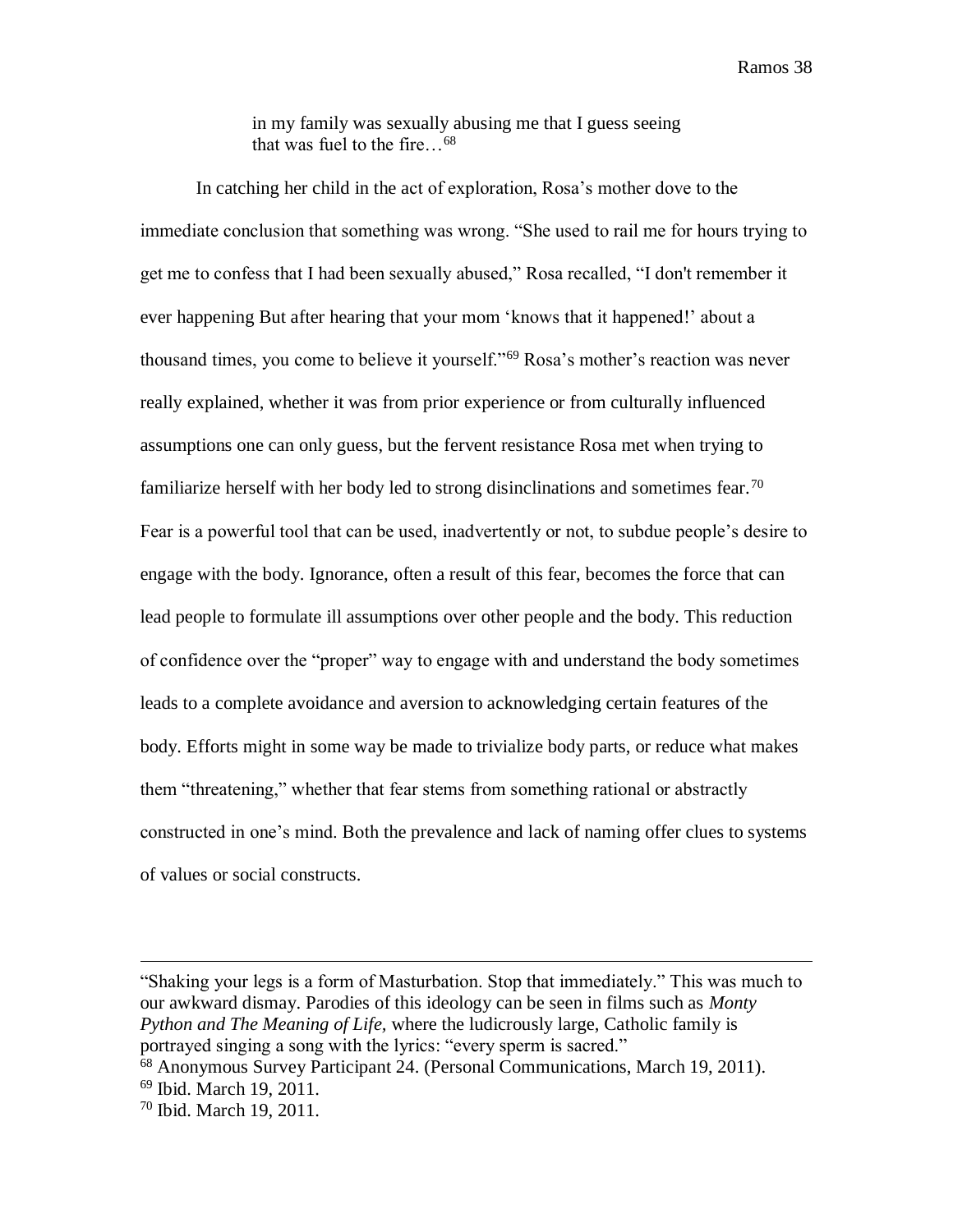Certain names that are given also have the ability to reduce one's identity by reducing the owner's esteem or relevance. Relevance is subjective. A person's relevance pertains to his or her place and interactions within society. When it comes to a body part, the relevance stems from how that part relates to the whole individual. An interesting role reversal occurs when calling a person the name of a body part. This type of name-calling attributes him or her with certain characteristics that the part is taken to embody. It is as if the body part becomes acknowledged as the full person, and the human being, or the whole, actually has the less significant sense of consciousness. This kind of identification is not limited only to erogenous parts, for instance one might be referred to as the "heart" of a community or the "eyes and ears" of an organization. However, when erogenous parts are referred to they are typically meant to be derisive or derogatory. In the United States, to call someone a "dick" is to mean someone is unkind or insensitive; the same goes for calling someone an "asshole". To call someone a "cunt" is to many the ultimate insult, the paradigm for inappropriate and misogynistic outbursts, and to sling around the name "pussy" is to call out weakness or over-sensitivity in the most vulgar of terms.<sup>71</sup> Additionally "cunt" and "pussy" can be used to objectify women, insinuating that the sum is only as good as its parts. A disturbing, though extreme, example of this insinuation can be found in a controversial email allegedly written by a student member

<sup>71</sup> This assertion is ironic, as noted by Benjamin Law: "We call someone a 'pussy' for being weak, even though the vagina contains incredibly strong muscles capable of pushing out human beings that weigh over three kilograms. When someone does something brave, we say they have 'balls', even though the testicles don't seem to do much except hang around, produce sperm and get squeezed out the side of briefs as a gross party trick." - Benjamin Law, *Frankie Magazine.* Issue 40.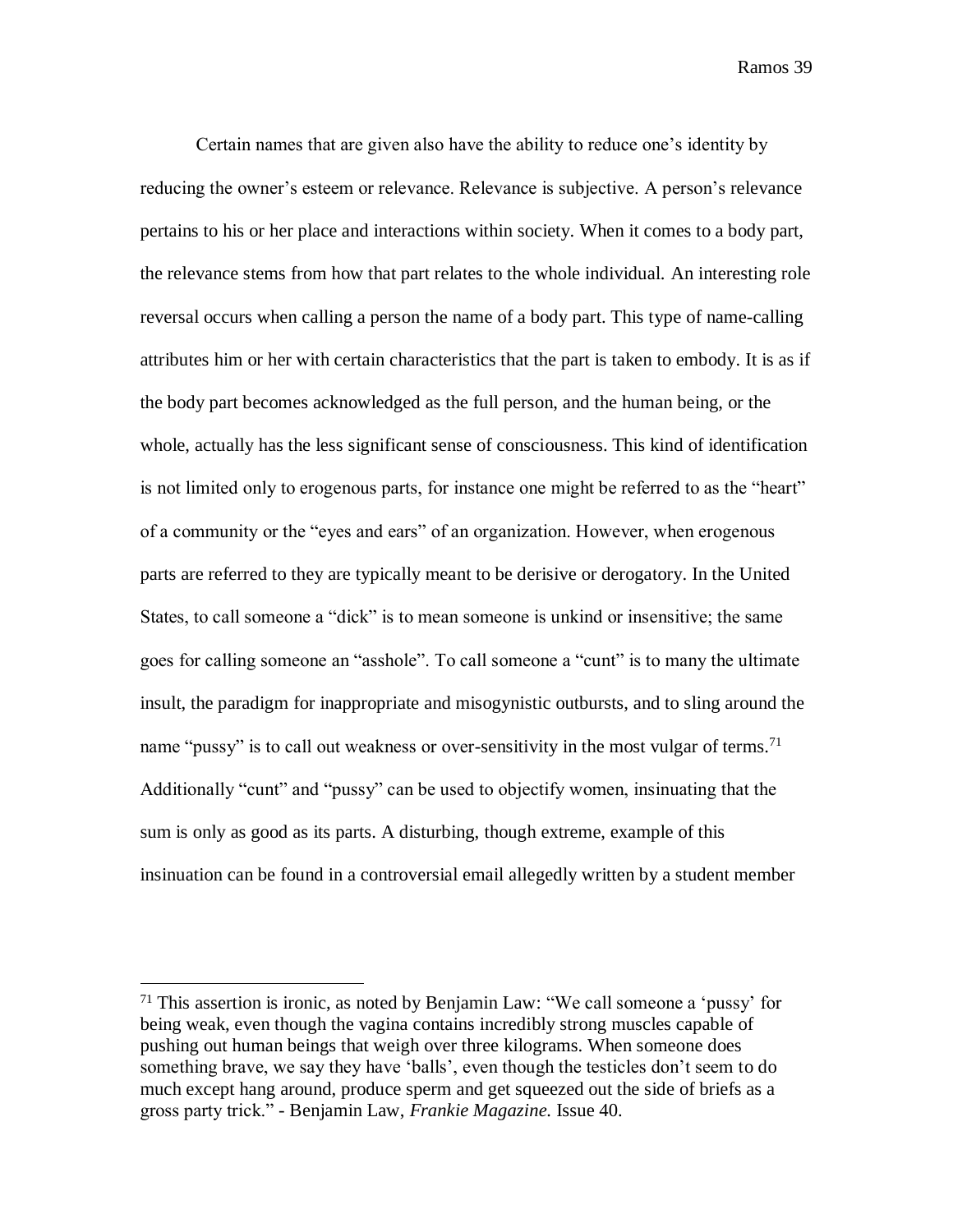of the Kappa Sigma Fraternity at USC<sup>72</sup> to his fellow fraternity brothers.<sup>73</sup> Titled the "Weekly Gullet<sup>74</sup> Report," the e-mail's main purpose was to offer strategies on how to "help pin-point sorostitiutes<sup>75</sup> more inclined to put-out," and be shared throughout his "brotherhood" in secrecy.<sup>76</sup> It is implicitly stated at the beginning of the email that the author "will refer to females as 'targets'. They aren't actual people like us men. Consequently, giving them a certain name or distinction is pointless," <sup>77</sup> and once it is quickly maintained that a woman's identity is negligible, the author focuses for the rest of his message very simply and singularly, on the real object of his desire:

> Pie: A target's vagina. Some of you may have heard phrases such as, twat, cooter, muff, snatch, poontang, cock pocket, DNA dumpster, fun hatch, cock sock, the fish flap, spunk-pot, whisker biscuit, or the rarely used, wizard's sleeve. All these terms are interchangeable and fine to use. However, for the purpose of this memo, I will refer to a target's vagina as pie.<sup>78</sup>

The idea of the vagina as "pie" is not original. The most notable example of this

euphemism appearing in the 1999 film, *American Pie*, where apple pie plays a supporting

role in a lead character's quest know what sex feels like. This new take on terming within

<sup>72</sup> University of South California

<sup>73</sup> Hartmann, Margaret. "Frat Email Explains Women Are "Targets," Not "Actual People"." Jezebel: Celebrity, Sex, Fashion for Women. Without Airbrushing.. http://uk.jezebel.com/5779905/usc-frat-guys-email-explains-women-are-targets-notactual-people-like-us-men (accessed March 16, 2011).

 $74$  Gullet as defined by the e-mail's author: "Usually refers to a target's mouth and throat. Most often pertains to a target's throat capacity and it's ability to gobble cock. If a target is known to have a good gullet, it can deep-throat dick extremely well. My advice is to seek out this target early in the night. Good Gullet Girls (GGG) are always scooped up well before last call."

Ibid.

<sup>&</sup>lt;sup>75</sup> A sorostitute is slang for a sorority girl with a reputation for being promiscuous. <sup>76</sup> Ibid.

 $77$  Ibid.

<sup>78</sup> Hartmann, Margaret. "Frat Email Explains Women Are "Targets," Not "Actual People"."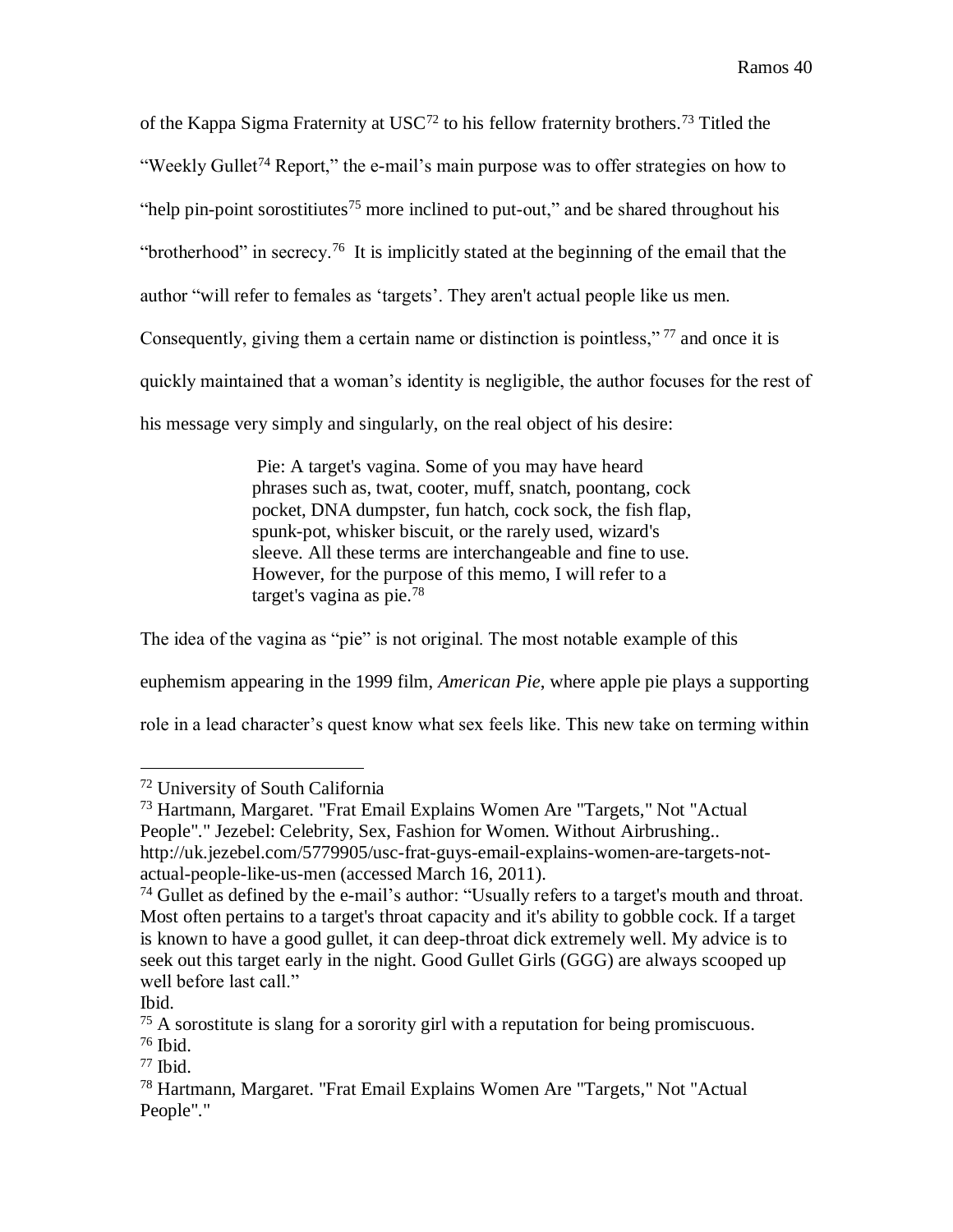the email, however, approaches the idea in a much more malicious way. In the fraternity email this idea is taken a terrible step forward, and racism meets misogyny in the realm of offensive genital labeling. The "Pie Code" goes as followed:

> Blackberry: A black target Blueberry Pie: half-black/half-white Pumpkin Pie: A latin/mexican target Pecan Pie: half-white/half-latin Strawberry Pie: white target Cherry pie: A young white target Lemon Meringue: Asian target Note: If you are so lucky to encounter a perfect piece of pie. I mean the grip<sup>79</sup> is out of this world, it doesn't look like hair ever existed in the region, and it tastes like strawberry shortcake, then you are allowed to refer to the pie as crème brulee. It must hit the tri-fecta to be considered for this great and honorable distinction.<sup>80</sup>

This kind of impersonal naming is so derogatory and set apart from the other

instances that it would do better to branch into its own category; one of terms rather than pet names, but in the end they both function to personify the part and, contingently, represent the person (for better or for worse). The difference thus far is that one type of name serves to enhance and affect people's characteristics, relationships, and personalities by way of their erogenous parts; the other serves to define people by specific body parts and limit their identities to what these parts have to offer. One is internal, the other, external.

Returning to the idea mentioned earlier that: "to not speak a name is to ignore an identity," taboo and prejudice exercise extreme influence over the way people relate to one another. These inform the perceptions people hold over other people's bodies. In a

<sup>79</sup> "Grip" as in tightness of the vagina.

<sup>80</sup> Hartmann, Margaret. "Frat Email Explains Women Are "Targets," Not "Actual People"."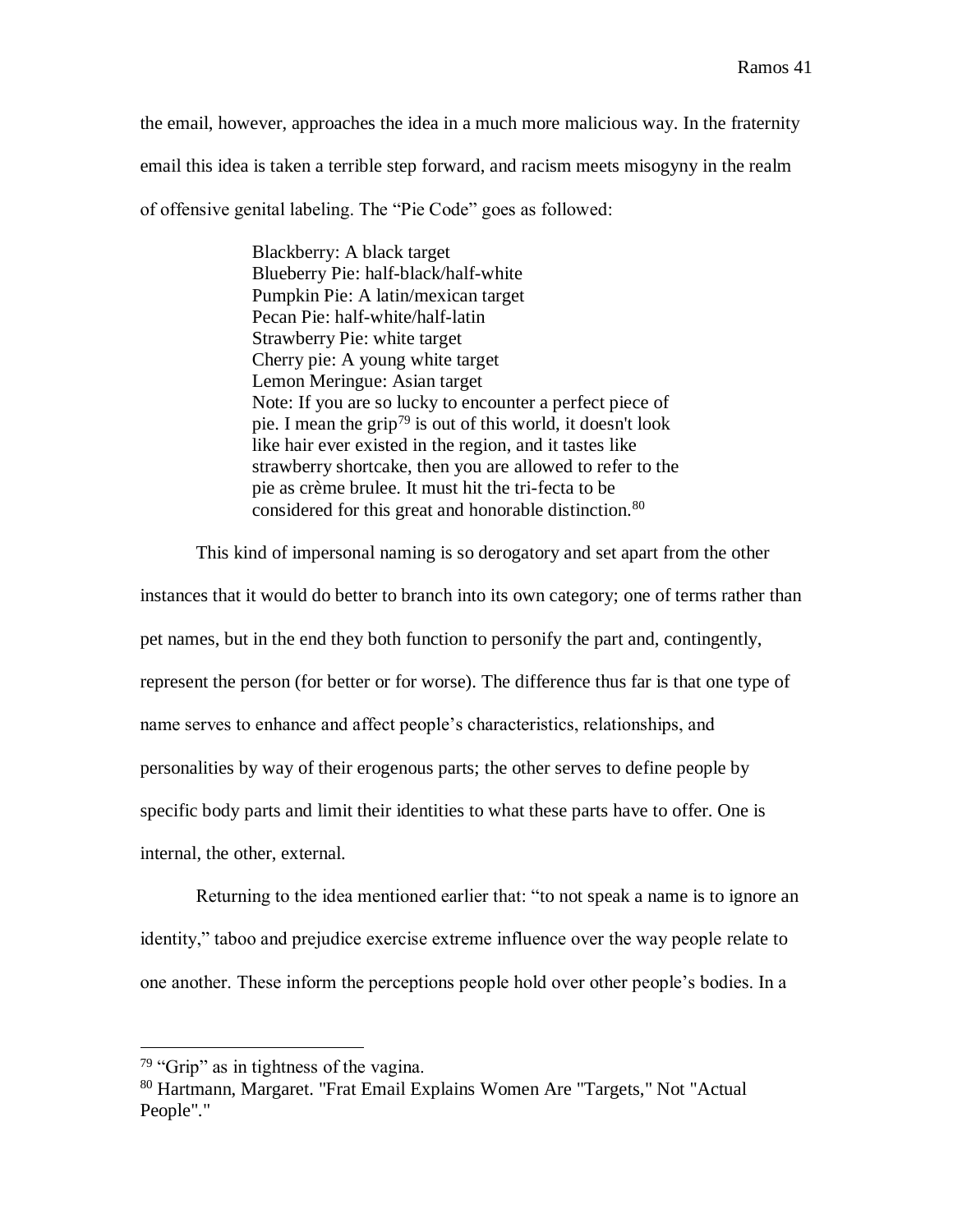continuation of the "Pie Code," the fraternity student made the vitriolic statement: "Don't fuck middle-eastern targets. Exhibit some patriotism and have some pride. You want your cock smelling like falafel? Filth,"<sup>81</sup> and purposely left this racial group without a type name. There is a long, violent and bitter cultural context that surrounds this statement, and these sentiments manifest themselves in his choice to completely dismiss an entire group of women from his perverse code-system. Despite the derogatory nature of all of the "Pie" names he had been listing, there is still an overlying sense of acceptance and acknowledgment made towards each group he has classified. The author is indirectly acknowledging the women who fall under his different categories of "vagina" though he has already reduced their identity by referring to them only as "targets" and placing them as valued second to their genitals. Middle Eastern women, on the other hand, are completely cut out of his "organized" list of prospective "pie targets." The author reduces the identities of this group of people by refusing to acknowledge their viable presence the way he does with the others, both in body and in personhood, and this plays into a cultural construct of taboo and power relations. This is one way that the lack of naming, in this case erogenous naming, suppresses identity and acknowledgement of groups and individuals in portions of society. It also highlights socio-political relationships between people, consciously and unconsciously.

Unfortunately, bigoted examples such as this perpetuate a negative and consistent stereotype of fraternity culture. This instance of terming, or name-calling,  $82$  does not

<sup>81</sup> Hartmann, Margaret. "Frat Email Explains Women Are "Targets," Not "Actual People"."

<sup>&</sup>lt;sup>82</sup> Name-calling and pet naming do not necessarily fall within the same sphere, though both have to do with the attribution of traits. In a way, name-calling could be though of as a method to take away the ability to intimately relate to something. The subject being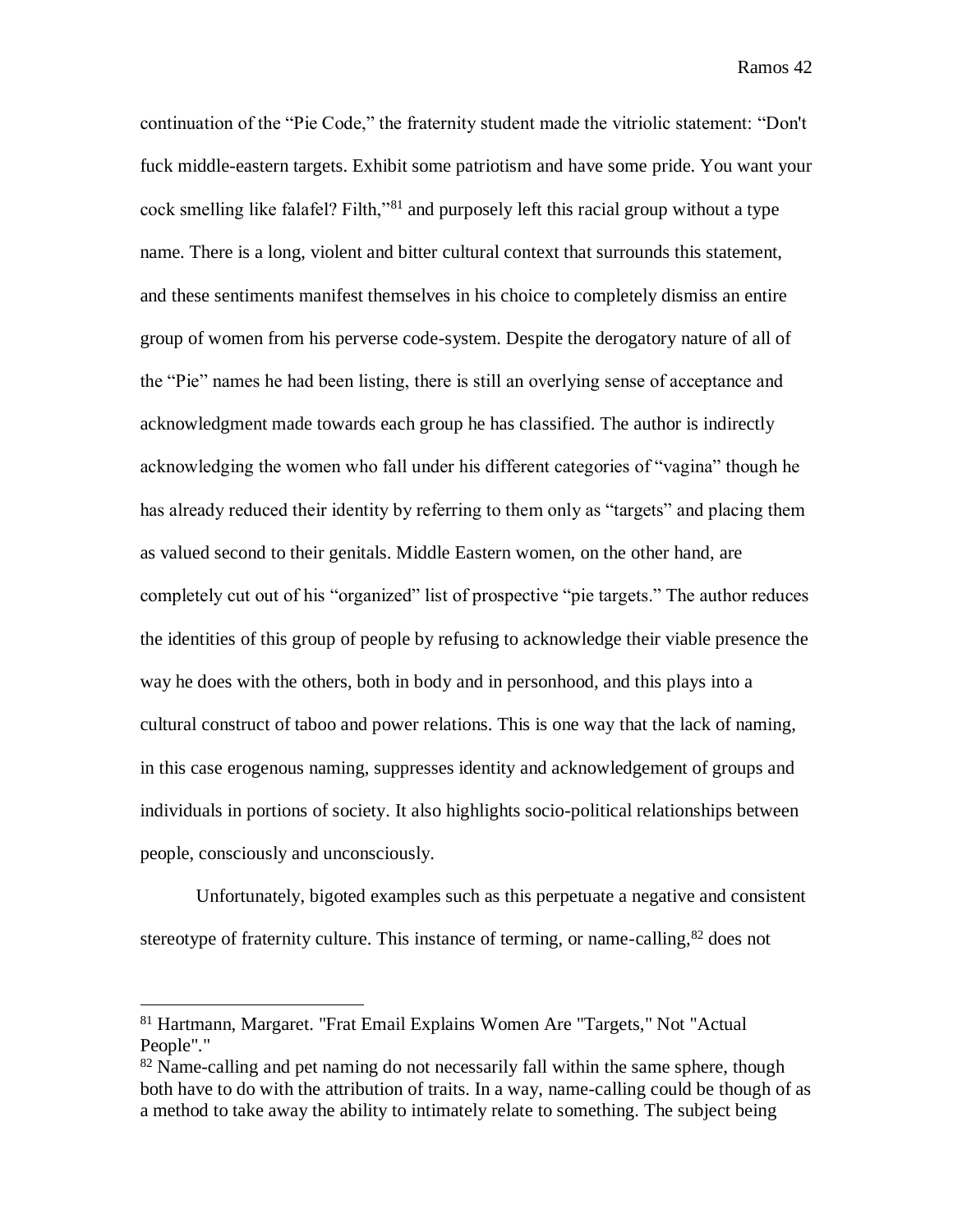pertain to all fraternity members. It does, however, provide a window into a subculture of derogatory erogenous naming and un-naming that strongly affects views of gender, race and the relationships of different social groups. Regardless of the haziness surrounding whether or not the leaked email was meant sincerely or as a crude joke, the implementation of genital naming that completely reduces the human qualities, specifically the identity of women, is present.

.<br>med, or deleted. Verify that the link points to the correct file and location.  $\pmb{\times}$ 

Jean-Francois Moriceau and Petra Mrzyk. *Untitled,* 2005, ink on paper

Amending Identity

 $\overline{a}$ 

…I had said something negative About a particular word. A pejorative word. A word that's been used to declaim the vagina, And she needed to help me reconceive this word. So, for the next hour, She talked to me about this word, And when she was done, I was a convert.

termed is being stripped of its humanity (metaphorically and literally speaking). To name creates an personal identity, to name-call or term is to strip that away.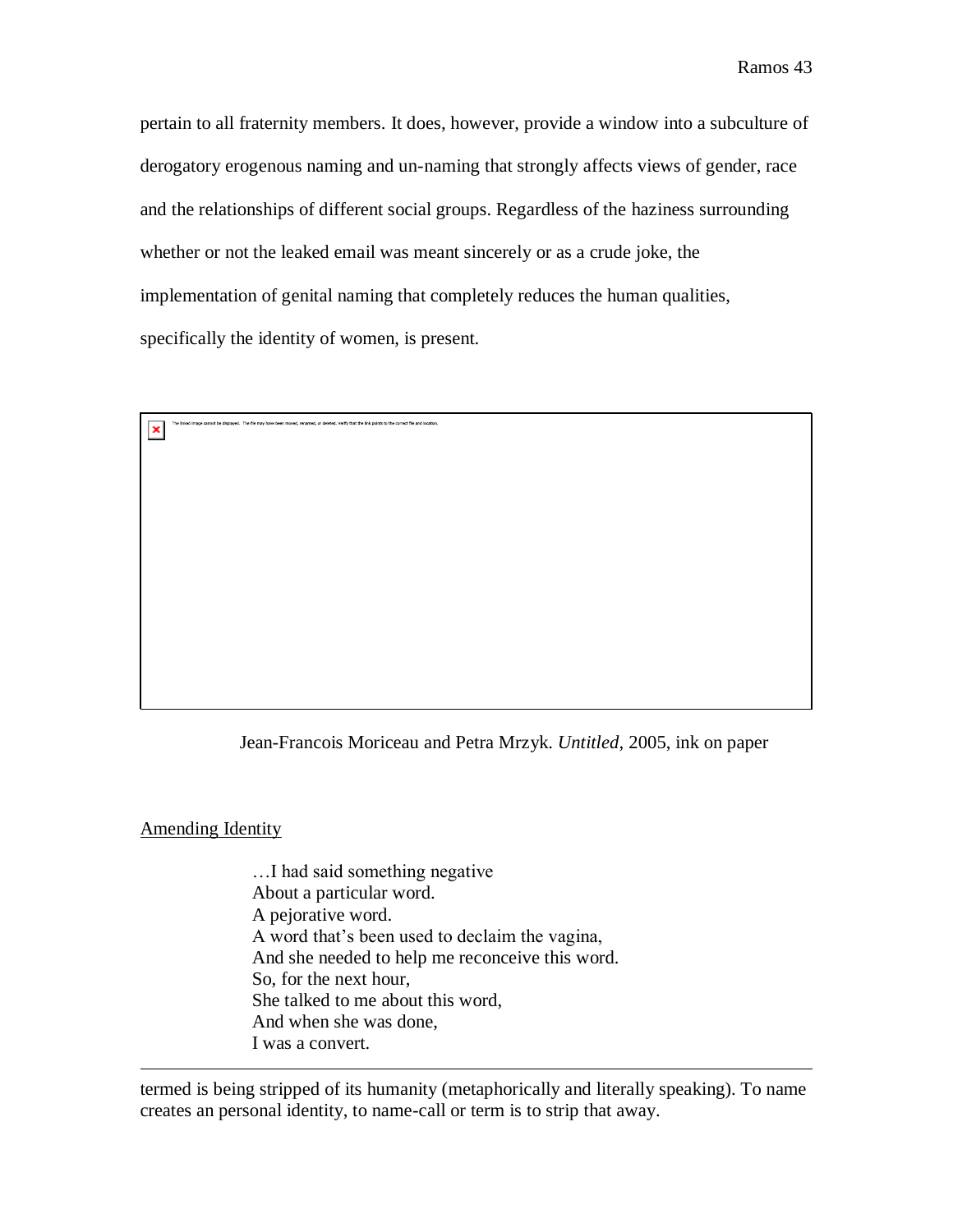I wrote this for her. I call it... Cunt. I've reclaimed it.<sup>83</sup>

Several years ago, at the height of the *Vagina Monologues'* popularity, Jane Fonda was criticized and pushed into giving a public apology. She was being chastised for mentioning the name of one of Eve Ensler's scenes during an interview with Meredith Vieira, the host of "Today," a scene that she had declined a role in. Fonda had been asked why she rejected the role she was offered within the scene and her reply had been this: "I live in Georgia, okay. I was asked to do a monologue called 'Cunt.' I said, 'I don't think so. I've got enough problems.'"<sup>84</sup> Oh, Cunt. The slip up caused a public uproar over the rough titling of "the most private part of the female anatomy."<sup>85</sup>

Cunt.

 $\overline{a}$ 

As the word "Queer" has been taken and reclaimed by the LGBT community, reclaiming "Cunt" is a step that many feminists take to reclaim female identity, power and sexuality. Though it could be said that Jane Fonda's scolding and public apology undermined the entire goal of Eve Ensler's piece, the effort to reclaim "Cunt" stands strong. As Inga Muscia notes in her book, *Cunt: A Declaration of Independence*:

> When viewed as a positive force in the language of women—as well as a reference to the power of the anatomical jewel which unites us all—the negative power of "cunt" falls in upon itself, and we are suddenly equipped

<sup>&</sup>lt;sup>83</sup> Eve Ensler. The Vagina Monologues. Cunt.

<sup>84</sup> Hinckley, David. "Jane Fonda apologizes for off-color slang on 'Today' show - New York Daily News." Featured Articles From The New York Daily News. http://articles.nydailynews.com/2008-02-14/gossip/17892132\_1\_jane-fonda-apologizespat-kingsley (accessed March 10, 2011).

 $85$  Ibid.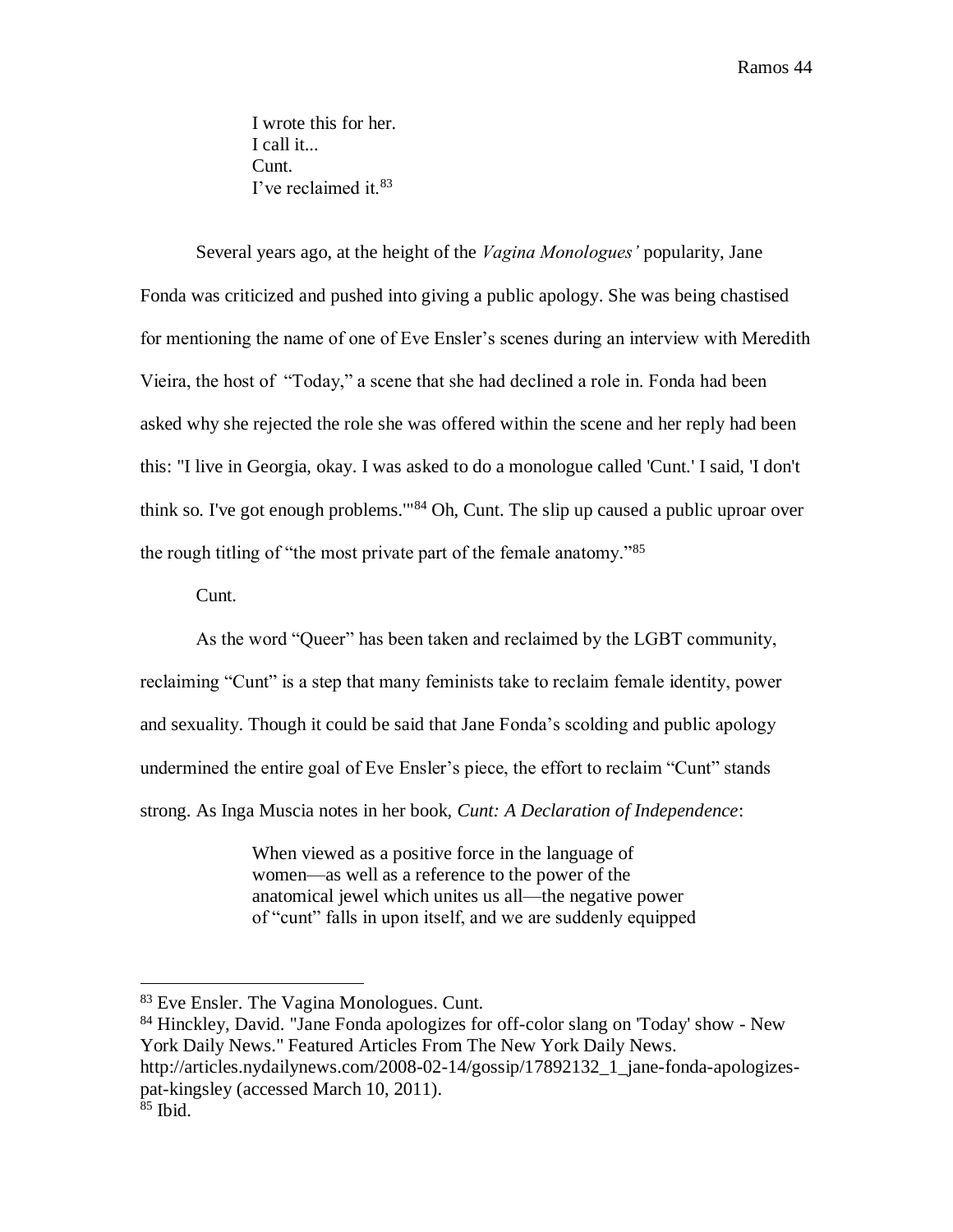with a word that describes all women, regardless of race, age, class, religion or the degree of lesbianism we enjoy.<sup>86</sup>

The goal of reclaiming names is to alter the established, presupposed negative connotation in favor of a more empowered perception of identity. It changes the nature of a name. This often occurs as a resistance to oppressive social views and as a rebuttal to derogative terms and it often comes with a rise of self-esteem. There is more to changing a name than just a switch of letters. Making a name. Claiming a name. A name is a type of title,  $87$  and it carries great weight. It possesses a certain degree of malleability in the way that the name is perceived and identified with. When a name is changed so does, in a way, the person, place, or thing it identifies. Names are often times prone to changing and sticking depending on the characteristics or events surrounding a person. They can be tarnished and they can be altered in the same way they can be beatified and redeemed. It no longer becomes about the word's structure or its sound and visual appeal: a name is power. In taking back "cunt," women take back the body. The poison of verbal baggage is slowly melted away and what is left is a sense of solidarity.

# Other Creative Uses for Naming

 $\overline{a}$ 

Unfortunately it would be impossible to make an account of every instance of erogenous naming; the ways some people have found to use the process of naming are fascinating and go far beyond the categories I have gone over. There are several of these creative implementations that I feel would be worthwhile to acknowledge at least briefly,

<sup>86</sup> Muscio, Inga. Cunt: A Declaration of Independence. Emeryville, CA: Seal Press, 2002. <sup>87</sup> In addition to the simpler means of identification, titles are things that denote position, rank, and job, and describe how one will be regarded within society.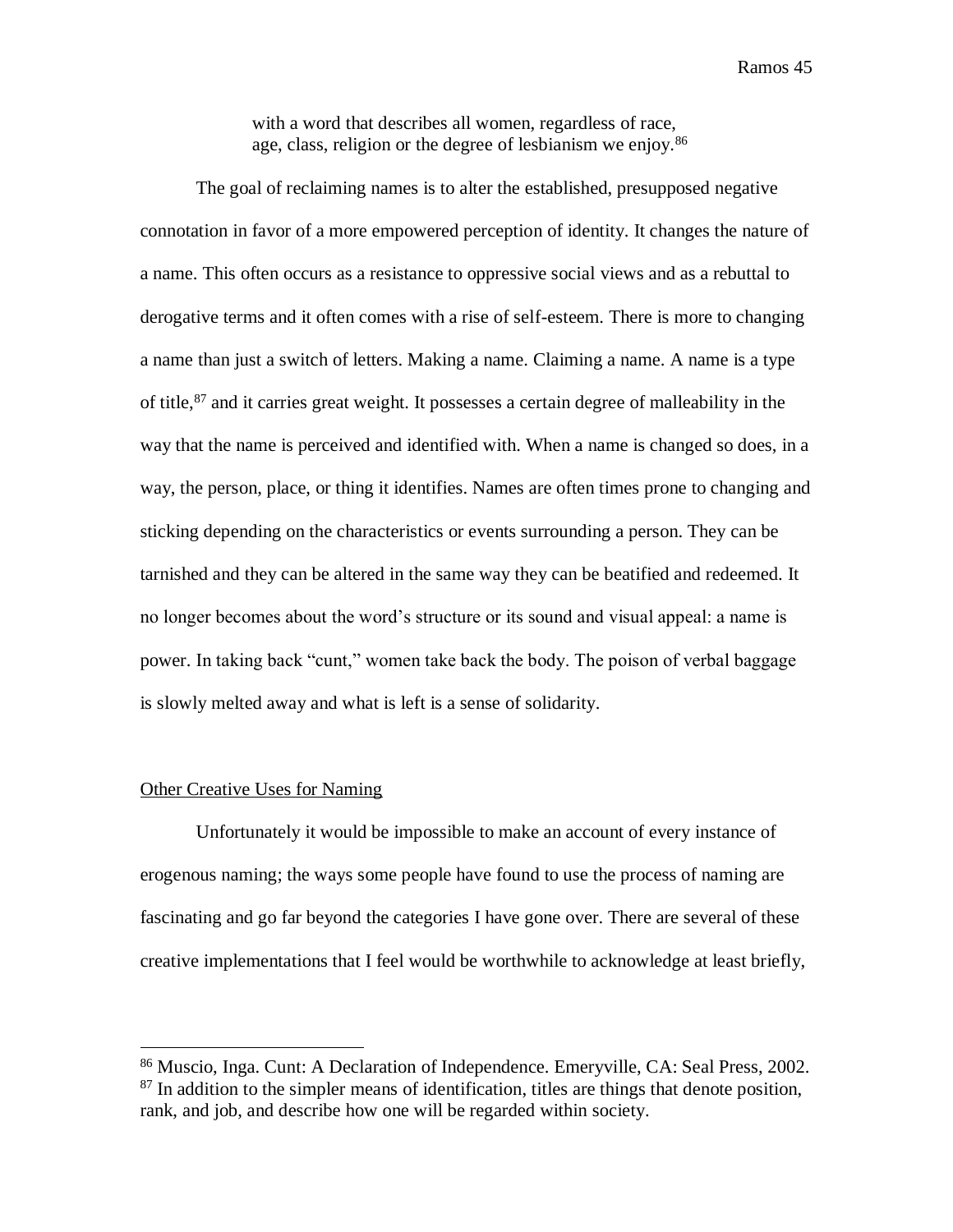however, and I have included several unusual but interesting tidbits in this final section that I hope others will find as intriguing as I did:

## *Naming for Utility:*

By far one of the most interesting and innovative instances I've seen of genital naming is from one of my research participants who chose to name her breasts Ping and Pong.<sup>88</sup> Her reasoning originated from the need to differentiate each breast in order to make notes while breastfeeding. When pumping she scheduled ping and pong on her calendar in order to keep track of which side she was on.<sup>89</sup> The naming served several functions: "At the time it helped me focus on the business aspect of pumping and working instead of feelings. I would say I used the personalization of naming them as a way to disassociate from them."<sup>90</sup> Using the "Ping" and "Pong" allowed her to focus on what she was doing at work and disassociate herself from breastfeeding as an activity related to her children. In this way she could use the names to keep the pumping process abstract. A smaller function it served calls back to the humor aspect that naming can bring, as she felt amused by the fact that 'P' is a difficult letter for children to pronounce and it was her way to rebel from the breastfeeding process in a small way.<sup>91</sup>

## *Naming as Intimate Code:*

As opposed to the Pie-Code, which was intended to categorize and trivialize women into objects of petty conquest, "Intimate Coding" refers to the secret code between lovers, or

<sup>88</sup> Anonymous Survey Participant 22. (Personal Communications. February 16, 2011). <sup>89</sup> Ibid. February 16, 2011.

<sup>90</sup> Ibid. February 16, 2011.

<sup>91</sup> Anonymous Survey Participant 22. (Personal Communications. February 16, 2011).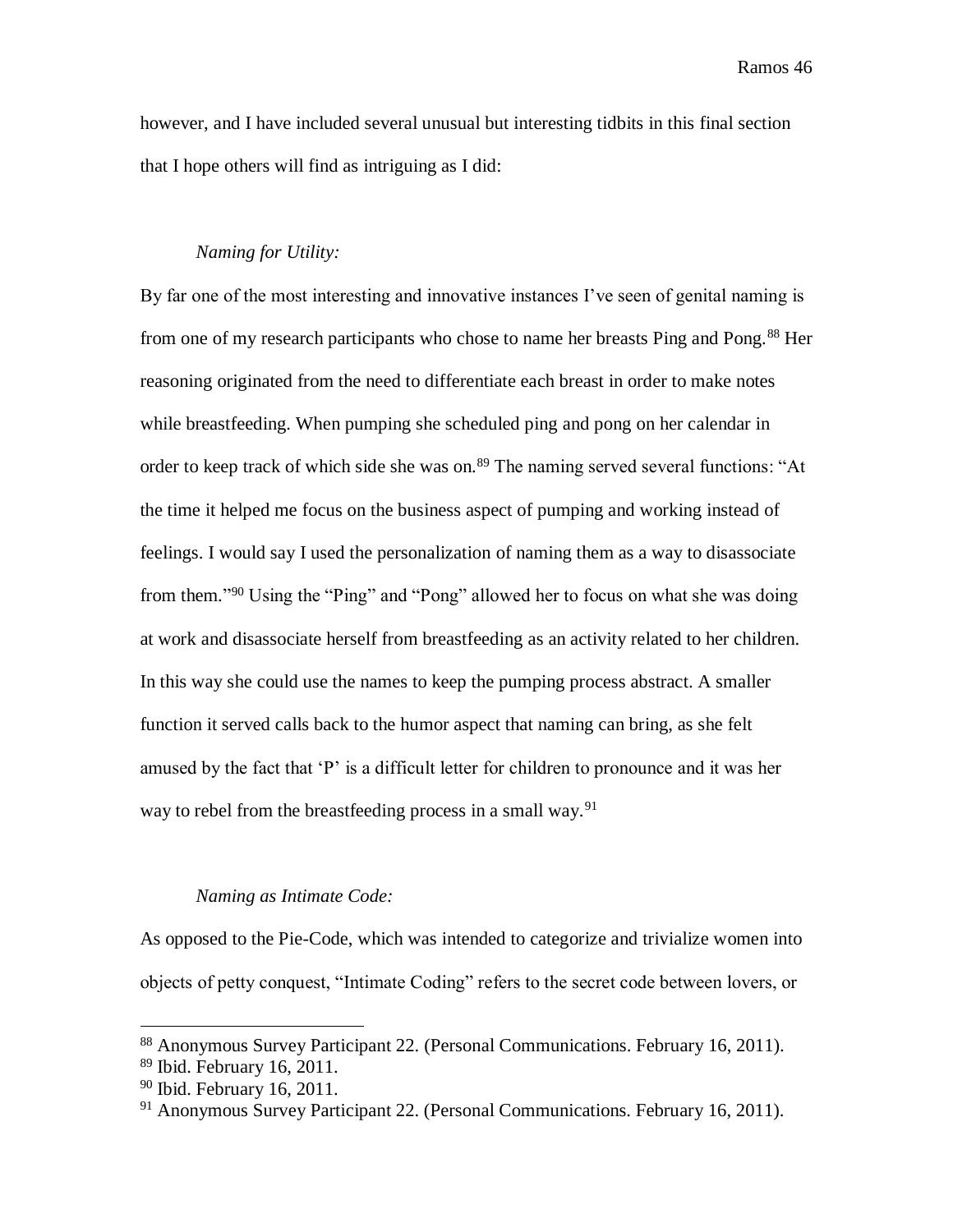even friends, implemented in order to communicate things privately while still in public. Forming as a sort of "alter-ego," this research participant reminisced upon "The Soldier"—a partner's penis who's "code-name" was used in order to talk about intimate things in public. "We could discuss [the] penis in question and desires of partners in public places.... 'The Soldier loves your dress, he is standing at attention for you....The Soldier cannot wait to get you home...The Soldier is implementing Marshall Law and your bedtime curfew is NOW...etc.'."<sup>92</sup> Another participant related a similar use for naming, but this was something she and her friends had devised as fifth graders: "making it a game and speaking in code made it fun so that we could talk about personal things in public without being extremely obvious. lisa - one boob, maggie- the other boob, margevagina, homer-butt."<sup>93</sup> When the body is considered taboo or personal, naming can come in handy to enable conversations that might be constituted as unsavory under normal circumstances.

#### *Purposeful Adherence to Clinical Names:*

 $\overline{a}$ 

Some people choose to strictly adhere to calling their genitals and erogenous parts by the correct clinical term. Some extend this to their children as well, refusing to teach pet names or baby-talk in the place of the proper terminology in order to provide their children with a vocabulary that is direct and not misleading. One research subject related

<sup>92</sup> Anonymous Survey Participant 16. (Personal Communications. February 17, 2011).

<sup>93</sup> Anonymous Survey Participant 12. (Personal Communications. February 16, 2011).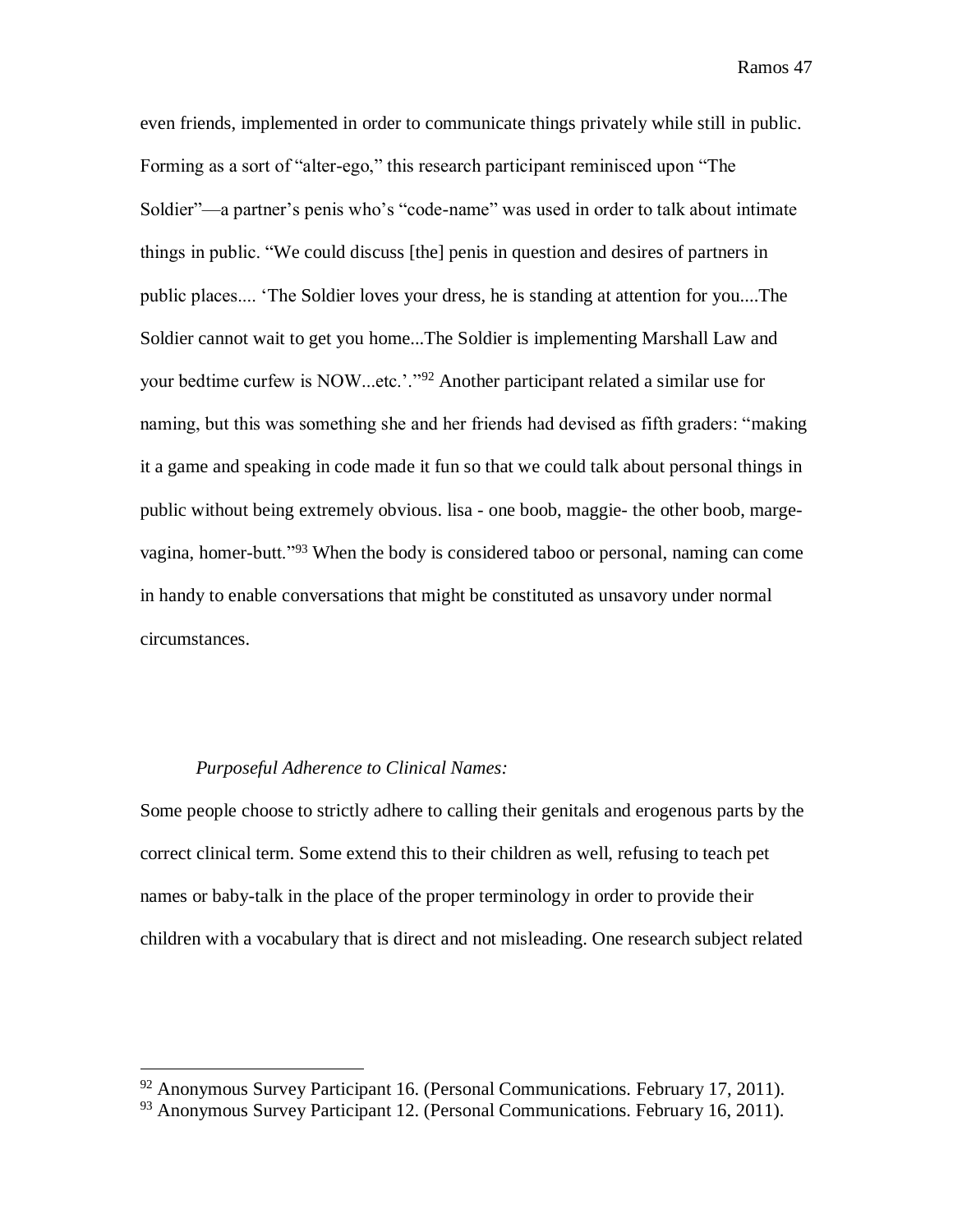his mother as having this direct kind of mindset.<sup>94</sup> "My mom was very much into using all of the correct terms and not beating around the bush when it came to answering questions regarding body parts and sex."<sup>95</sup> Some people simply feel that the naming process is silly and a childish way to go about addressing parts of the body. The subject made the interesting comment that: "I did notice that [being] in elementary school and knowing what was actually going on with my body caused people to look up to me and look to me with questions." There is something to be said about the ability to accept a part for what it is without feeling that there is shame in referring to it directly or that there should be any uncomfortable notions attached to addressing the body. There is also something great to be said about being extremely aware of the body and the way it actually functions.

#### *Naming as a Way to Explain:*

 $\overline{a}$ 

Going along with the earlier discussion of Morgan and her experience with "belly," naming can be used as a way to explain things. This is something commonly done with children in order to talk about their "private" parts. For Morgan, "belly" was used to explain why public masturbation was not acceptable. Having a child come up with an individualized name with which to discuss or bring up his or her erogenous parts allows for a more comfortable time talking about "private" issues or questions that arise in public. This is also helpful if the parent or adult in question has difficulty directly

<sup>&</sup>lt;sup>94</sup> My sister, a nurse, also shares this direct mode of addressing the body. She always makes adamantly clear the importance of teaching her son the correct terminology for all parts of the body. Perhaps one could surmise that having a background in medicine and constant confrontation with the body might have something to do with the unfazed and straightforward approach to the body.

<sup>&</sup>lt;sup>95</sup> Anonymous Survey Participant 22. (Personal Communications. February 24, 2011).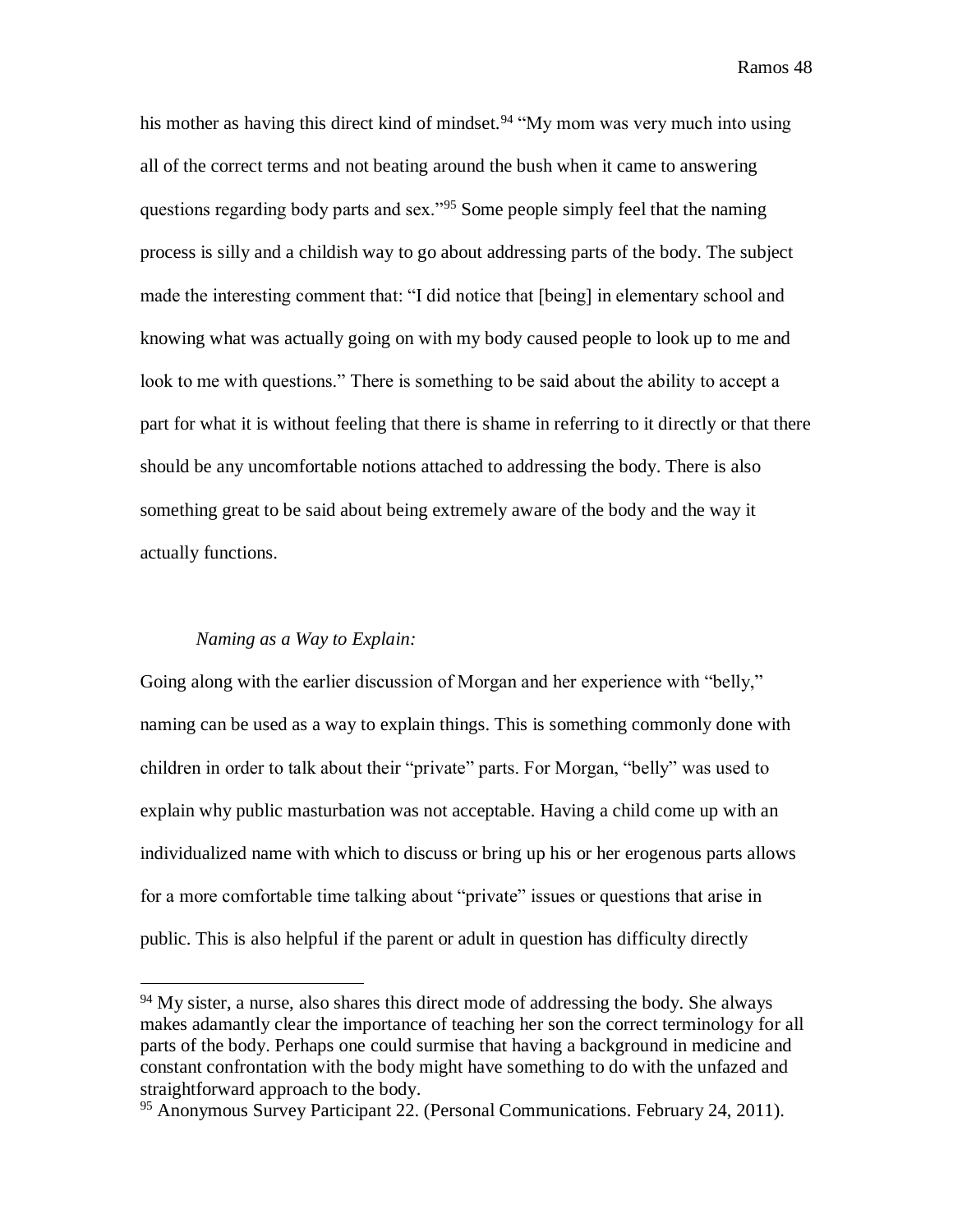addressing the clinical names for genitalia. Ironically, the research subject mentioned above made known his preference for, to a certain extent, non-clinical names. He does not put down his mother's method, but recalls the awkwardness of becoming too technical at such a young age.<sup>96</sup> In some respects, naming can just as useful to use for relating to other people in addition to oneself.

## *Naming Outside the Erogenous:*

 $\overline{a}$ 

One of the more unusual and surprising submissions I received dealt with a subject who named his chest, an erogenous zone, with no erotic or sexual intentions or inclinations whatsoever: "My chest i have named as the "Thump Keg" due to when i drink heavily, i like to "THUMP" my chest like an ape." The subject acknowledged knowing others who have engaged with the practice of naming erogenous zones, but his more personal engagement with bodily naming is his chest. The name was created during a moment with friends, out of fun and personal amusement. The subject approaches the name with humor, commenting wryly that besides functioning for his own amusement and the amusement of his friends there is "possibly some sort of primordial dominance thing as alcohol shuts down the civil part of my brain?"<sup>97</sup> In this approach to naming an erogenous zone, the erogenous quality is inconsequential, but the social function of the name is still prevalent.

<sup>&</sup>lt;sup>96</sup> "I feel like it's weird that when I was in 3rd grade I used the term labia." Anonymous Survey Participant 22. (Personal Communications. February 24, 2011).

 $97$  Anonymous Survey Participant 8. (Personal Communications. February 16, 2011).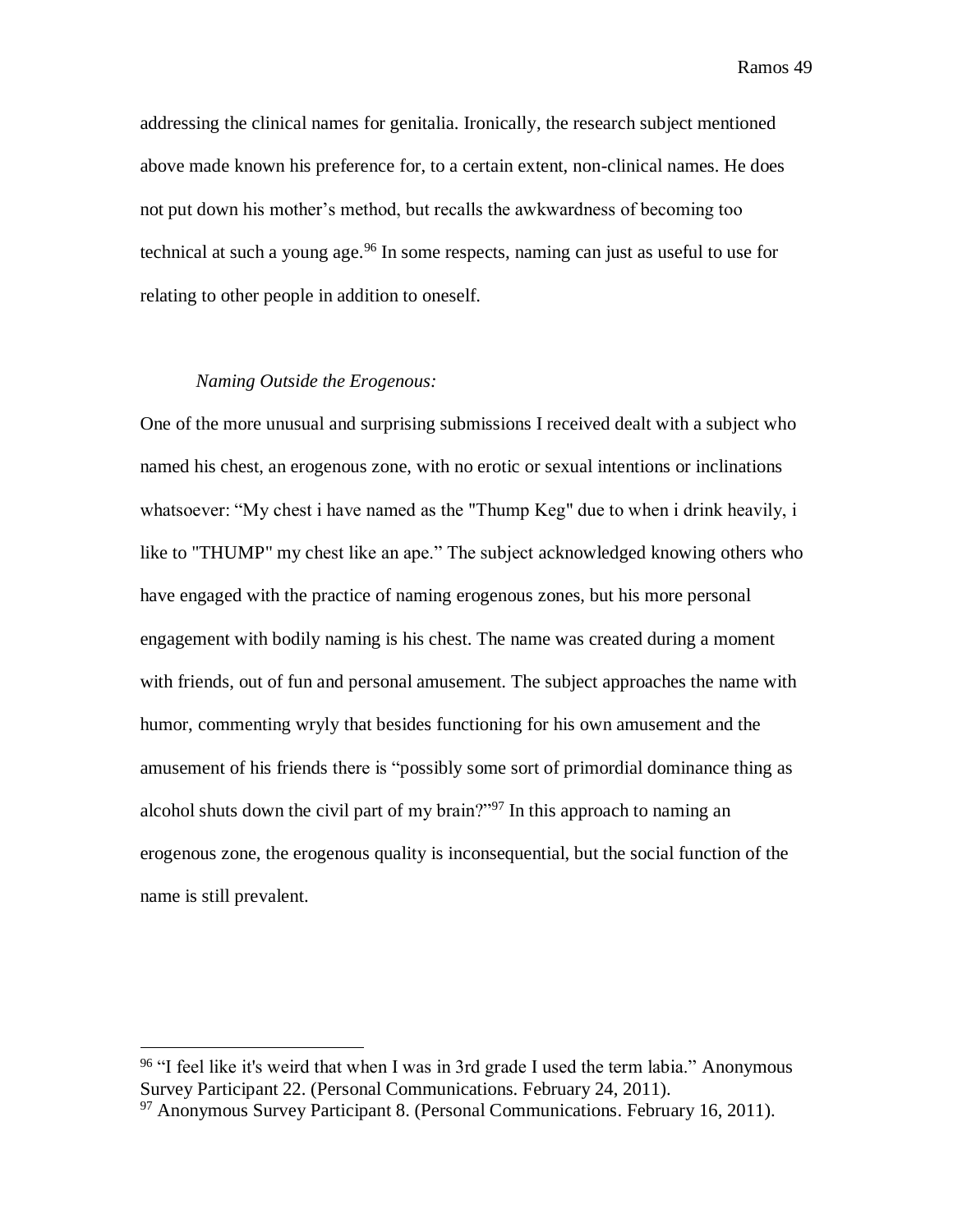I feel that these other modes of naming, just as much as those mentioned and elaborated upon before them, are beneficial for people to know about. Not simply from a standpoint of entertainment or behavioral studies, but because they also have the potential to open up possibilities for those who might be interested. I find the variety and ingenuity of these last few examples to be both revealing and opportunities to dig further and ask more questions.

#### In Conclusion: Perception Shifting

While some of the experiences that have been related are wildly personal to each subject, I feel that relating some of these stories is beneficial for offering possible insights into the relationships people have to the body, themselves, the people around them, and ideas of gender. In addition, the practice of naming and identification is largely centralized around the idea of communication in its many forms. Naming is a vehicle. It serves a countless array of functions, and by reflecting on these and analyzing the different approaches people take to naming, people can potentially further their understanding of how self and social perceptions are formed and what influences them. In some ways I felt inspired. What I have learned from this analysis and research is that people struggle to find new ways to relate; to the body, the self, companions, lovers, classmates, peers, and those of different ages—the naming of erogenous zones, among others, is one of the overlooked windows in understanding these mental and physical processes. I could barely have intuited that a phenomenon as taken for granted as the naming of erogenous zones could be so enlightening in respect to the way people socially function.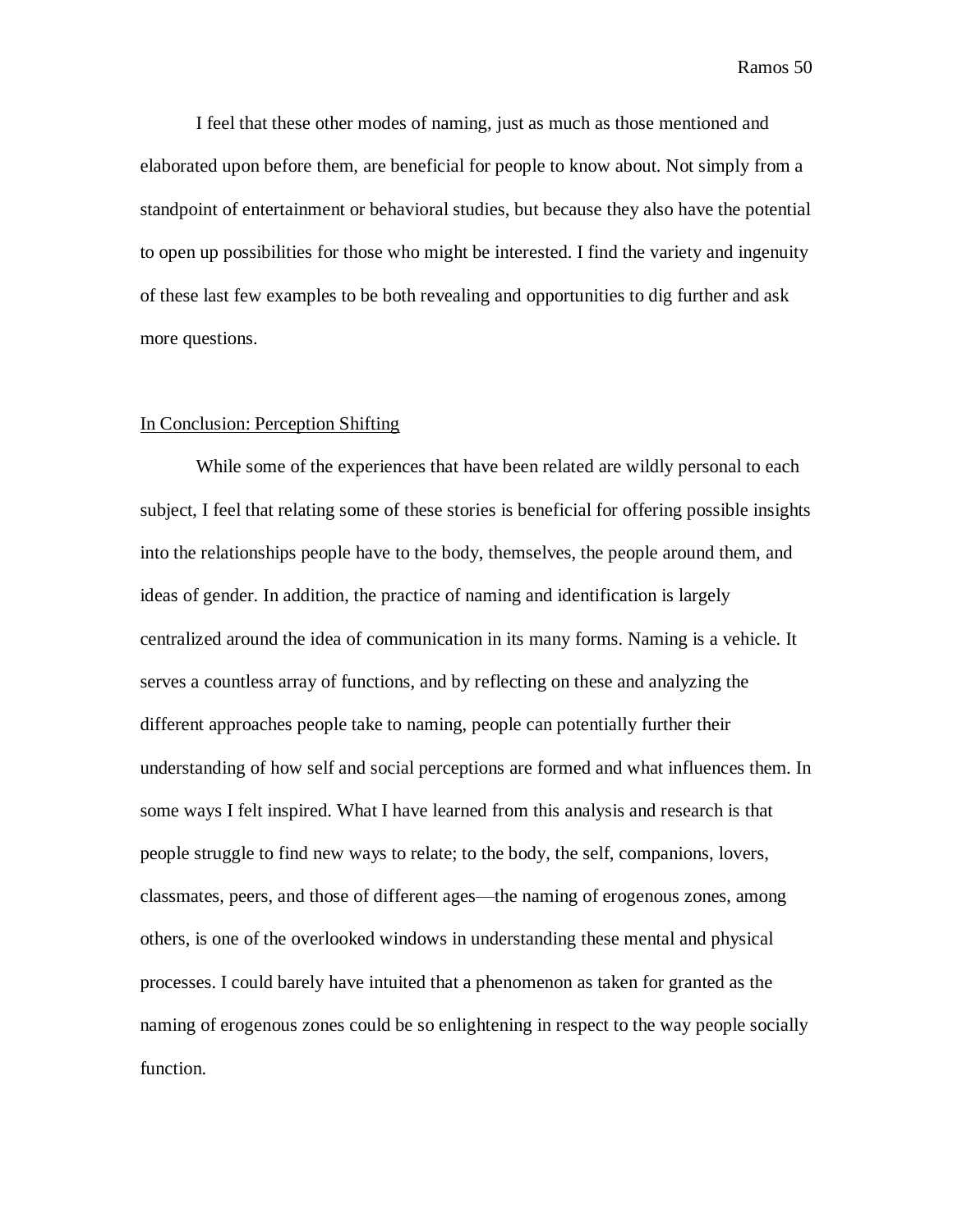Whether used in its most subversive form or as an extremely helpful tool, there is much to consider about the nature of names and the way the body shapes this idea of "us"<sup>98</sup>. The implications of erogenous naming go beyond playfulness, the maybe immature and the silly, landing us into the palms of a variety of applications, issues and possibilities. We use naming to create distance, naming to stake claim, naming to create accessibility, naming as a gendering tool, naming to create intimacy, naming as therapy, naming as empowerment, naming as tools to cut down esteem, and then the lack of naming as un-acknowledgment and possible neglect. The politics of naming is a messy business, but names can rectify identity and social standing, and its potentials leave uncharted ideas to explore. This is only a fragment of the creative applications for naming that people have created for themselves and those around them. I posit that erogenous naming can be seen as a lens for issues and behavioral patterns that lie beneath the surface of what a name is and can be, to perhaps prod people to introspect and note important tendencies as individuals and as a social collective.

<sup>98</sup> The "us" as individuals, the "us" as a social body, and the "us" as we are in relation to our bodies.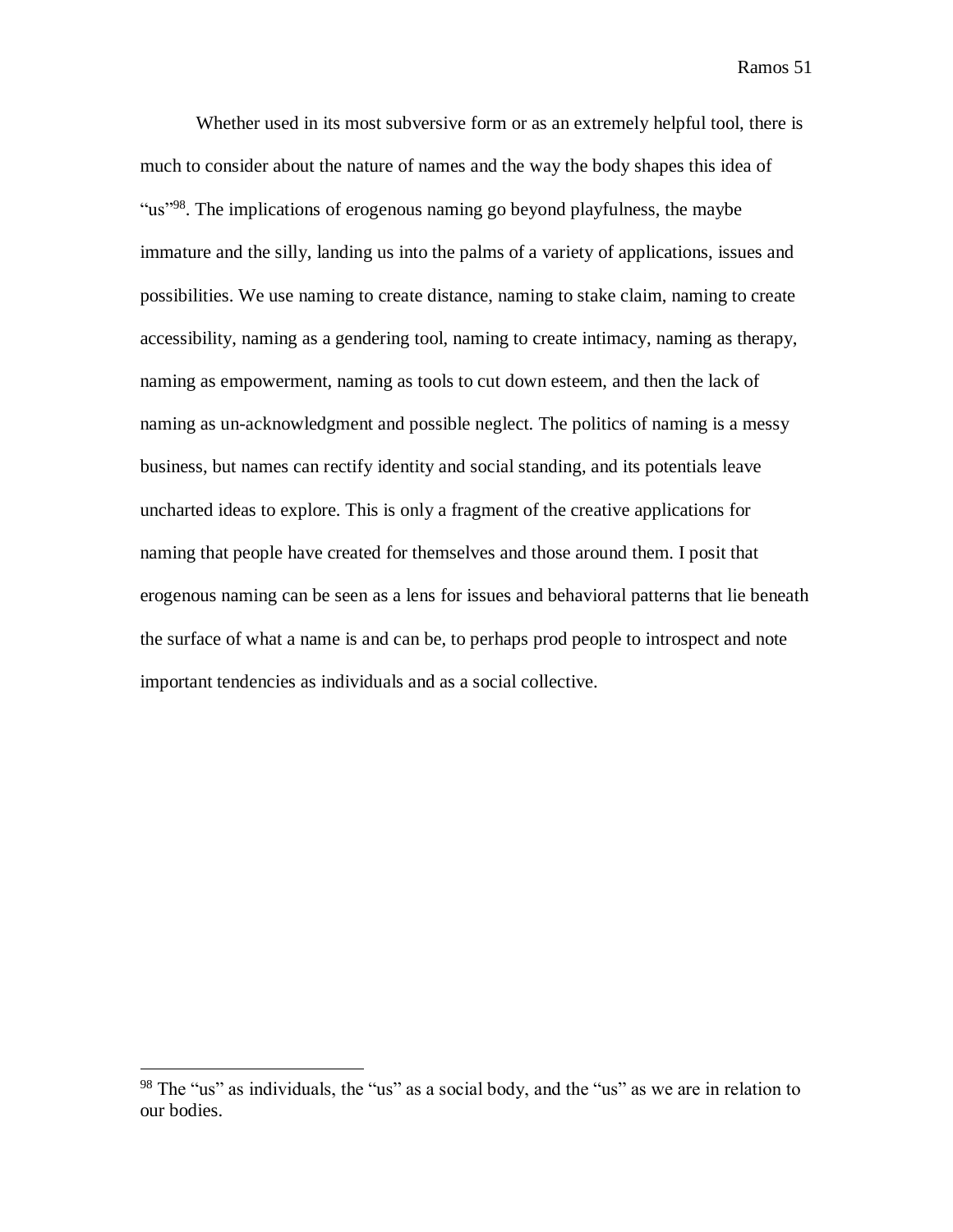The linked image cannot be displayed. The file may have been moved, renamed, or deleted. Verfy that the link points to the correct file and location.

Jean-Francois Moriceau and Petra Mrzyk. *Untitled*.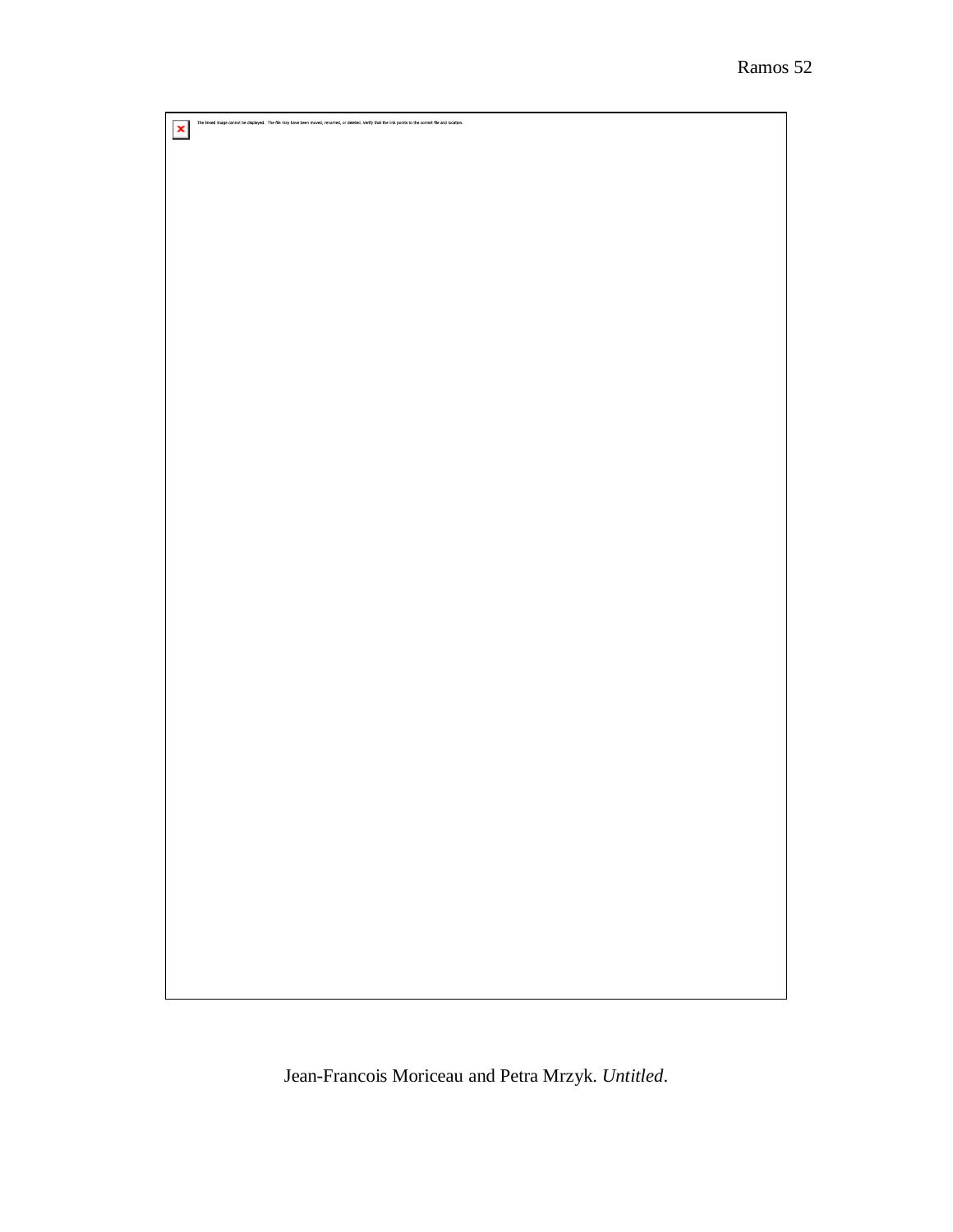### Works Cited

Cornog, Martha. "Naming Sexual Body Parts: Preliminary Patterns and Implications." *The Journal of Sex Research* Vol. 22, no. No. 3 (1986): pp. 393-398. http://www.jstor.org/stable/3812576 (accessed October 14, 2010).

Ensler, Eve. "Vagina Monologues Script- Eve Ensler Play." Drew's Script-O-Rama. SergeiK, n.d. Web. 3 Dec. 2010. <http://www.script-orama.com/movie\_scripts/v/vagina-monologues-script-eve-ensler.html>.

Goldhor Lerner, Harriet . "And What Do Little Girls Have?." *Agenda* 1, no. No. 23 (1994): pp. 30-32. http://www.jstor.org/stable/4065943 (accessed October 14, 2010).

*Inside Deep Throat - Theatrical NC-17 Edition*. Film. Directed by Fenton Bailey. null: Universal Studios Home Entertainment, 2005.

Hartmann, Margaret. "Frat Email Explains Women Are "Targets," Not "Actual People"." Jezebel: Celebrity, Sex, Fashion for Women. Without Airbrushing.. http://uk.jezebel.com/5779905/usc-frat-guys-email-explains-women-are-targetsnot-actual-people-like-us-men (accessed March 16, 2011).

Hatton, Ragnhild Marie. *George I*. New Haven[Conn.]: Yale University Press, 2001. 135.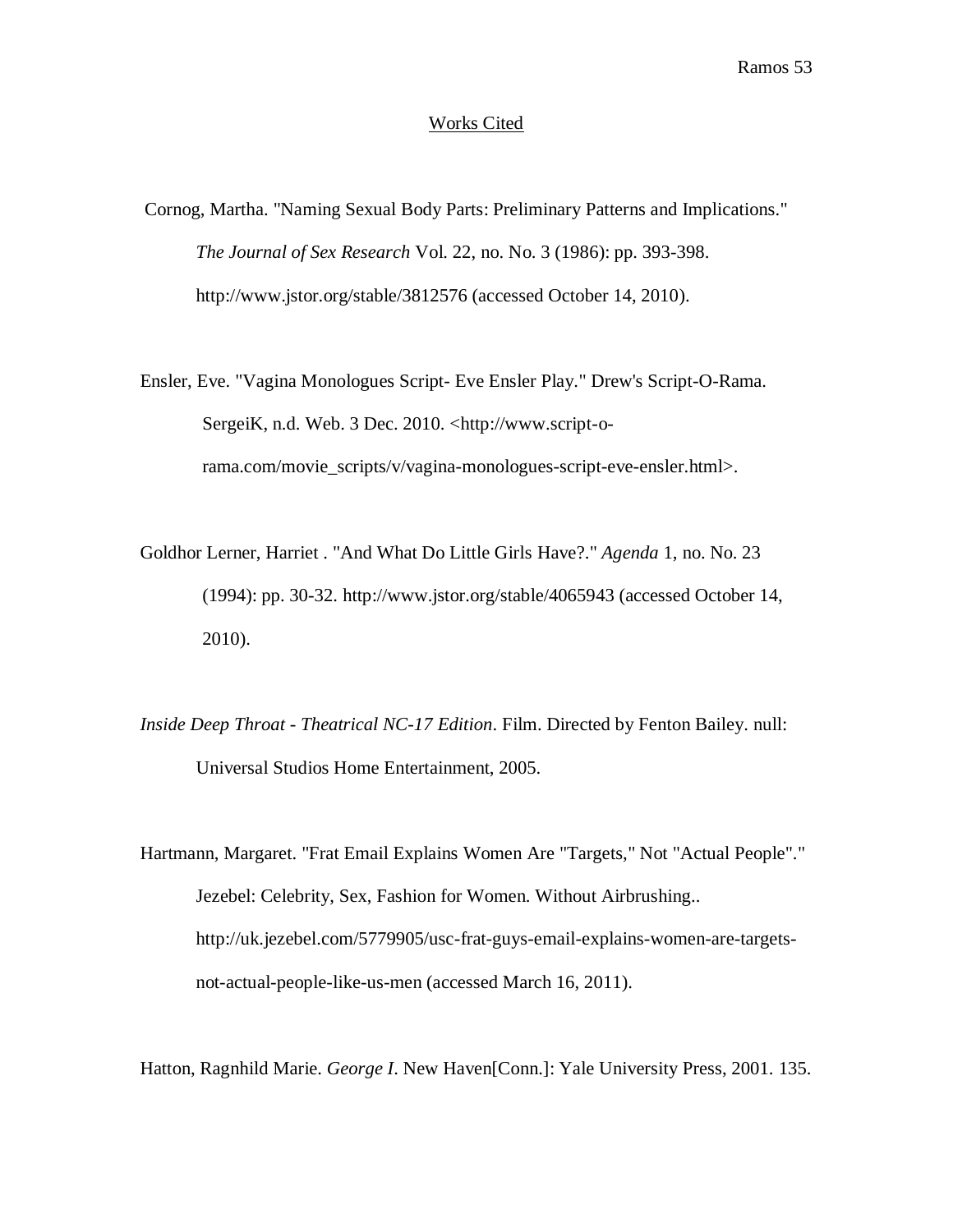Hinckley, David. "Jane Fonda apologizes for off-color slang on 'Today' show - New York Daily News." Featured Articles From The New York Daily News. http://articles.nydailynews.com/2008-02-14/gossip/17892132\_1\_jane-fondaapologizes-pat-kingsley (accessed March 10, 2011).

*How to Lose a Guy in 10 Days*. DVD. Directed by Donald Petrie. Hollywood: Paramount, 2003.

"How to lose a guy in 10 days - Princess Sophia", YouTube video, 1:31, posted by SamScribul. http://www.youtube.com/watch?v=fvhBt\_XvHNY. (Accessed December 1, 2010).

- Klein, Melanie. *Love, Hate and Reparation*. New York: W. W. Norton & Company, 1964.
- Klein, Melanie, and Juliet Mitchell. "Chapter 3." *The Selected Melanie Klein*. New York: Free Press, 19871986. 69-83. Print.
- KTOO News. "The Wreck of the Princess Sophia." KTOO: Public Broadcasting from Alaska's Capital. http://www.ktoo.org/sophia/ (accessed November 12, 2010).

Merriam-Webster, Incorporated . "Pudendum: Definition and More from the Free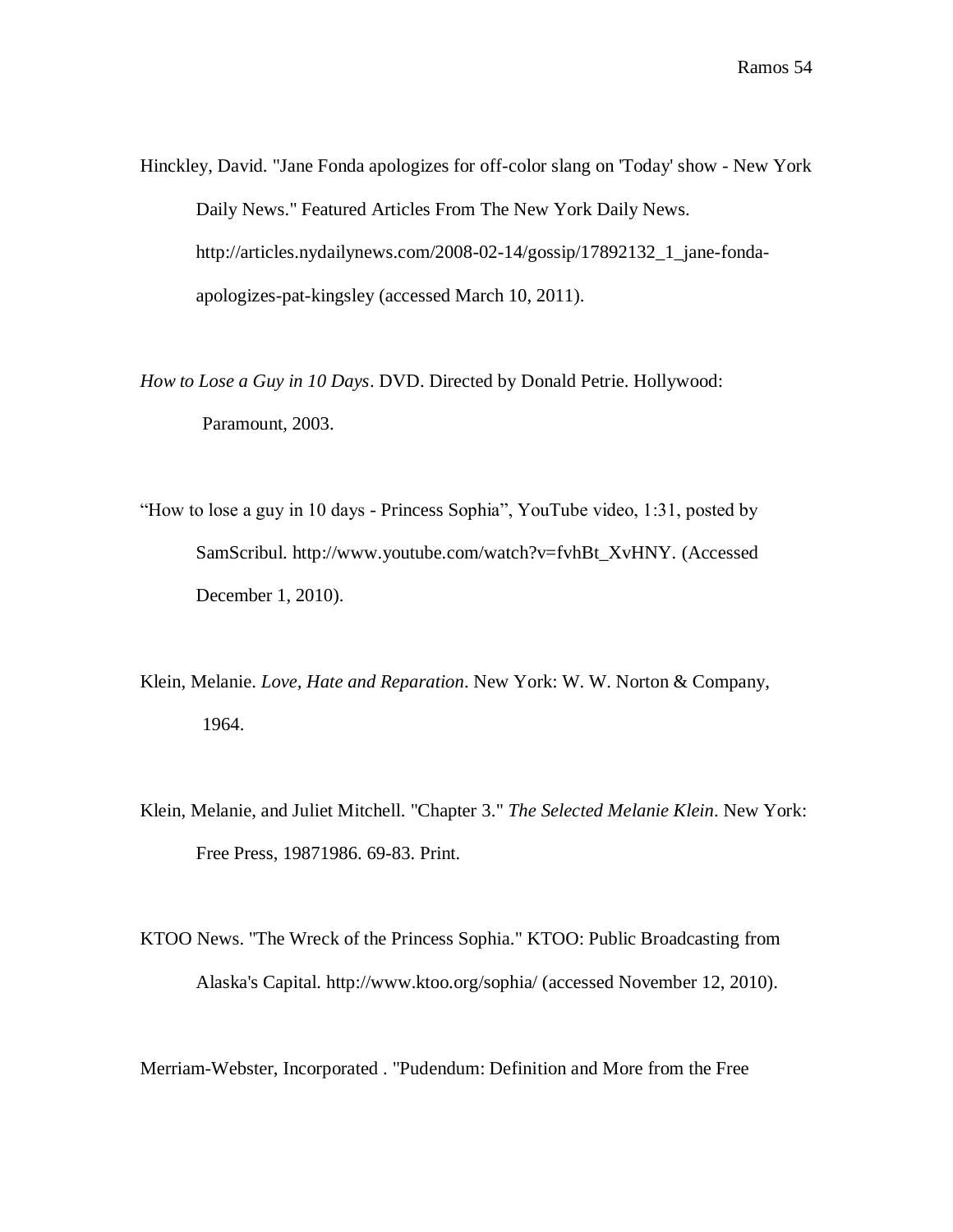Merriam-Webster Dictionary." Merriam-Webster: m-w.com. The Encyclopaedia Britannica, n.d. Web. 3 Dec. 2010. <http://www.merriamwebster.com/dictionary/pudendum>.

- Metts, Sandra , and James Jaccard. "Sexual Communication Couple Relationships, Parent-child Relationships - Gender, Theory, Family, Development, Adolescent, Parents, Research, Journal, Adolescents, and Studies ." Marriage and Family Encyclopedia. http://family.jrank.org/pages/1501/Sexual-Communication.html (accessed April 7, 2011).
- Moseman, Andrew. "G-Spot Study Explodes into Controversy CBS News." Breaking News Headlines: Business, Entertainment & World News - CBS News. http://www.cbsnews.com/stories/2010/02/01/tech/main6163329.shtml (accessed March 16, 2011).
- Muscio, Inga. *Cunt: A Declaration of Independence*. Emeryville, CA: Seal Press, 2002.
- Ramos, Carisse. "Thesis Research Project The Naming of Erogenous Zones." Survey. 16 February 2011.
- Rymes, Betsy. "Naming as Social Practice: The Case of Little Creeper from Diamond Street." *Language in Society* Vol. 25, no. No. 2 (1996): pp. 237-260. http://www.jstor.org/stable/4168697 (accessed October 14, 2010).